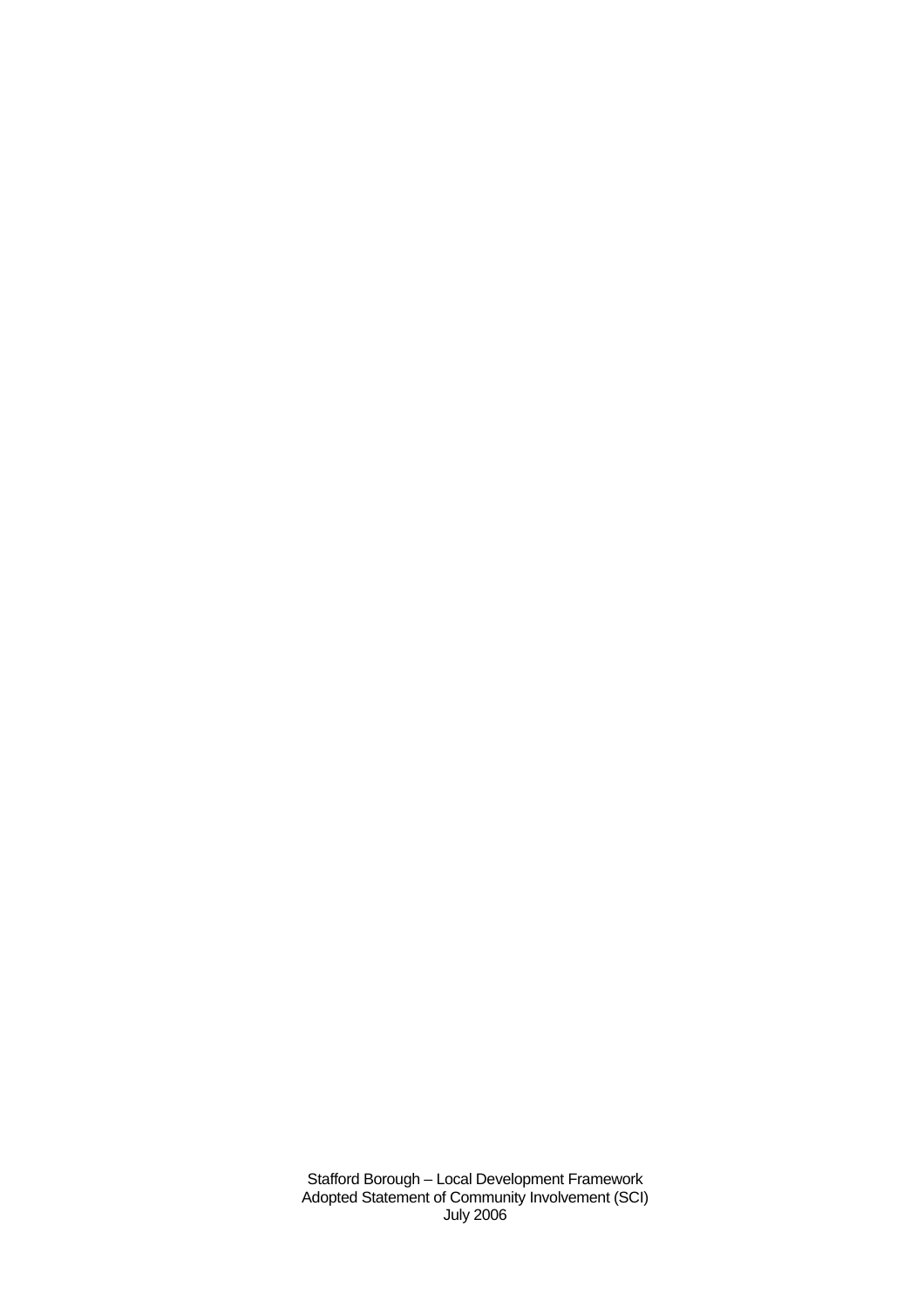# This 'Statement of Community Involvement' (SCI) is relevant to everyone living, working or visiting Stafford Borough…



Reproduced from the Ordnance Survey mapping with the permission of the Controller of Her Majesty's Stationary Office Crown Copyright. Unauthorised reproduction infringes Crown Copyright, and may lead to prosecution or civil proceedings. Stafford Borough Council Licence No. LA 079537. This copy has been produced specifically for Local Authority Purposes only. No further copies may be made.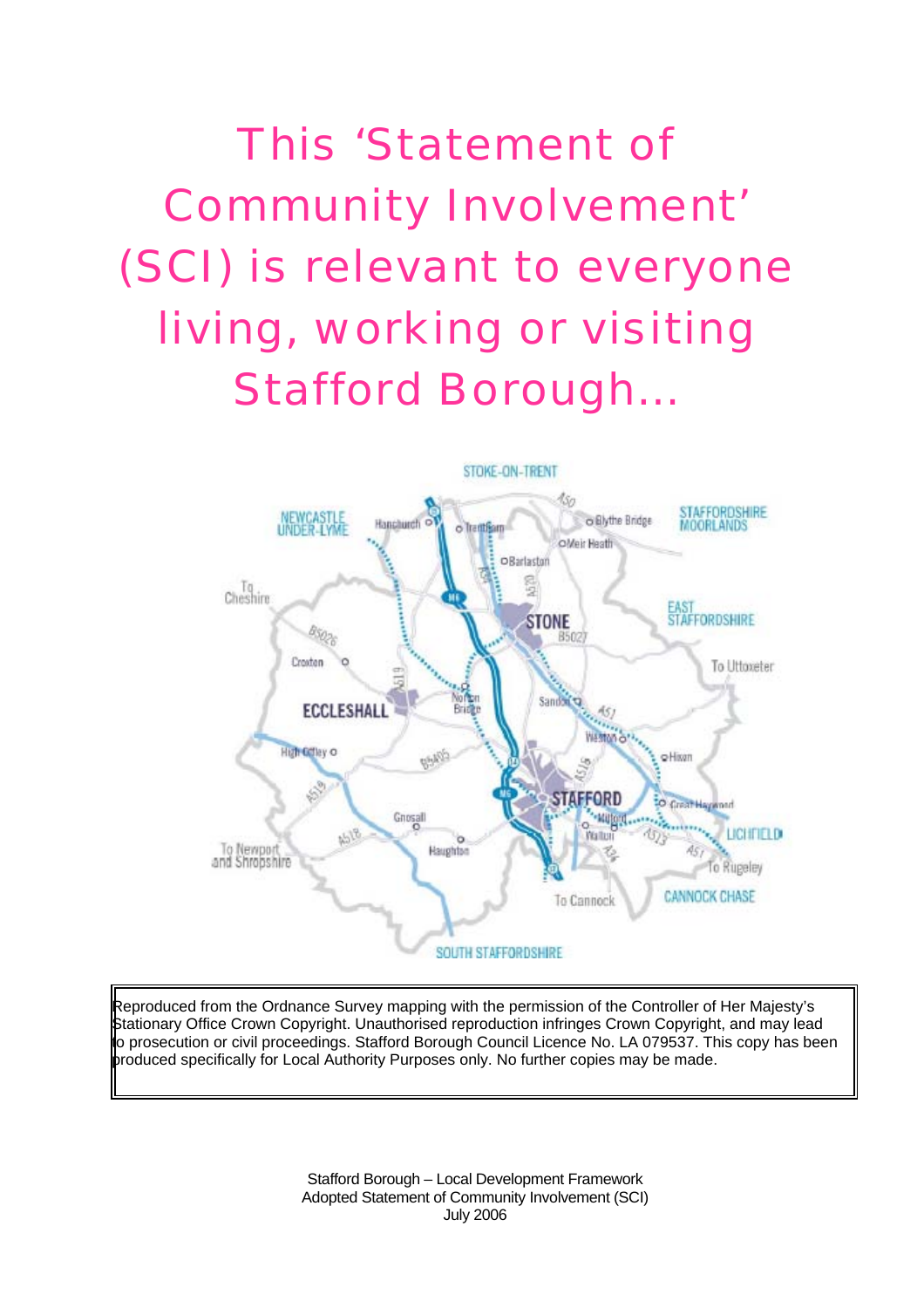# Stafford Borough Statement of

# Community Involvement (SCI)

| <b>Contents</b>                 |                                                                                           |                       |
|---------------------------------|-------------------------------------------------------------------------------------------|-----------------------|
| <b>Section</b><br><b>Number</b> | <b>Section</b>                                                                            | Page<br><b>Number</b> |
|                                 | <b>What does the Statement of Community Involvement (SCI) do?</b>                         |                       |
| 1                               | What does the Statement of Community Involvement (SCI) do?                                | 1                     |
| 2                               | Vision of Statement of Community Involvement                                              | $\overline{2}$        |
| 3                               | What standards does the SCI have to meet?                                                 | $\overline{2}$        |
| 4                               | Do all Council planning documents have to comply with the SCI?                            | 2                     |
| 5                               | How will the SCI actually be tested?                                                      | 3                     |
|                                 | <b>Where does it fit within the Council?</b>                                              |                       |
| 6                               | <b>Stafford Borough Community Plan</b>                                                    | 4                     |
| 7                               | Links between the Community and Council services                                          | 4                     |
|                                 | Who do we consult with?                                                                   |                       |
| 8                               | Who do we consult with?                                                                   | 6                     |
| 9                               | <b>Role of Council Members</b>                                                            | $\overline{7}$        |
| 10                              | <b>Understanding Stafford Borough's community</b>                                         | 8                     |
| 11                              | Engaging Stafford Borough's community                                                     | 9                     |
| 12                              | Equality and opportunity in LDF participation and planning<br>application representations | 12                    |
|                                 | <b>When to get involved!</b>                                                              |                       |
| 13                              | How to get involved!                                                                      | 13                    |
| 14                              | Continuous community involvement                                                          | 17                    |
| 15                              | SBC Consultation methods (methods and stages)                                             | 19                    |
|                                 | <b>Reference Guides to LDF &amp; SCI</b>                                                  |                       |
| 16                              | <b>Further information</b>                                                                | 20                    |
| 17                              | Glossary                                                                                  | 22                    |
| 18                              | Local Development Framework (LDF) diagram                                                 | 23                    |
| 19                              | <b>Alternative Formats</b>                                                                | 24                    |
|                                 |                                                                                           |                       |

#### © Stafford Borough Council 2004

All rights reserved. No part of this document may be reproduced or transmitted in any form or by any means, electronic or mechanical, including photocopying, recording, or any information storage or retrieval system, without permission from the publisher - Stafford Borough Council Forward Planning.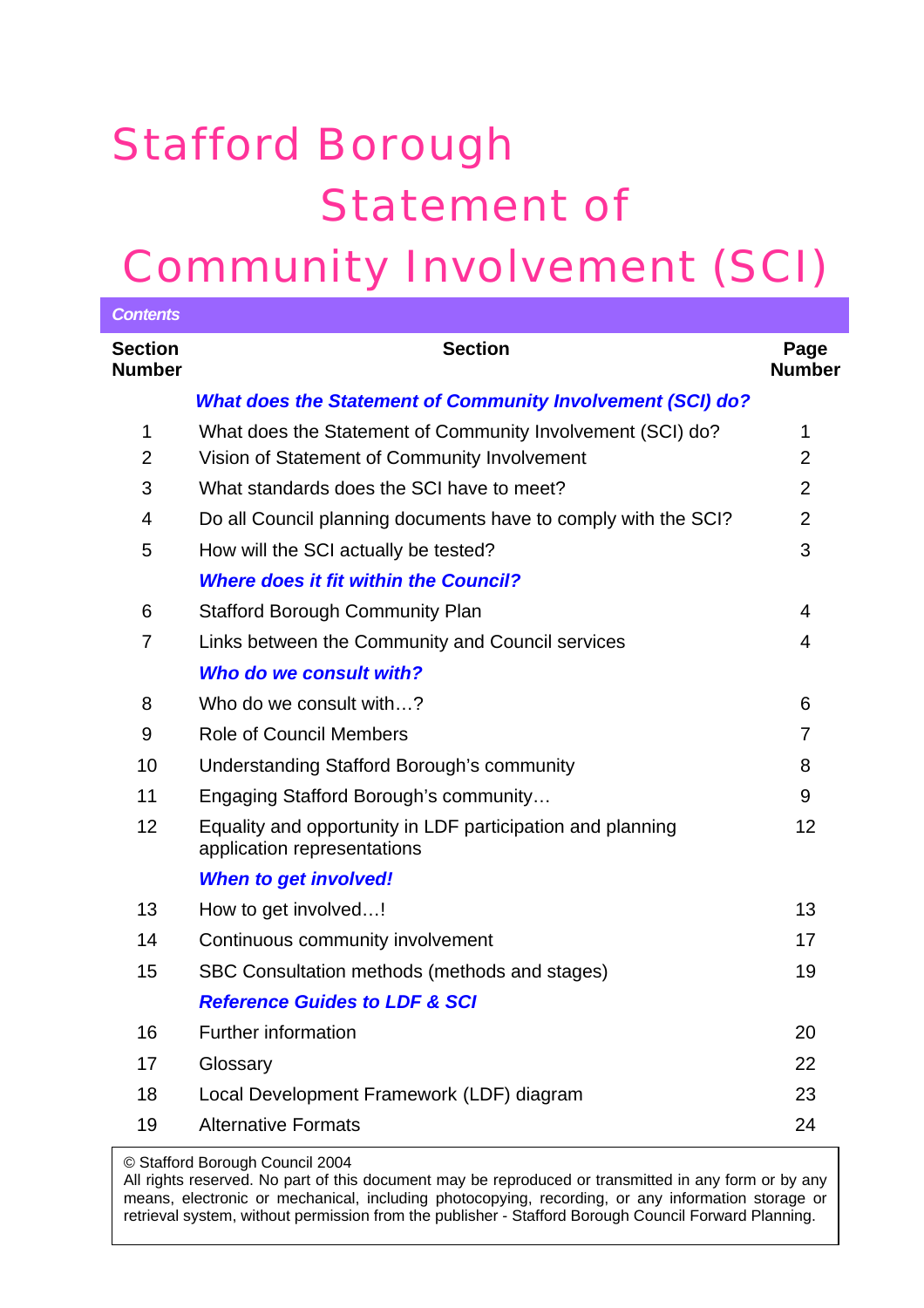# Stafford Borough Statement of Community Involvement

*1.0 What does the Statement of Community Involvement (SCI) do?*

'The Aim of this Statement of Community Involvement is to ensure, as far as possible, that all sections of the community, and other interested parties, have at least a reasonable opportunity to engage with the planmaking and planning application processes, and are not precluded from taking part in the planning system should they wish to do so'.

- 1.1. This Statement of Community Involvement (SCI) sets out Stafford Borough Council's **commitment to engaging with the local community of Stafford Borough in preparing the new development plan** for the future, and in publicising and inviting comments on planning applications. It forms part of the Local Development Framework (LDF).
- 1.2. This document **sets out the standards** that Stafford Borough Council intends to achieve in relation to involving the community in decision-making.
- 1.3. This **Statement of Community Involvement is not a timetable of when each plan-making stage will take place**, and nor is it intended to be. The timetable of plan-making is set out in a sister document, the Local Development Scheme (LDS).
- 1.4. **It also aims to give clarity and certainty to the general public and key stakeholders in terms of how to get involved at each stage of the plan-making process** and in determining planning applications (in a similar way to that of a Customer Charter).

*'Community' includes the local community: which is all residents, businesses and transient communities within the Stafford Borough area; and interested parties: which is anyone or any body with an interest in Stafford Borough*

- 1.5. This SCI provides detail on how the Council intends to approach community engagement in relation to different types of planning policy documents prepared by the Council (Local Development Documents) and at different stages of their preparation.
- 1.6. **It also sets out how planning applications are publicised and how to put forward your views.** This SCI is part of Stafford Borough Council's step change from community consultation to community involvement. Finally, **this document tells you who is involved in making planning decisions, their roles, and how you fit into the process**. If you want to talk to someone about having your say in planning, there is information at the back of this document on how you can do so (for ease of reference).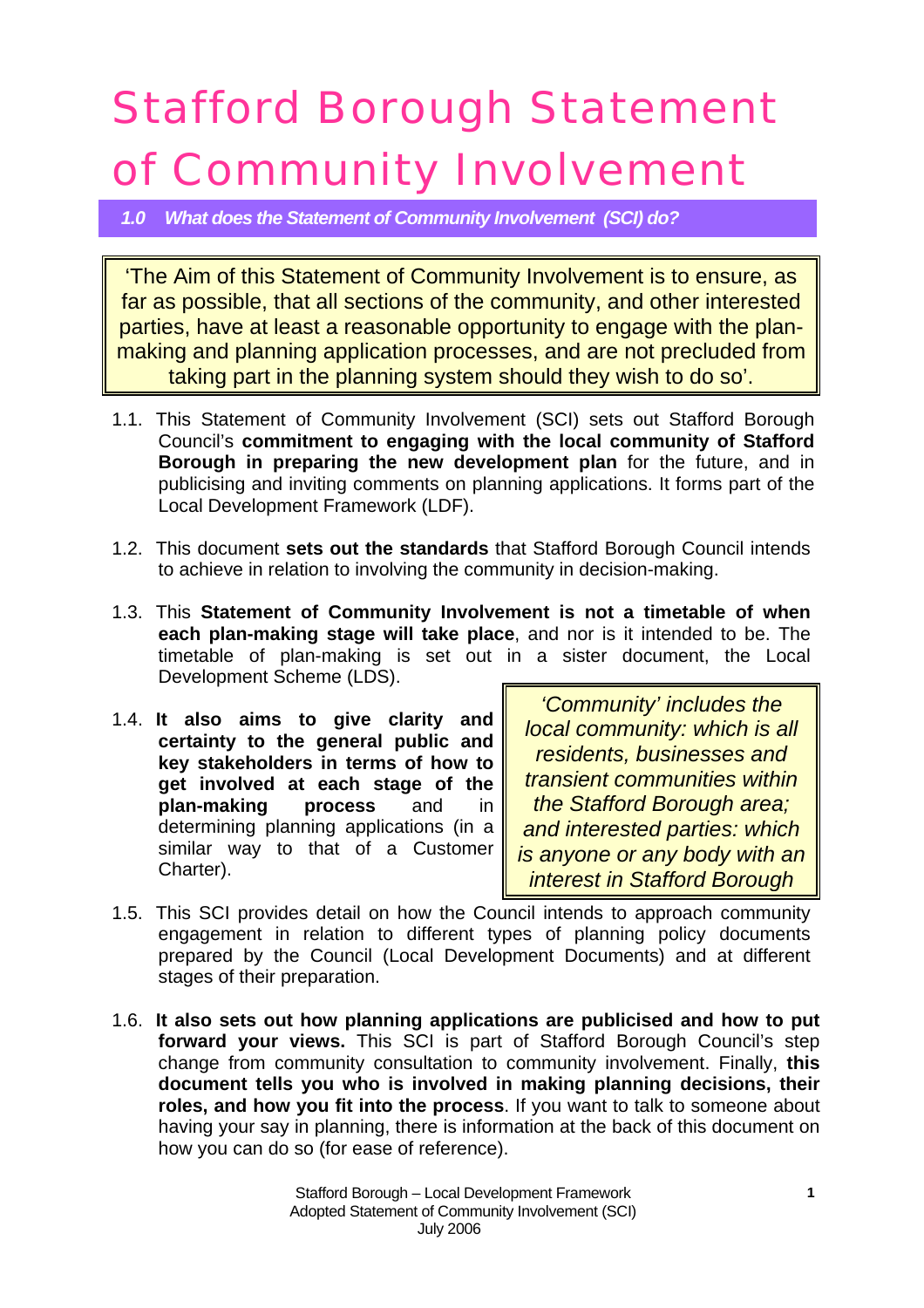#### *2.0 Vision of the Statement of Community Involvement (SCI)*

2.1. This Statement of Community Involvement supports the following Vision for engaging with the Community;

*'To tell people how they can get involved in the planning process so that everyone who wishes to, has an equal opportunity to do so, in a transparent and efficient manner '*

#### *3.0 What standards does the SCI have to meet ?*

- 3.1. The Government has prepared a set of criteria for 'testing the soundness' of Statements of Community Involvement to ensure all communities have an equal opportunity to get involved in the new planning system. These criteria are defined in 'Planning Policy Statement 12: Local Development Frameworks', (paragraph 3.10). These 'tests of soundness' will be used to examine the Statement of Community Involvement.
- 3.2. The Secretary of State will appoint an independent Planning Inspector to hold an Examination into the submitted SCI. During this Examination the Inspector will consider the Council's SCI against the 'tests of soundness'. If the Inspector deems that the Statement of Community Involvement does not fully meet the tests changes may be required. The Council must incorporate those changes and then adopt the Statement of Community Involvement. The test criteria are listed in Appendix 1.

#### *4.0 Do all Council planning documents have to comply with the SCI?*

- 4.1. Local Planning Authorities have a statutory requirement to comply with their Statement of Community Involvement when preparing any land-use planning document.
- 4.2. Stafford Borough Council will need to submit a 'Statement of Compliance with the SCI' alongside formal submission of Development Plan Documents (landuse policy documents replacing the adopted Local Plan) for Examination. This Statement will clearly set out exactly how the requirements of the Statement of Community Involvement have been met, and will be published on the Forward Planning website [www.staffordbc.gov.uk/forwardplans](http://www.staffordbc.gov.uk/forwardplans).
- 4.3. Compliance with the SCI is one of nine 'tests of soundness' that will be considered by the inspector appointed by the Secretary of State to examine each Development Plan Document. **The inspector will produce a written report with detailed and binding recommendations that the Council is obliged to accept.**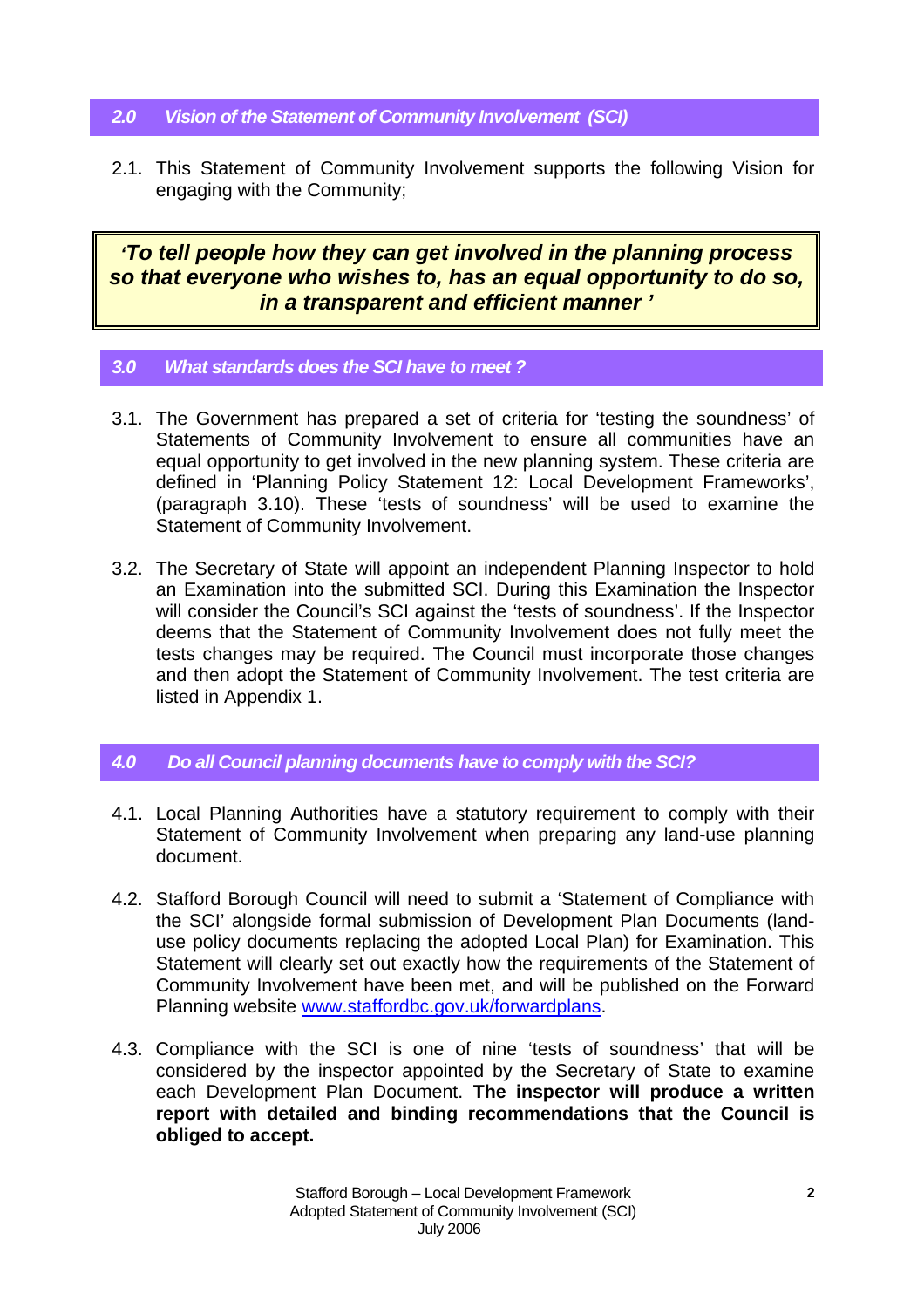#### *5.0 How will the SCI actually be tested?*

- 5.1 Performance indicators will be used to measure Stafford Borough's Statement of Community Involvement in terms of;
	- a) the effectiveness of community engagement, and
	- b) the degree to which the community has had the opportunity to influence the scope and form of each plan-making stage, and decisions on planning applications.

#### 5.2 The following performance indicators should be used;

- Number of people participating in consultation;
- Number of people logging onto the website for information
- Number of people responding online during formal public consultation;
- Ratio between survey coverage and number of responses received;
- Range of hard-to-reach groups within LSP participating in consultation.
- 5.3 These indicators will be used in any review of the SCI and changes will be considered where there has been a particularly low level of community participation. **There will be a constant drive to improve levels of participation from all sections in the community, focussing on those community groups or consultation areas that have had poor levels of engagement in the past.**
- 5.4 The Statement of Community Involvement will be reviewed as an integral part of the Annual Monitoring Report, and more often if required, e.g. where it is considered that there has been a particularly low level of community participation.

#### *6.0 Stafford Borough Community Plan*

#### **Stafford Borough Community Plan 2003-2006**

- 6.1 **The Stafford Borough Local Strategic Partnership (LSP),** known as the Stafford Partnership, was formed in September 2001 and includes over 300 key organisations from the public, private, voluntary, community and environmental sectors in Stafford Borough.
- 6.2 Within Stafford Borough many bodies and organisations, including the LSP, provide a range of services and activities needed to maintain and improve quality of life. There is a requirement under the Local Government Act 2000 to prepare a Community Plan for Stafford Borough *to promote the economic, social and environmental wellbeing and contribute towards the achievement of sustainable development*.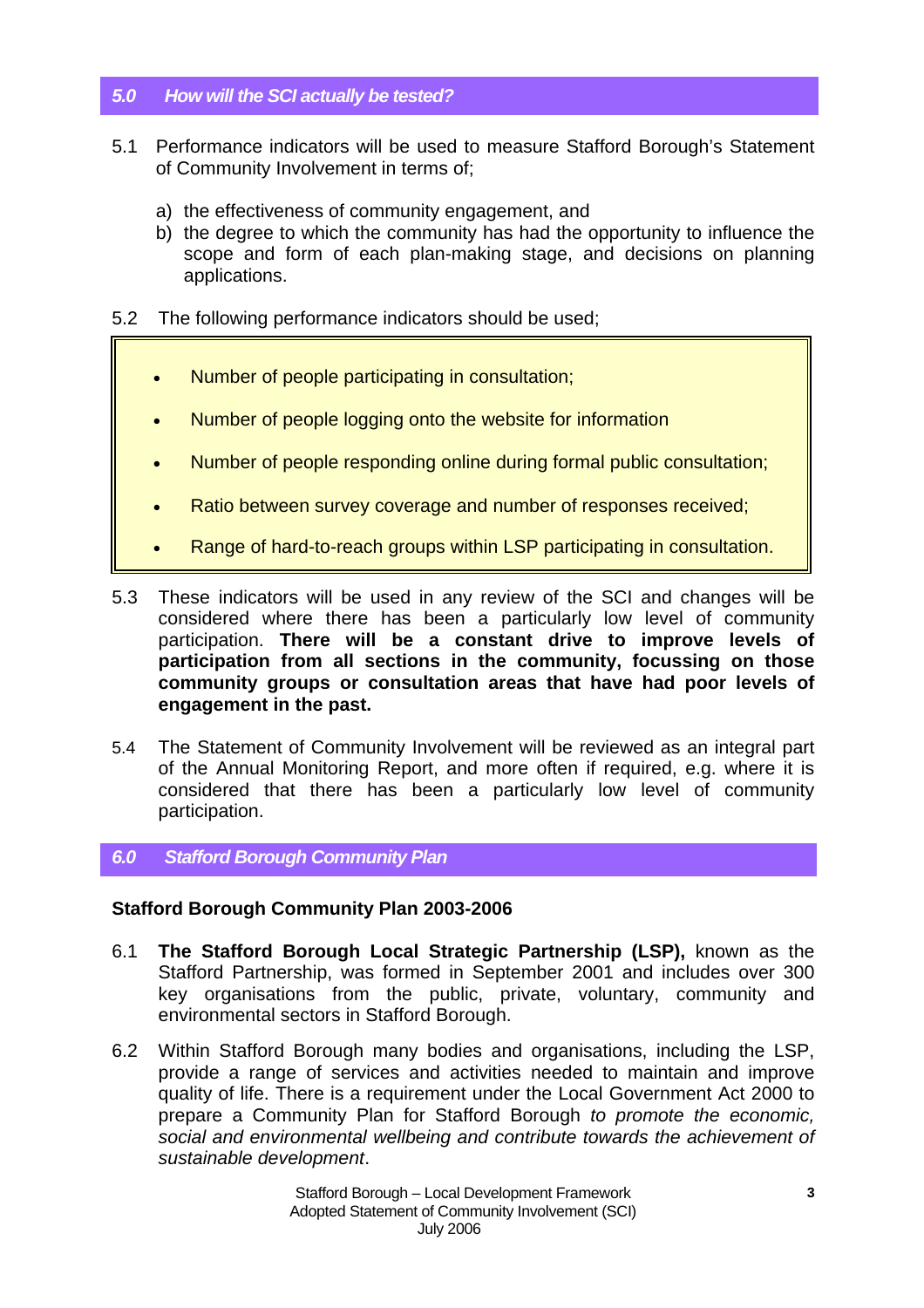6.3 This LSP Partnership has identified present and future needs of the community and agrees appropriate action needed in order to meet these needs. The Stafford Borough Community Plan 2003-2006 is the resulting framework that outlines various aims and objectives for the development of the community, identifies a number of projects to be undertaken during the life of the plan until 2006, and sets out how the Partners will work with other organisations to improve quality of life. It is available from the Council Offices, and is on the Council's website [www.staffordbc.gov.uk](http://www.staffordbc.gov.uk/) or call (01785 619000) to request your own copy.

#### 6.4 **The vision of the Community Plan is:**

*'To create a Borough in which people and organisations can face the 21st Century with confidence, a place that is prosperous with a community that cares'*

- *7.0 Links between the Community and Council services*
- 7.1 The following relationship diagram illustrates the relationship between the Community and Stafford Borough Council Services. The Forward Planning team will seek to identify opportunities with other Services for joined-up approaches to community involvement, and ensure a degree of flexibility within the timing of consultation to co-ordinate with others.
- 7.2 Established consultation mechanisms used by Stafford Borough Council for engaging with the Community are set out in Appendix 5. A Resource Audit (see Appendix 4) outlines a 'fit for purpose' approach.
- 7.3 Area Forums can be useful events for providing updates on the general progress of the LDF. A programme of dates and venues for the Forums are pre-arranged up to a year in advance. Where Area Action Plans are being prepared it is intended that the dates for the relevant Area Forums are considered for incorporation into the timetable for public consultation on the Area Action Plans.
- 7.4 In order to maximise the most efficient use of resources, these existing mechanisms will be used where possible in joint collaboration with other Council Services, rather than setting up new consultation procedures.
- 7.5 Information on recent decisions on planning applications and Local Development Framework stages are available on the website and at Stafford Borough Council's Planning and Engineering Reception.

#### **7.6 Flow Diagram of linkages between the Community and Council Services**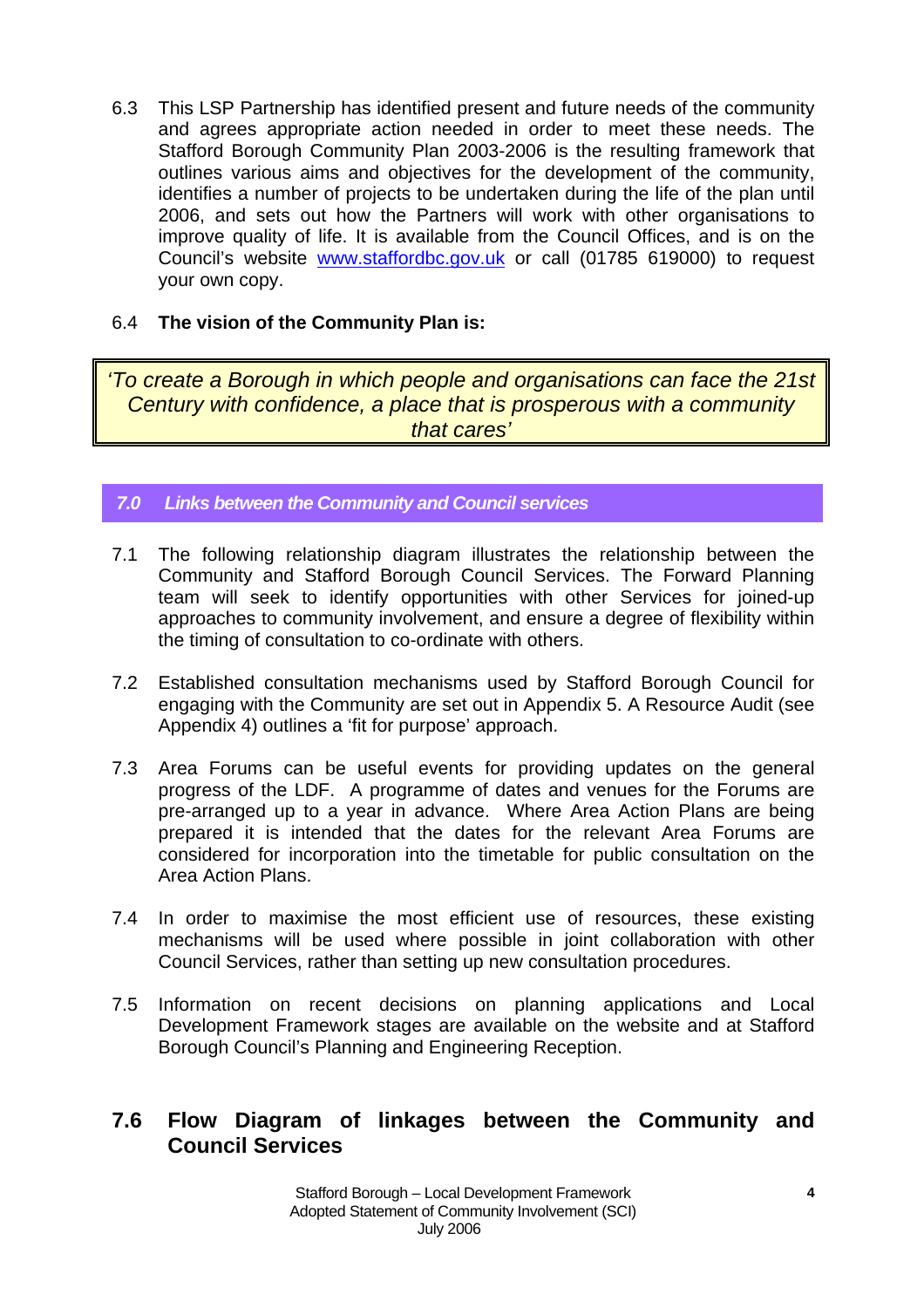## *Individuals and Community Groups*



*Council Services e.g. Planning Services*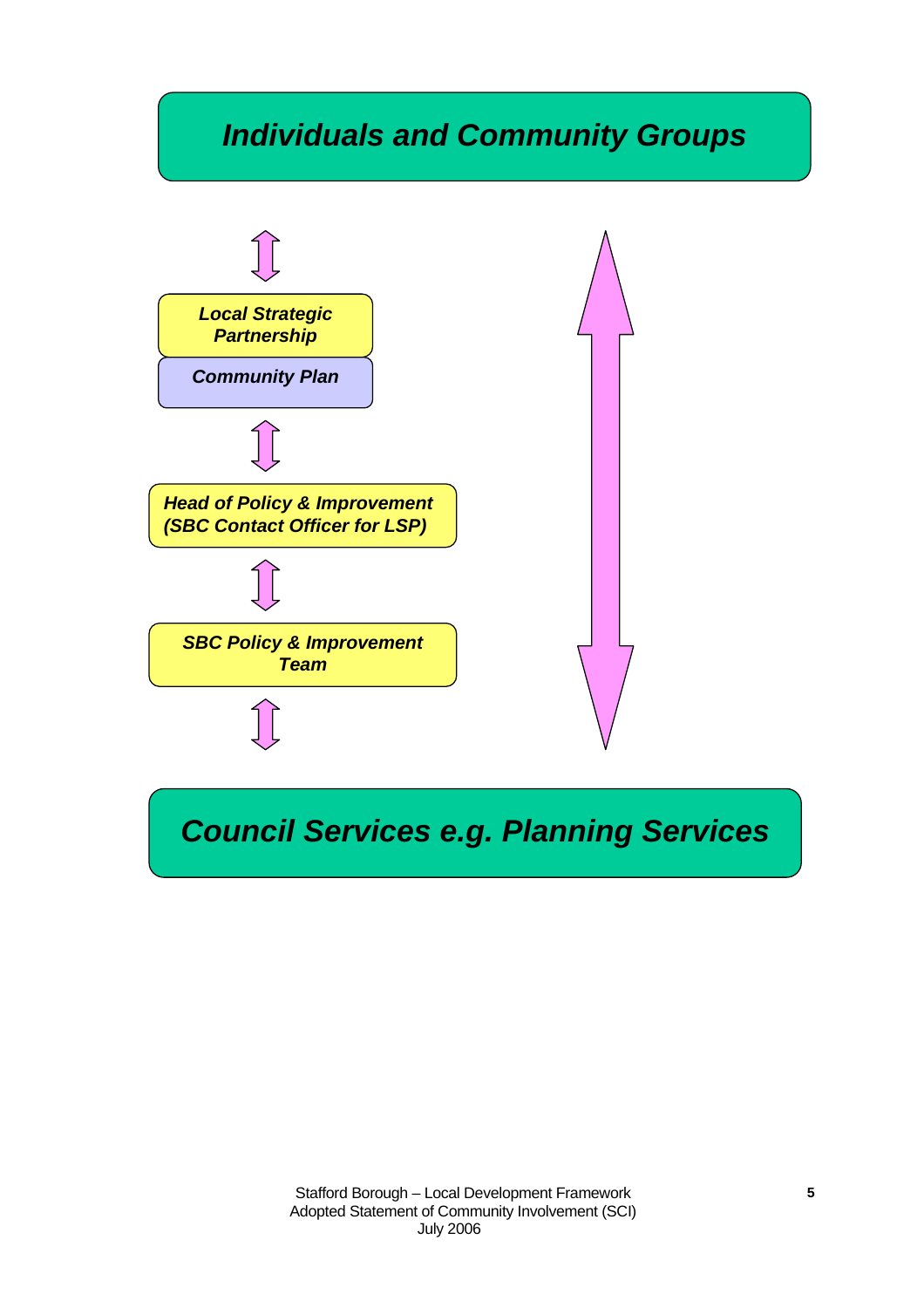#### **… when preparing LDF policies?**

8.1 **The Local Strategic Partnership (LSP) has identified 14 types of community group categories** under which a database of contacts is maintained.

| <b>LSP COMMUNITY GROUP CATEGORIES</b>                                               |                                                       |  |  |  |  |
|-------------------------------------------------------------------------------------|-------------------------------------------------------|--|--|--|--|
| <b>Strategic Partnerships</b><br>Elected Representatives and • Housing Associations | <b>Private Businesses</b><br>$\bullet$                |  |  |  |  |
| <b>Borough Council Officers</b><br><b>Public/Private Agencies</b>                   | • Churches and other Religious                        |  |  |  |  |
| (General)                                                                           | <b>Groups</b>                                         |  |  |  |  |
| <b>Press and Media</b><br><b>Community Safety Partnership</b>                       | • Environmental Groups<br><b>Schools</b><br>$\bullet$ |  |  |  |  |
| (incl. tenant / resident groups)<br><b>Public Transport and Utilities</b>           | <b>Parish Councils</b><br>$\bullet$                   |  |  |  |  |
| <b>Business and Council Sector</b>                                                  | • Hard to Reach Groups                                |  |  |  |  |

- 8.2 In order to strengthen and reinforce the links between the LSP and the planmaking mechanisms of consultation, it is prudent to take the same categories on board for the Local Development Framework. Consultation and community involvement will therefore take place with the Local Strategic Partnership at the appropriate stage when planning documents are being prepared.
- 8.3 With equal weight, the planning service also engages with various other key stakeholders and other sectors of the community, as contained in the LDF Consultee databases. Groups on the LDF Consultee databases include;
	- Residents / businesses with an interest in the plan-making process
	- **Landowners**
	- Planning consultants, agents and developers
	- Statutory organisations as listed in Planning Policy Statement 12 (see the extract of PPS12 in Appendix 8)
	- Specific and general consultee bodies
- 8.4 **If you would like to join this LDF consultee database, (we will not pass your details to any third party), please call us on (01785) 619538.** Results of public consultation will be on our website and available at the Civic Centre Planning Reception. Any problems in getting this information, then call us on this same number.

#### **…when planning applications are being considered?**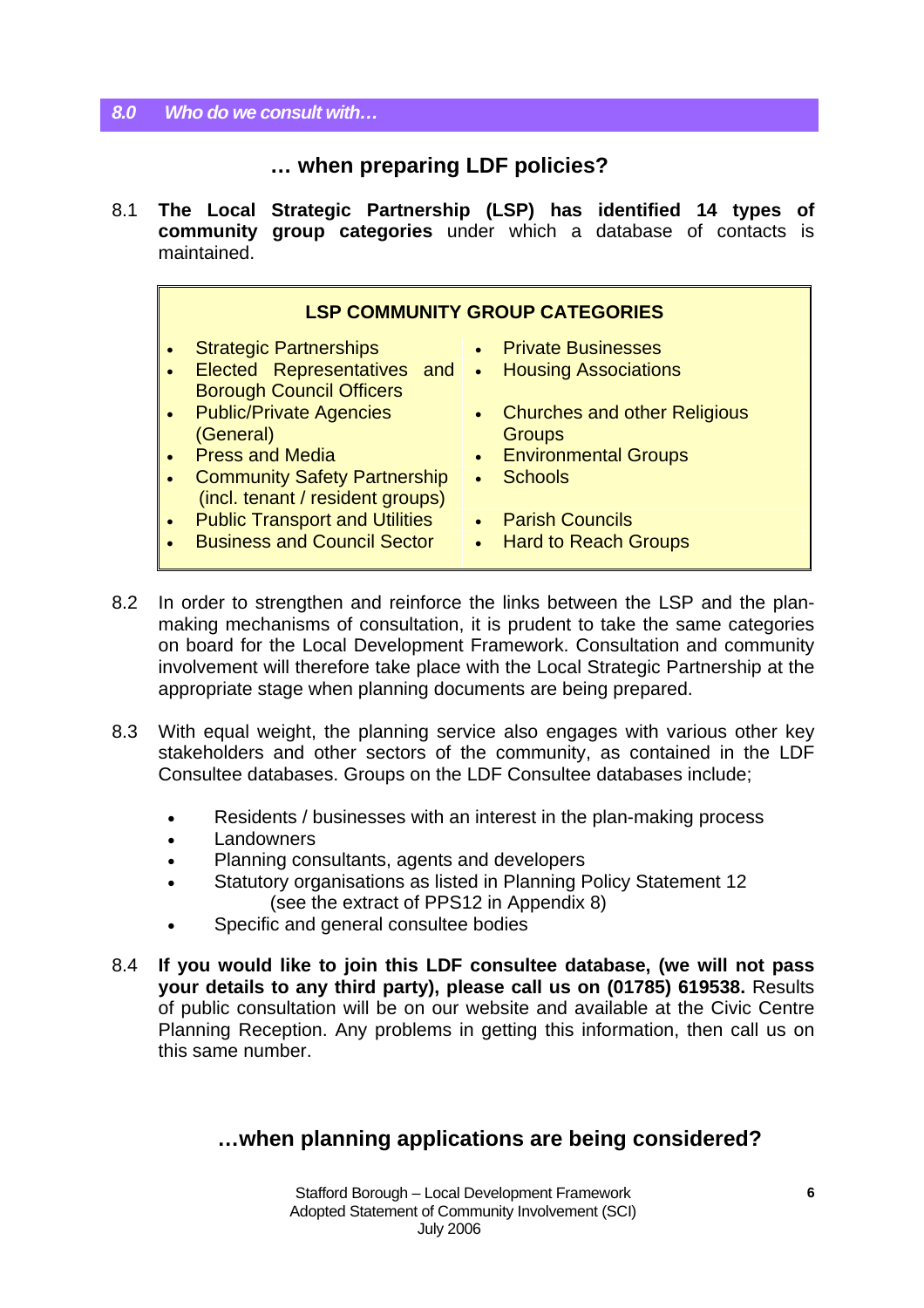8.5 Once validated by the planning service, planning applications will become public documents. Any member of the public can write to Planning Services and have their say on the proposals. Representations will be specifically invited from appropriate external bodies and organisations in the Standard Consultee List (see Appendix 7). Comments and representations will be invited on these proposals for a minimum of 21 days.

#### *9.0 Role of Borough and Parish Councillors*

- 9.1 Councillors maintain the highest standards of conduct and ethics, in accordance with the Borough code of practice. As stated on pages  $4 - 5$  of the Stafford Borough Council Constitution, all Councillors are elected for, and should act for the good of the Borough as a whole and will, amongst other duties;
	- 1. collectively be the ultimate policy-makers and carry out a number of strategic and corporate management functions;
	- 2. represent their communities and bring their views into the Council's decision-making process, i.e. become the advocate of and for their communities;
	- 3. contribute to the good governance of the area and actively encourage community participation and citizen involvement in decision-making;
	- 4. deal with individual casework and act as an advocate for constituents in attempting to resolve particular concerns or grievances and effectively represent the interests of their Ward; and
	- 5. balance different interests identified within the ward or electoral division and represent the ward or electoral division as a whole.
- 9.2 Parish and town councils form the first tier of local government, and can do much to promote and protect the interests of the inhabitants of their civil parishes. The Rural White Paper "Our Countryside, The Future, A Fair Deal for Rural England" (published in 2000) indicated that the Government wanted parish and town councils to give local leadership at the heart of local governance. In other words, the Government saw an important role for parish and town councils in representing local people and improving both the quality and range of local services.
- 9.3 Parish and town councillors must abide by the same code of conduct and ethical framework as principal councillors. Parish Plans are a tried and tested tool for engaging parish councils and citizens in how their local area and services are managed, and are a valuable resource for decision makers. Some of these Plans are produced by parish councils working together in clusters. Mainstreaming of Parish Plans is the key to their sustainability. Parish Plans should feed up into the statutory planning process, to have a continuing influence. Also refer to section 13.18.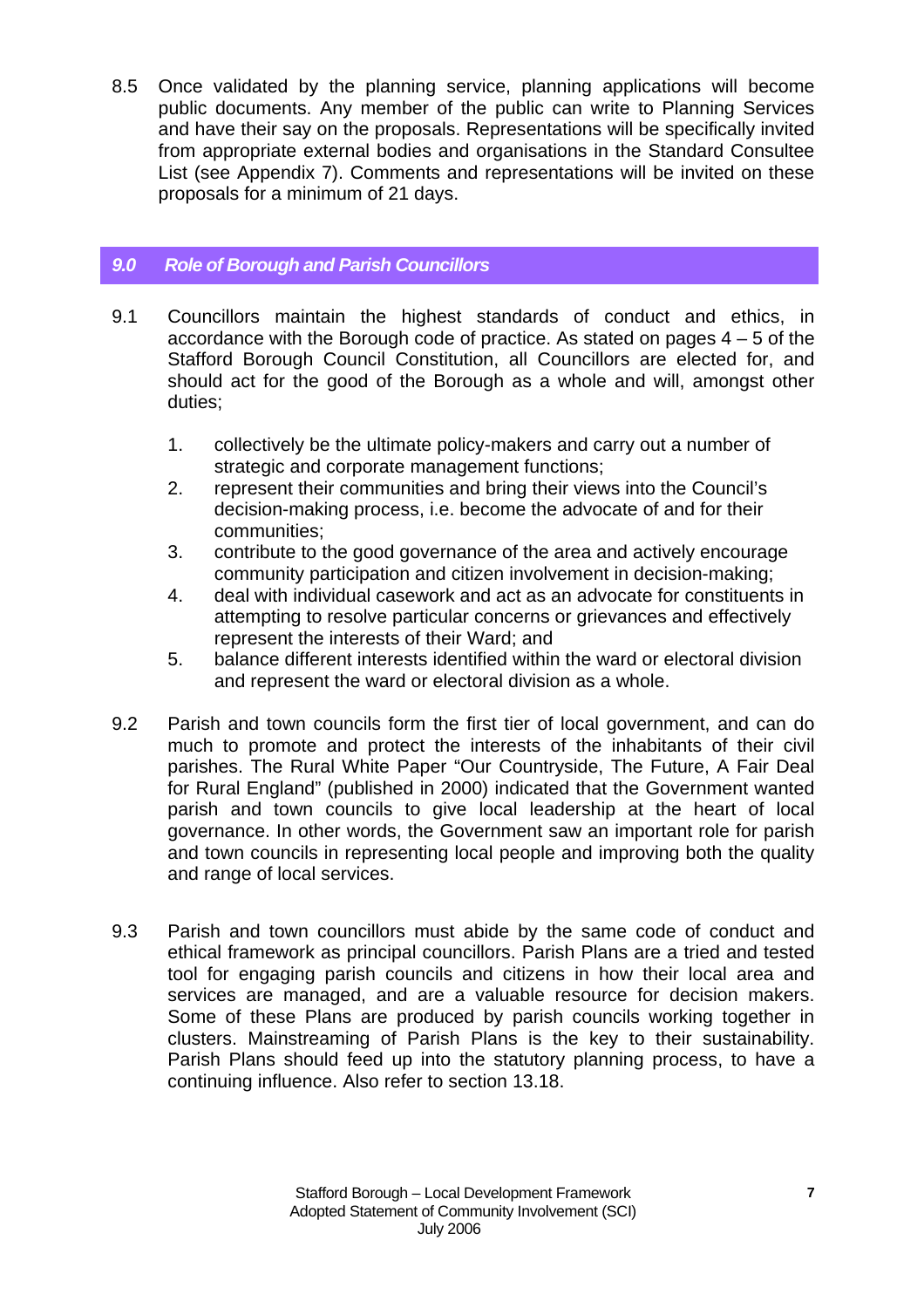#### *10.0 Understanding Stafford Borough's community*

#### **Local Population**

- 10.1 About 126,000 people live in Stafford Borough, in an area of approximately 230 square miles. A map of the Borough is on the inside front cover of this document. This Statement of Community Involvement has to address the needs and requirements of this local population in order to successfully engage with the community in a meaningful way. A baseline of information on Stafford Borough's community was collected by Census data (2001).
- 10.2 There are about 50,025 households in Stafford Borough. About 19% of these households do not own a car, and about 5% are lone parent households with dependant children (Census 2001).
- 10.3 Stafford Borough has a 97.4% white majority population. The next largest ethnic population are Asian or British Asian (Census 2001).
- 10.4 Most residents in Stafford Borough are of Christian faith (79.9%) according to Census 2001. The second largest religion recognised by the 2001 Census in Stafford Borough is Muslim. Sikh, Hindu, Buddhist and Jewish religions are also recognised by the Census 2001. For more information visit [www.statistics.gov.uk](http://www.statistics.gov.uk/).

#### **Minority Groups**

- 10.5 Minority groups are often hard to reach through public consultation. **Specific resources may be required to ensure that everyone has opportunity to engage in the planning process**, and are not precluded from taking part in the process should they wish to do so.
- 10.6 This approach will promote equality of opportunity and contribute towards good relations between people of different racial groups. Stafford Borough Council will prepare a Race Equality Impact Assessment for each Strategy and Plan, including the Local Development Framework. The section on 'Equality and Opportunity in Participation' provides the standards used in monitoring fairness and equality within this Statement of Community Involvement.

#### **Transient Populations**

- 10.7 Stafford Borough also has a transient community that live or work here for some of the time, made up mostly of students, commuters RAF service personnel, gypsies and travellers. Transient populations are very often a hard to reach group, as it is difficult to establish links with people who may have no fixed long-term permanent address in the Borough.
- Stafford Borough Local Development Framework **8** 10.8 Students may reside near Staffordshire University during the academic year, and may or may not leave the Borough at other times. Commuters include people who travel from their homes either into or out of the Borough to work. Adopted Statement of Community Involvement (SCI)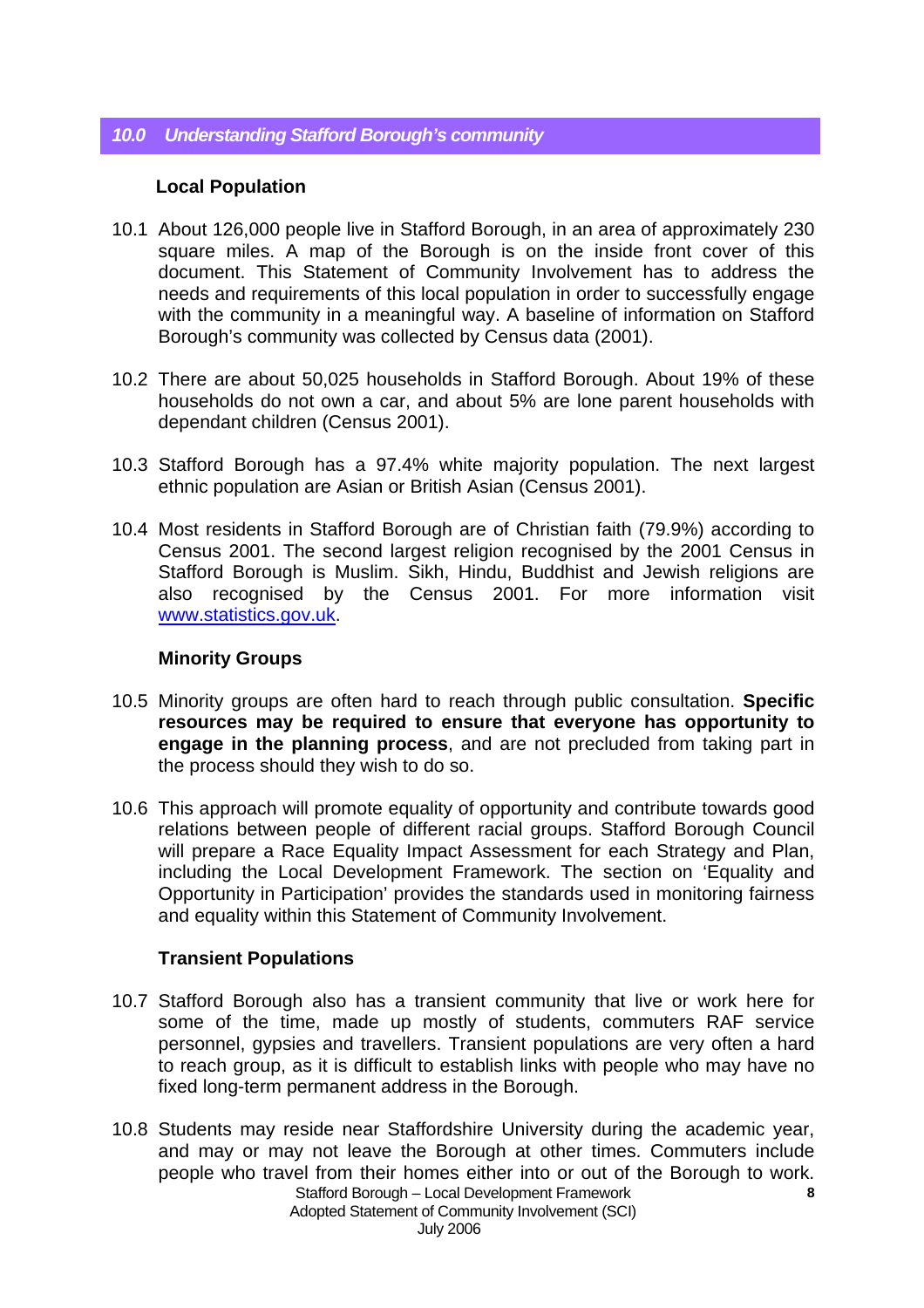Some RAF service personnel may be based in the Borough for relatively long periods and wish to participate more in the development of the Borough than their colleagues.

10.9 Stafford Borough's gypsy and traveller population - both permanent and transient, are represented by, amongst others, The Gypsy Council for Education, Culture, Welfare & Civil Rights. Liaison with this group, and similar, could assist in engaging with this often hard to reach part of the population.

#### *11.0 Engaging Stafford Borough's community…*

### **….. when preparing LDF policies and determining planning applications**

- 11.1 We recognise that barriers exist potentially preventing people from having their say, for example, inconvenient access to public meetings, etc. (the transport, place or timing of meeting may be unsuitable), or maybe a lack of suitable childcare arrangements. There are lots of reasons preventing some residents from actively participating in the planning process.
- 11.2 By recognising these attendance barriers and hard to reach groups, some targeted solutions may encourage more of the community to take a more active role in having their say and contributing towards making planning decisions.
- 11.3 Stafford Borough Council has taken a proactive approach in enabling residents and other interested parties to submit their planning representations or comments on-line. It is hoped that many local people will benefit form this service, who may not otherwise be able to able to attend meetings or otherwise engage in the planning process.
- 11.4 Borough Councillors would be pleased to hear from you if you are still having difficulty in having your say on planning decisions.
- 11.5 There are also recognised links between Stafford Borough Council Officers and the wider community. Where an established consultation mechanism exists within Stafford Borough Council, the Forward Planning team will use this as appropriate. Example of these mechanisms include communication between;

Head of Policy and Improvement Local Strategic Partnership (LSP) (SBC) community group

representatives

11.6 Identified *hard-to-reach* groups will be specifically encouraged to get involved in the development plan-making stages as identified overleaf. Specific types of consultation methods have been chosen with these groups in mind, in addition to making every effort to arrange more convenient timings and venue locations for local events, to help people attend and engage if they wish to. This Council will also endeavour to produce all written information in plain English.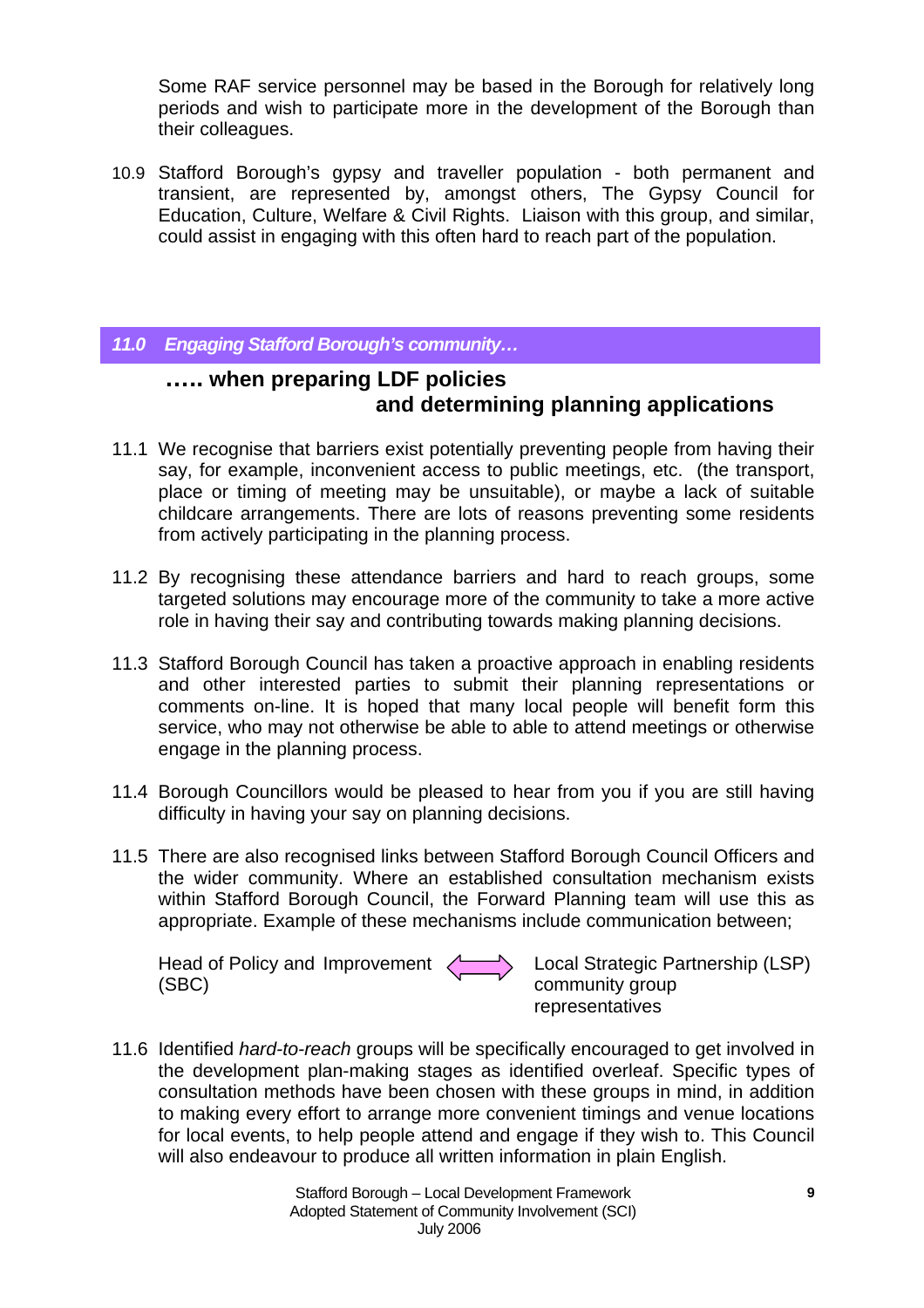## **Engaging Hard to Reach Groups**

| <b>Hard to Reach</b><br><b>Groups</b>                           | <b>Specific Methods</b><br><b>For Proactive Engagement</b>                                                                                                                                                                                                                                                                                                                | <b>Which Stages of Plan-</b><br>making?                                                                                                                                                                                                                                                                                             |  |  |  |
|-----------------------------------------------------------------|---------------------------------------------------------------------------------------------------------------------------------------------------------------------------------------------------------------------------------------------------------------------------------------------------------------------------------------------------------------------------|-------------------------------------------------------------------------------------------------------------------------------------------------------------------------------------------------------------------------------------------------------------------------------------------------------------------------------------|--|--|--|
| <b>Ethnic and</b><br><b>Religious Minority</b><br><b>Groups</b> | Contact with existing community<br>Local<br>via<br>Strategic<br>groups<br>Partnership (LSP) database and<br>links (at stages as per adjacent<br>box).<br>In addition                                                                                                                                                                                                      | <b>Development Plan</b><br><b>Documents</b><br>(including Area Action Plans)<br><b>Evidence Gathering</b><br><b>Sustainability Appraisal</b><br>$\bullet$<br><b>Scoping Report</b><br><b>Issues and Alternative</b>                                                                                                                 |  |  |  |
|                                                                 | <b>Consideration of Reps stage</b><br>Stakeholder one-to-one<br>meetings may be arranged with<br>minority groups if required, when<br>preparing the following LDF<br>documents;<br>Core Strategy,<br>$\bullet$<br>Development Plan<br>$\bullet$<br>Documents, &<br><b>Supplementary Planning</b><br><b>Documents</b>                                                      | Options and associated<br><b>Sustainability Appraisal</b><br>Preferred Options and<br>associated Sustainability<br>Appraisal*<br>Submission DPD and<br>associated Sustainability<br>Appraisal*<br><b>Supplementary Planning</b><br><b>Documents</b><br>Evidence gathering<br><b>Draft SPD</b><br><b>Planning and Citizenship in</b> |  |  |  |
|                                                                 | <b>Planning and Citizenship in</b><br><b>Schools Lesson Plans</b>                                                                                                                                                                                                                                                                                                         | <b>Schools Lesson Plans</b>                                                                                                                                                                                                                                                                                                         |  |  |  |
| Young<br><b>People</b>                                          | Curriculum based lesson plans<br>for teachers of school pupils at<br>key stage 3. Available free of<br>from<br>either<br>Stafford<br>charge<br>Council<br>Quality<br>Borough<br>or<br>Learning<br>Services<br>(QLS)<br>at<br>Staffordshire County Council to<br>Stafford Borough Schools. Free<br>downloads<br>on<br>both<br>Council<br>websites too, for use nationally. | Ongoing available resource<br>dependant upon school<br>resources and timetables.<br><b>Letters</b><br>Sent to Youth MP<br>at<br>these<br>stages;<br>1.<br><b>Gathering Evidence</b><br><b>Core Strategy</b><br>2.<br><b>Except</b> the Preferred Options &<br>Examination stages;                                                   |  |  |  |
|                                                                 | <b>UK Youth Parliament</b><br><b>Representative</b>                                                                                                                                                                                                                                                                                                                       | Development Plan<br>3.<br>Documents <b>Except</b> the Broad<br><b>Options &amp; Consideration of Reps</b><br>stages;                                                                                                                                                                                                                |  |  |  |
|                                                                 | Member of the Youth Parliament<br>for South Staffordshire to receive<br>letters and information.                                                                                                                                                                                                                                                                          | 4.<br><b>Area Action Plans</b><br>All stages from submission stage<br><b>Supplementary Planning</b><br>5.<br>Documents (SPD) Except<br><b>Consideration of Reps stage</b>                                                                                                                                                           |  |  |  |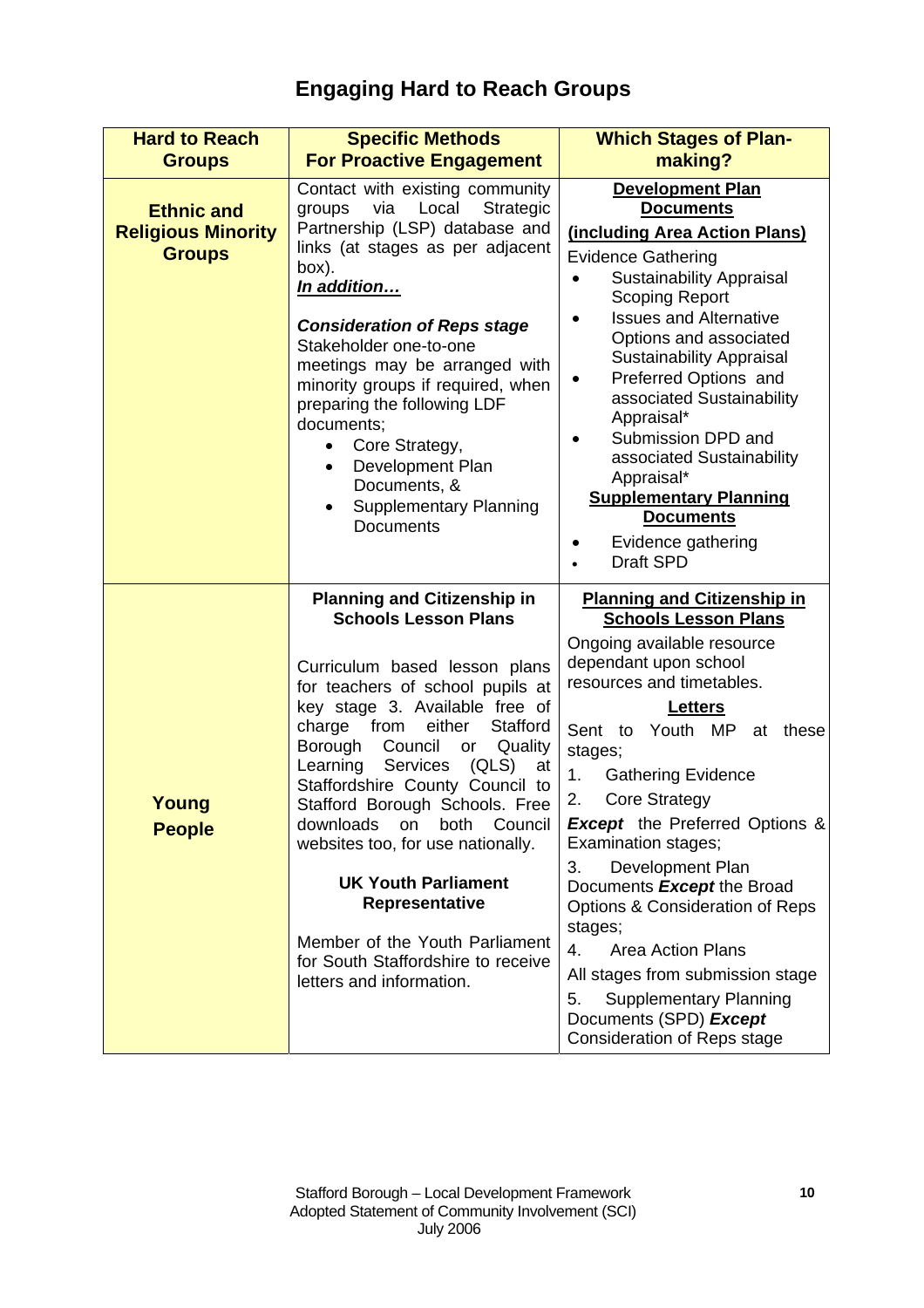## **Engaging Hard to Reach Groups**

| <b>Hard to Reach</b><br><b>Groups</b>                                                                                                        | <b>Specific Methods</b><br><b>For Proactive Engagement</b>                                                                                                                                                                                                                                                                                                                                                                                                                                                                                                                                                                                                                                                                                                                                                                                                                            | <b>Which Stages of Plan-</b><br>making?                                                                                                                                                                                                                                                                                                                                                                                                                                                                                                   |
|----------------------------------------------------------------------------------------------------------------------------------------------|---------------------------------------------------------------------------------------------------------------------------------------------------------------------------------------------------------------------------------------------------------------------------------------------------------------------------------------------------------------------------------------------------------------------------------------------------------------------------------------------------------------------------------------------------------------------------------------------------------------------------------------------------------------------------------------------------------------------------------------------------------------------------------------------------------------------------------------------------------------------------------------|-------------------------------------------------------------------------------------------------------------------------------------------------------------------------------------------------------------------------------------------------------------------------------------------------------------------------------------------------------------------------------------------------------------------------------------------------------------------------------------------------------------------------------------------|
| <b>Transient</b><br>populations<br>e.g.<br>new residents,<br>students,<br>commuters,<br><b>RAF community,</b><br><b>Gypsies / travellers</b> | Articles submitted to Editors of<br>Council<br><b>Stafford</b><br>Borough<br>publications where publication<br>dates allow joined-up approach<br>(as per stages in the adjacent<br>box).<br>In addition<br>Invitation to join<br>the<br><b>LDF</b><br>General Consultee mailing list<br>in SBC publications $-$ stages as<br>in the adjacent box<br><b>Website</b><br>(see<br>stages<br>in.<br>consultations methods table on<br>page19)<br>Posters and publications on<br>Staffordshire FE College<br>and<br><b>Staffordshire University's</b><br>Notice boards as per posters<br>method<br>(see<br>stages<br>in<br>consultations methods table on<br>page 19)<br><b>RAF</b><br>Information<br>sent<br>to<br><b>Stafford's Community Liaison</b><br>Officer as per interested parties<br><b>letters</b><br>(see<br>stages<br>as<br>per<br>consultations methods table on<br>page 19) | <b>Development Plan</b><br><b>Documents</b><br>(including Area Action Plans)<br><b>Evidence Gathering</b><br>$\bullet$<br>Sustainability<br>Appraisal<br><b>Scoping Report</b><br>Alternative<br><b>Issues</b><br>and<br>Options and associated<br><b>Sustainability Appraisal</b><br>Preferred Options and<br>$\bullet$<br>associated Sustainability<br>Appraisal<br>Submission DPD and<br>$\bullet$<br>associated Sustainability<br>Appraisal<br><b>Supplementary Planning</b><br><b>Documents</b><br>Evidence gathering<br>* Draft SPD |
| <b>People with</b><br>disabilities, the<br>less mobile and<br>infirm                                                                         | Local<br>Strategic<br>Partnership<br>(LSP) links to Stafford District<br><b>Access Group</b>                                                                                                                                                                                                                                                                                                                                                                                                                                                                                                                                                                                                                                                                                                                                                                                          | Same planning stages as per<br><b>Ethnic and Religious minority</b><br>group consultation set out in box<br>on previous page                                                                                                                                                                                                                                                                                                                                                                                                              |
| Lone parents                                                                                                                                 | Make every effort to arrange<br>more convenient timings and<br>locations for<br>local<br>venue<br>events, to help people attend<br>and engage if they wish to.<br>Advert in SBC publications to ask<br>if meetings are convenient $-$ to<br>be published around the time<br>meetings are held.                                                                                                                                                                                                                                                                                                                                                                                                                                                                                                                                                                                        | At every stage where meetings<br>consultations<br>held (see<br>are<br>methods table on page 19)                                                                                                                                                                                                                                                                                                                                                                                                                                           |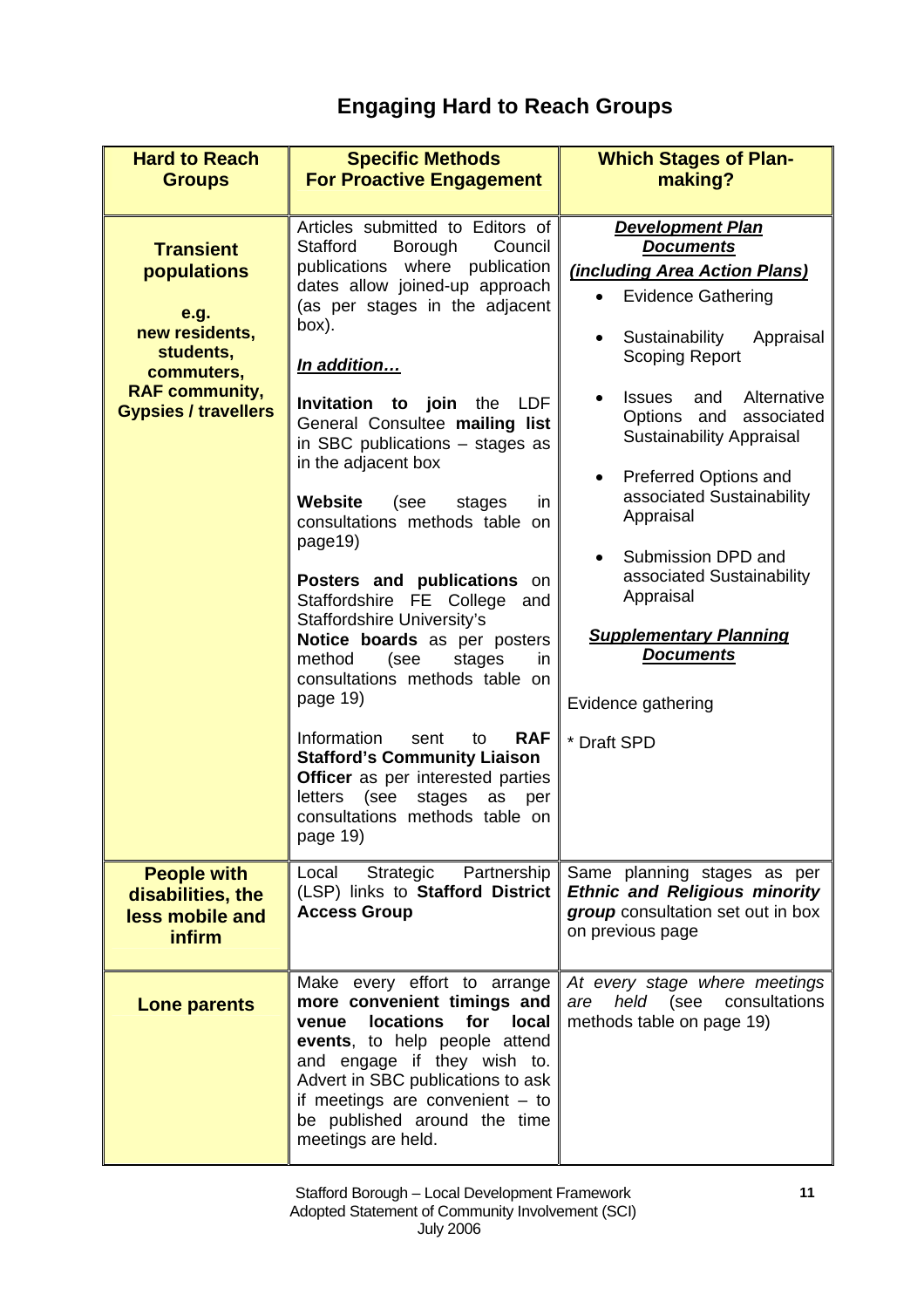#### *12.0 Equality and Opportunity in LDF Participation and Planning Application Representations*

12.1 Stafford Borough Council is committed to providing equal opportunity to all, and to opposing and preventing discrimination. The following Statement was Adopted by Stafford Borough Council in July 2003;

#### **Statement of Commitment to Equality;**

This Authority is committed;

- 1. In service delivery and the development and use of employment procedures and practices not to discriminate on the grounds of race, colour, ethnic or national origins, age, disability, gender, sexual orientation, marital status, religion, or other non-objective reason such as economic status,
- 2. To promote equality of opportunity,
- 3. To promote good race relations,
- 4. Recognising and challenging institutionalist racism and any other forms of discrimination.
- 12.2 This Statement of Community Involvement is fully compliant with the following key Council policies and management plans relevant to the preparation of fair plans and policies (further detail in Appendix 3):
	- Stafford Borough Council's Equality Policy (July 2003),
	- Stafford Borough Council's Race Equality Scheme (July 2003),
	- Racial Equality Impact Assessment (July 2003), a matrix for 'assessing functions relevant to the General Duty'
- 12.3 The SCI Statements of Compliance cover the basic requirements for addressing equality in community engagement. These must be met in full, with evidence submitted where relevant. Proformas of these Statements are contained in Appendix 2.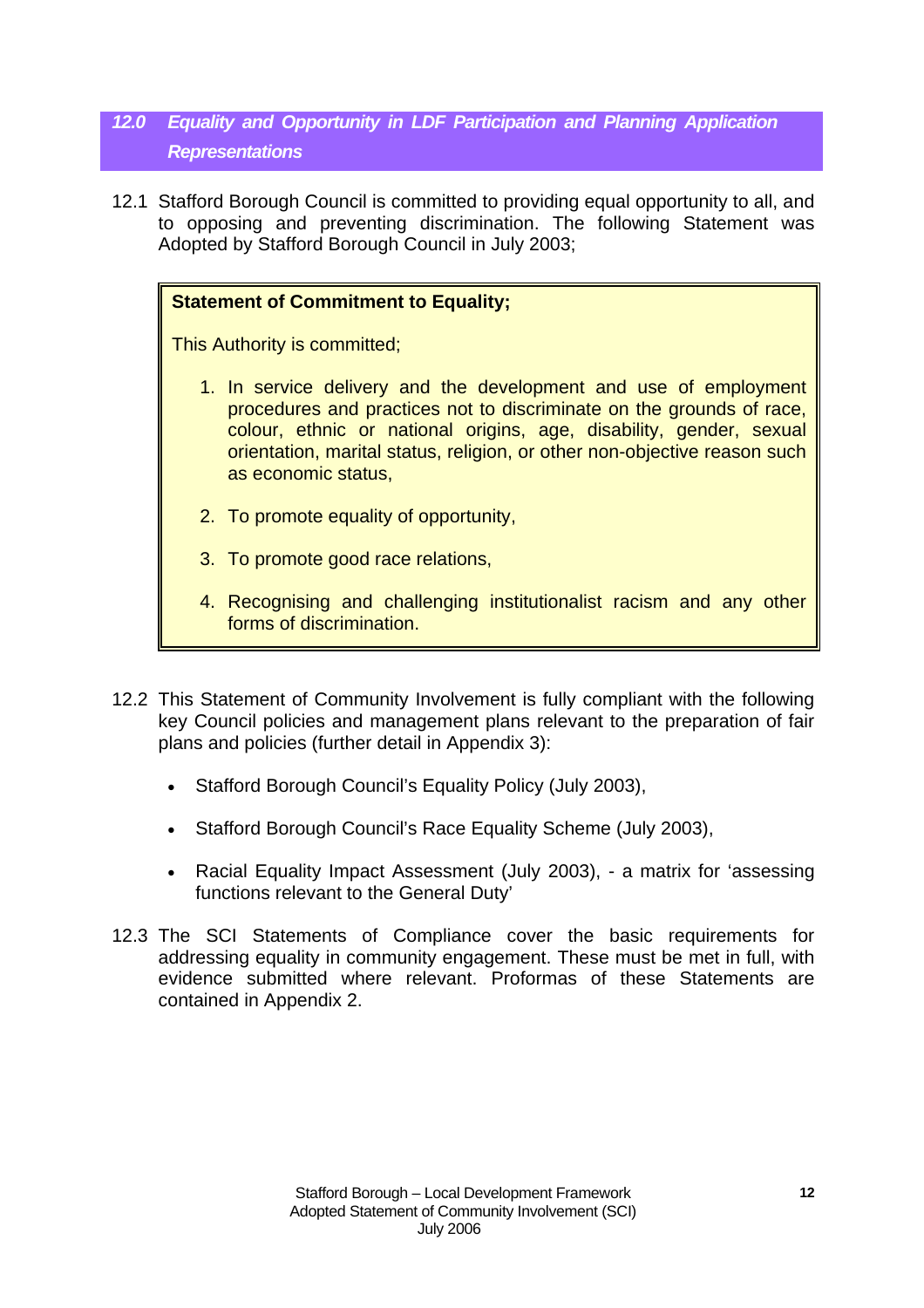#### *…In Influencing Planning Policy*

- 13.1 The consultation methods tables on page 19 tell you *who* is being involved at each stage of preparing Local Development Documents (LDDs'), and *how* they are being involved. Also refer to the flowchart in Appendix 9 of community engagement within the Local Development Framework process.
- 13.2 At each stage where consultation takes place views will be sought on the policy document (or Local Development Document (LDD)), AND for a separate Sustainability Appraisal (SA) of those policies.
- 13.3 During the early stages of preparing an LDD a Scoping Report (precursor to a full Sustainability Appraisal) will be published for consultation as part of a preproduction process of preparing LDDs'. Pre-production includes; a Gathering Evidence stage; a Scoping Report stage; and an Issues and Options Paper stage.
- 13.4 The Council is required to undertake Sustainability Appraisal at each stage of the actual preparation of Local Development Documents. Sustainability Appraisals (SA) will consider the environmental, economic and social implications of the policies and proposals being considered by the Council. All Sustainability Appraisal documents are subject to consultation in conjunction with the document to which they relate.
- 13.5 The more specific the site or area, or more detailed the proposed policies, the greater the number of ways people can get involved. This reflects the more direct implications for the local community in that area.
- 13.6 All new documents are published on the Council's website and consultation responses may be made on-line or by downloading a form and returning the completed form to our freepost address. Responses received at each consultation stage are published on the website. All previous LDF publications are available on the website as are relevant Agendas and Minutes.
- 13.7 The draft Statement of Community Involvement Schedule of Representations were put on the Planning Services website. These Representations were considered in full and, where appropriate, influenced the submission Statement of Community Involvement.

#### *…In Influencing Development Control Decisions (How are Planning Applications publicised?)*

#### **Pre-Application Consultation**

13.8 For Major Applications and applications seen to be of particular local significance due to scale or controversy, developers are encouraged and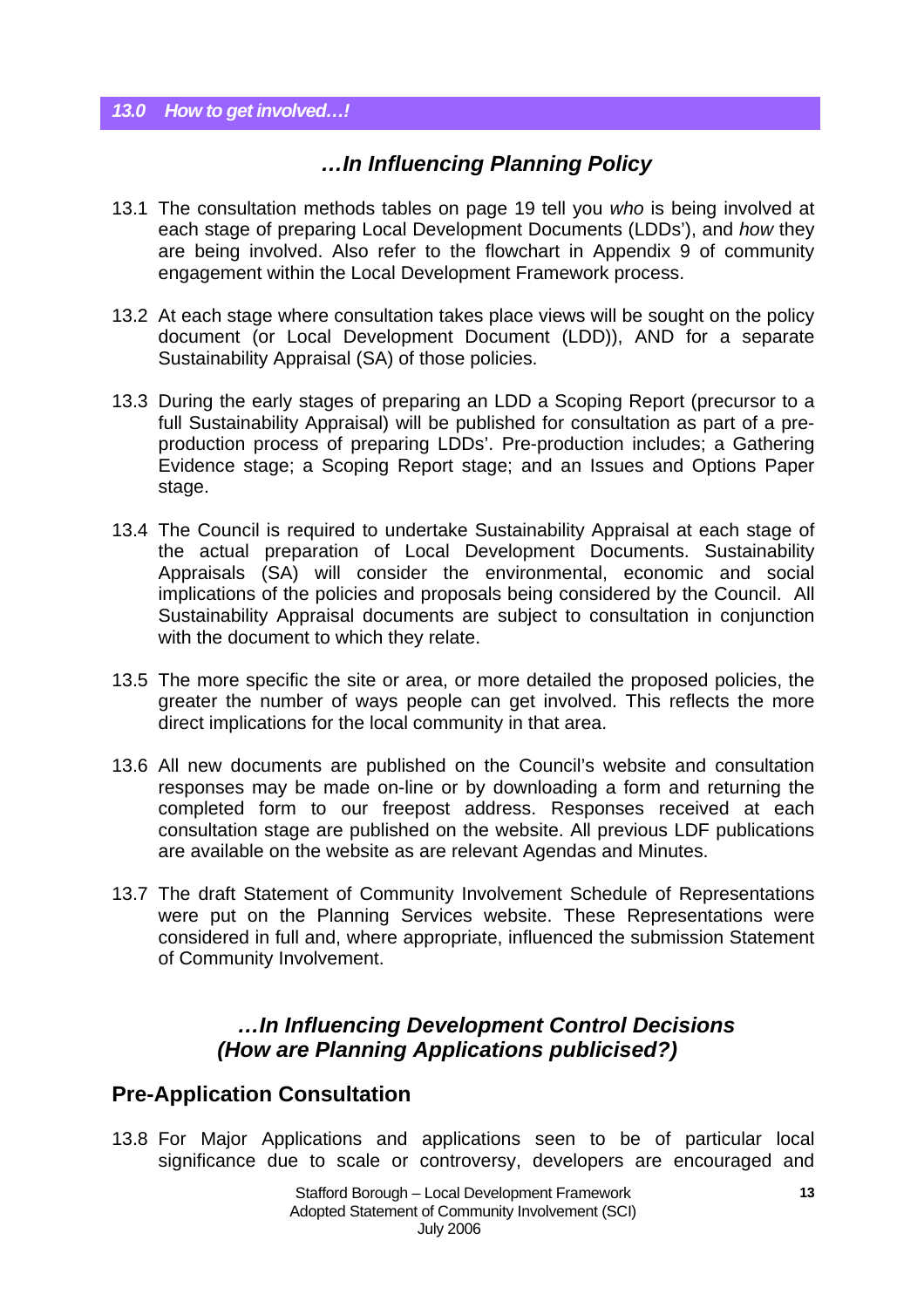advised to undertake pre-application discussions and early community involvement. Major, Fast Track and Special Interest applications are defined in Appendix 10. By "front loading" the process, (involving the community and other consultees at a very early stage, even before the planning proposal is submitted to the Council) the community is able to participate in identifying issues and debating options from the onset, thus having the potential to make a real difference and to experience a sense of ownership of local policy decisions. Responsibilities and consultation techniques for planning applications are set out in Appendix 12.

- 13.9 The Borough Council cannot refuse to accept valid applications because an applicant has not carried out consultation or because it disagrees with the ways in which an applicant has consulted the community. However, failure by the applicant to consult could lead to objections being made which could be material to the determination of the application. The aim of the process is to encourage discussion before formal applications are made to avoid unnecessary objections at a later stage.
- 13.10 Applicants who undertake pre-application community involvement are encouraged to discuss with officers of the Council the most appropriate techniques. If requested to do so by an applicant officers will advise and may adopt a 'watching brief'. The extent to which pre-application consultation undertaken by the applicant can be taken as contributing to the decision making process would depend on a number of factors, including the:
	- extent and scope of pre-application discussions with the authority and the wider community;
	- extent to which the developer has undertaken consultation in accordance with an agreed approach with the Council;
	- transparency and inclusiveness of the process;
	- extent to which the process and outcomes of the consultation can be 'validated' by the authority;
	- assessment of the proposal and its impact on the surrounding environment, impact on residential amenity and policy status
- 13.11 The submission of a supporting statement with the application; showing the degree to which potential problems and possible public objections identified at the initial pre-application stage have been addressed would assist in consideration of the application.

#### **Planning Application Consultation**

13.12 The consultation methods table (page 19) explains *how* planning applications will be publicised. These consultation methods are explained in summary here.

#### **Media**

13.13 A Public Notice will be displayed in a local newspaper for major planning applications, for those that are contrary to policy, for development to or affecting a Listed Building or in a Conservation Area. Stafford Borough Council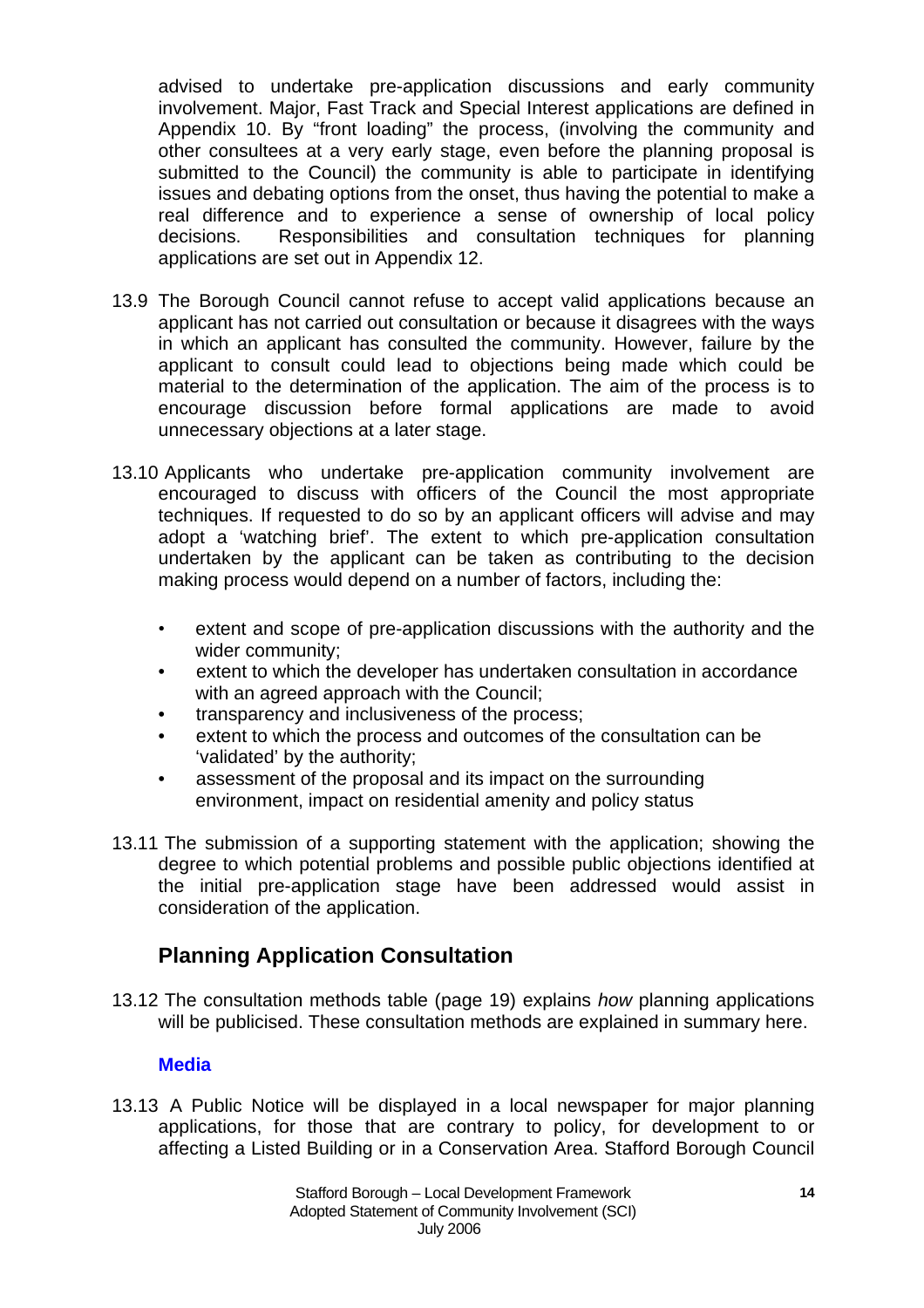currently uses the Staffordshire Newsletter (published on a Thursday) for this purpose.

#### **Site Notices and Neighbour letters**

- 13.14 Neighbours will normally be notified of planning applications for development that may affect them within 10 working days of validation. Site Notices, if considered necessary by the Borough Council, will normally be displayed within 7 working days of validation. Householder / small business / commercial extensions and advertisements do not require a site notice to be displayed. All Sustainability Appraisal documents are subject to consultation in conjunction with the document to which they relate.
- 13.15 All consultations (including neighbour letters) will normally be sent out within 10 working days of validation. Representations may be made by letter, by representation form, by email or directly from the Planning Public Access website: [www.staffordbc.gov.uk/planning.](http://www.staffordbc.gov.uk/planning)

#### **Internet / Website**

13.16 **Stafford Borough Council have an interactive website – you can now tell us your comments on-line!** The details of all planning applications are published on the Stafford Borough Council planning web page during their consultation period, through the on-line Planning Public Access web site link. Some applications are marked as 'Special Interest' – and may include 'Fast Track' (FT) or major applications. Comments may be submitted 'on-line' via the site before the consultation end date.

#### **Community Interest Consultees**

13.17 Community groups can sign up for inclusion on a database recognising their interest in major planning applications per ward(s). These groups are consulted in the same way as other consultees, should it be considered that the proposal is relevant to them, either to their specialist interest or the specific local area.

#### **Parish Councils**

13.18 Parish Councils will be invited to assist in making information on planning applications available for viewing by the general public. It is hoped that more local residents will become engaged in the planning process as opportunities are increased. Local people, especially residents who commute out to work and whom may be unavailable during the day, and less mobile members of the community, will be able to access information and view planning applications within their own locality at a time suitable to them, should the Parish Council enable that facility.

#### **Adjoining Parish Councils**

13.19 Within Stafford Borough where planning proposals are considered to affect residents in an adjacent Parish to the application site, these residents are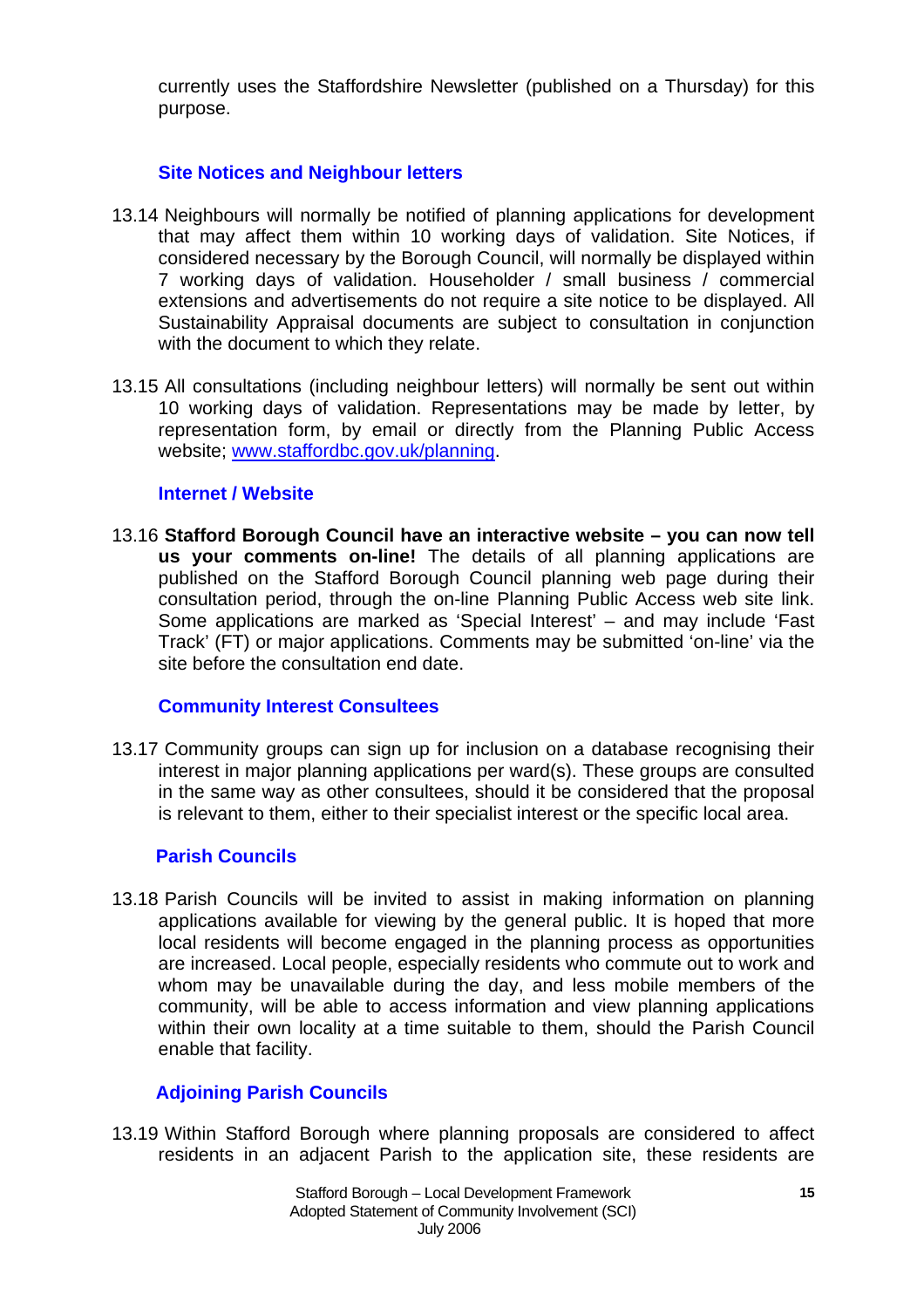consulted as if they were in the same Parish. The adjacent Parish Council is also consulted. Where a development proposal would affect an adjacent Parish in another Local Authority area, the Local Authority would be consulted, and, if contact details are known, residents can also be contacted directly. This is not always the case however.

#### *Where can I see Planning Application Information?*

- 13.20 Information on current planning applications that have yet to be determined is available from the Planning Service on the Stafford Borough Council website [www.staffordbc.gov.uk/planning](http://www.staffordbc.gov.uk/planning). The 'public access' site link on this page lets you view current planning applications.
- 13.21 A weekly list of new planning applications is displayed via this Public Access website and can also be viewed at Stafford and Stone libraries.
- 13.22 Current planning applications can also be viewed at the Planning and Engineering Reception at the 3<sup>rd</sup> floor of the Civic Centre, Riverside, Stafford.
- 13.23 **Stafford Borough Council engages a pro-active approach by advocating the need for 'front-loading' planning applications.** This means involving the community and other consultees at a very early stage, even before the planning proposal is submitted to the Council. Front-loading aims to build a degree of support or consensus for the proposal, or at least address controversial aspects of the scheme before the planning application is finalised and submitted, and gives people more time to consider the proposed development and put their views forward.
- 13.24 **Local people can have the most effect in influencing development proposals before planning applications are received by the Council**, and will feel more engaged in the process. Evidence of any pre-application public consultation for major planning applications should include a Statement of Community Involvement Statement of Compliance.

#### *How do I comment on Planning Applications?*

- 13.25 To make representations (comments) on a planning application, simply write a letter to the Planning and Engineering Service at the following address quoting the site address, and planning reference number if you know it, to; Stafford Borough Council, Civic Centre, Riverside, Stafford ST16 3AQ. To find out who your local Councillor is call (01785) 619000.
- 13.26 You can also email us at [planning@staffordbc.gov.uk](mailto:planning@staffordbc.gov.uk). When viewing planning applications on the website through the 'public access' site link from [www.staffordbc.gov.uk/planning](http://www.staffordbc.gov.uk/planning) you can also submit your views online.
- 13.27 There is a time limit for putting forward any comments on planning applications. For most planning applications the consultation period is *3 weeks*. Consultation for amended plans is for a minimum of 7 days.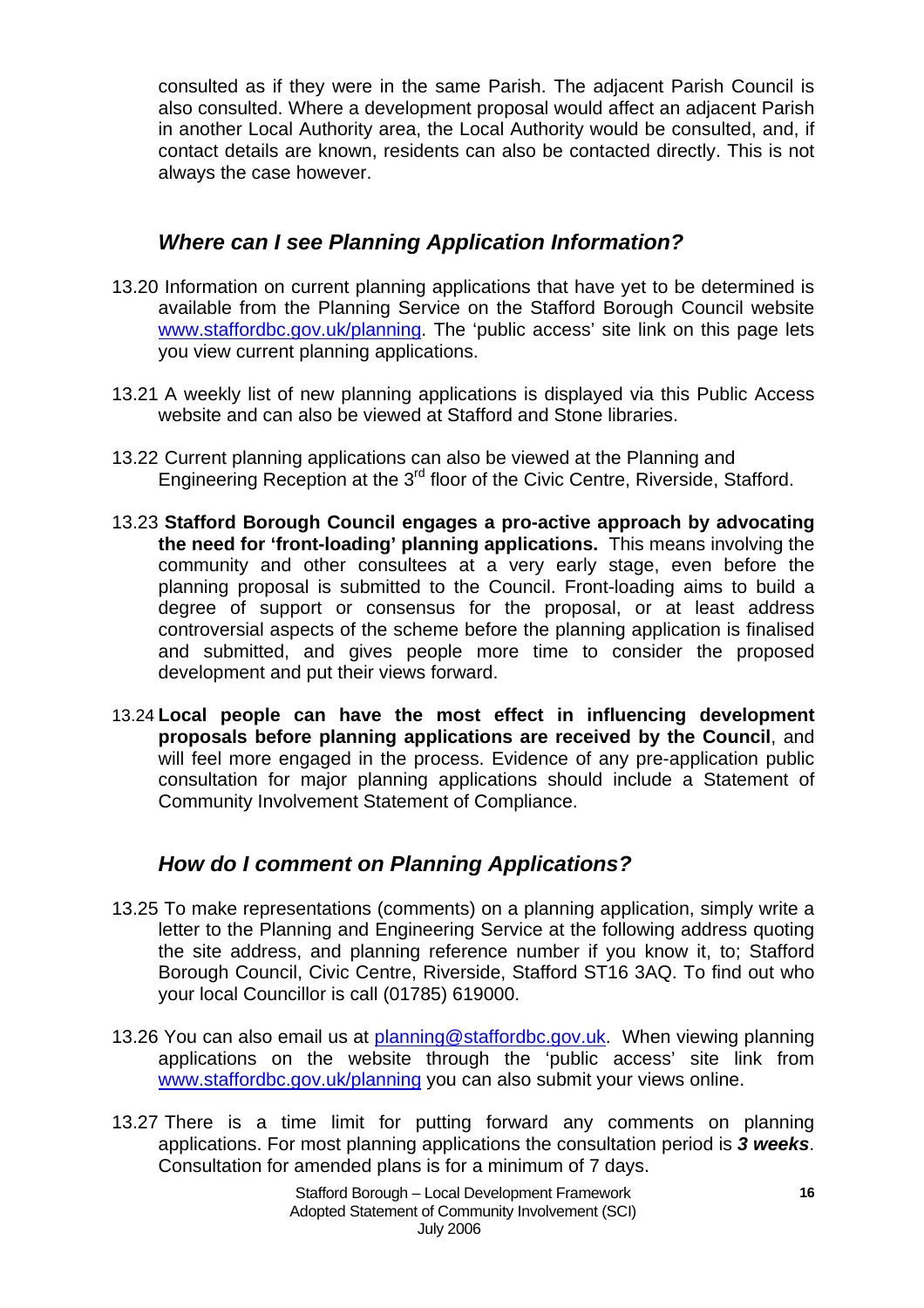- 13.28 In principle, any consideration relating to the use and development of land is capable of being a planning consideration, depending on the circumstances. If your concerns are fairly and reasonably related to the planning application concerned, then we would like to hear from you, in writing (by mail or email).
- 13.29 The most fundamental considerations taken into account when planning applications are being determined by the Development Control Planning Officers are;
	- Numbers and size of new development
	- Layout
	- Siting
	- Design
	- External appearance
	- Proposed access
	- Landscaping
	- Impact on the neighbourhood
	- Availability of infrastructure
- 13.30 Public speaking at Development Control Committee Meetings is under active consideration with a view to introduction in 2006.
- 13.31 If you have any further queries, please contact us on the following email address planning@staffordbc.gov.uk or call direct on (01785) 619337. Alternatively, you can contact the Planning Aid Service who can give free advice on all planning matters. See contact details below.
- 13.32 A flowchart in Appendix 11 outlines community engagement within the Development Control process. Information on recent decisions on planning applications and Local Development Framework stages are available on the website and at Stafford Borough Council's Planning and Engineering Reception.
- 13.33 No system for publicising planning applications can be foolproof, however extensive. There needs to be a balance between consideration of cost, speed of decision making and providing a reasonable opportunity for public comment. The current system aims to balance these conflicting issues.

#### *14.0 Continuous Community Involvement*

#### **West Midlands Planning Aid Service**

14.1 **West Midlands Planning Aid Service provides free and independent advice on town planning issues to community groups and individuals who cannot afford professional fees.**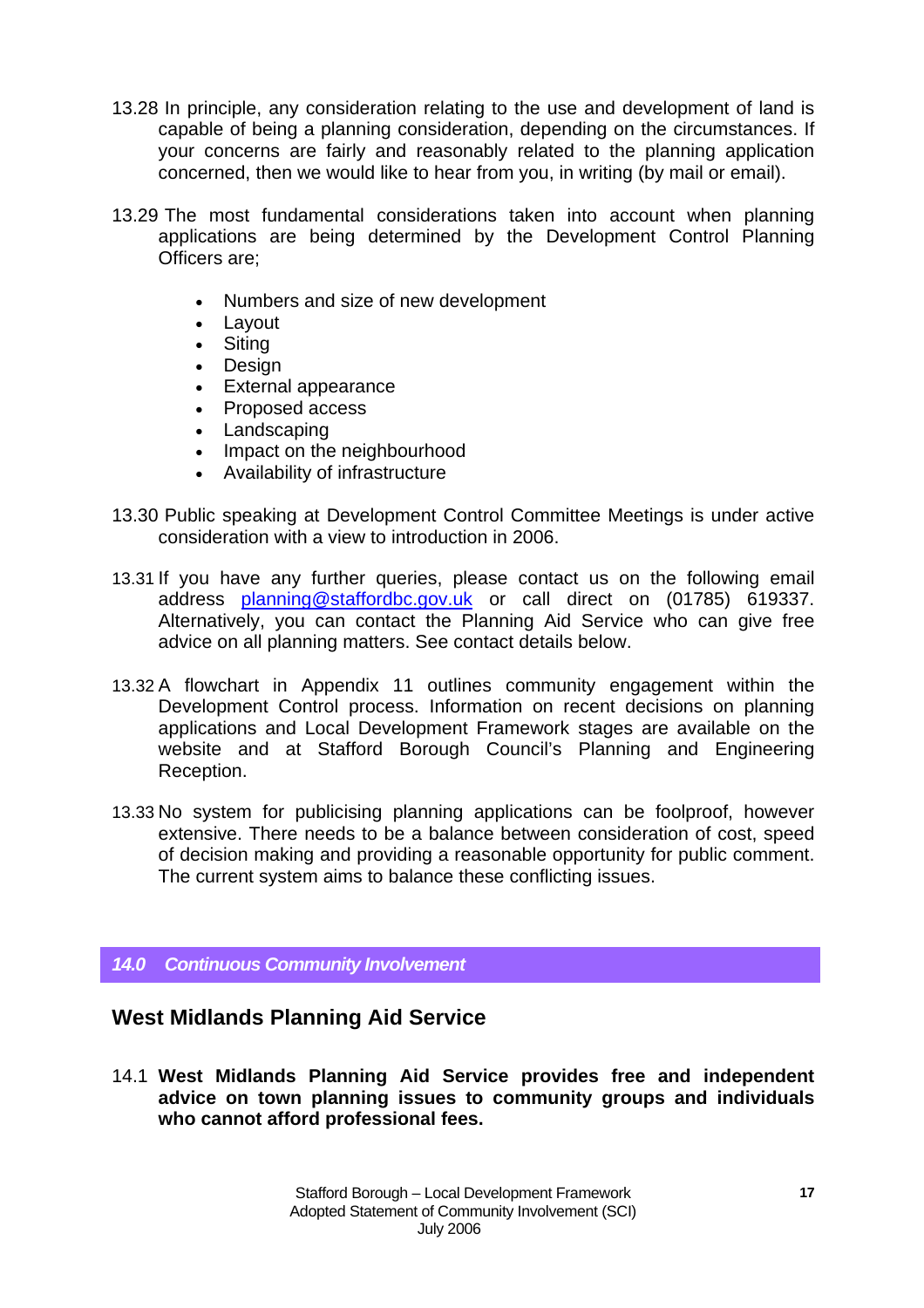- 14.2 It is part of the Royal Town Planning Institute. It is a charitable organisation independent of central and local government. It has paid staff as well as a strong volunteer network. Planning Aid can help communities and prepare them for their involvement with local authorities and the development plan process.
- 14.3 Stafford Borough Council supports Planning Aid. Their involvement is especially important where community groups and individuals would welcome advice on how to be most effective in their planning participation and communication.
- 14.4 For further information and advice contact the charity direct at their offices;

#### **West Midlands Planning Aid Service;**

| Address: | Unit 319,                  | Email:   | wmcp1@planningaid.rtpi.org.uk |
|----------|----------------------------|----------|-------------------------------|
|          | <b>The Custard Factory</b> |          | wmcw@planningaid.rtpi.org.uk  |
|          | <b>Gibb Street</b>         |          |                               |
|          | Birmingham                 | Website: | www.planningaid.rtpi.org.uk   |
|          | <b>B94AA</b>               |          |                               |
| Tel:     | $(0121)$ 766 7260 OR       |          |                               |
|          | (0121) 766 8044            |          |                               |

### **Citizenship Lessons in Stafford Borough Schools**

- 14.5 This award-winning project was undertaken in partnership between Stafford Borough Council, Staffordshire County Council Quality Learning Services, and local schools. Staffordshire Partnership supported and funded the project.
- 14.6 A module of freestanding lessons was prepared to meet the National Curriculum requirements of Key Stage 3 for the subject of Citizenship. These lessons focus on the role of town planning and examples of decision-making at the local authority level. The lessons have been prepared in order to encourage teachers across Stafford Borough to be able to teach young people about the role and work of the local planning authority and the opportunities open to them to take an active part in local decision-making and reinforcing civic pride in the built environment.
- 14.7 The lessons provide engagement with young people in the Borough and feedback on planning, development and environmental issues as part of wider community consultation on Local Development Documents.
- 14.8 These lessons support ongoing community links with local schools and are available to download free from Stafford Borough Council's website. Where appropriate, according to resources, the LDF stages and schools' timetables, engagement between schools and Stafford Borough Council will be offered to schools within the Borough.
- 14.9 This project received an Award from RegenWM (West Midlands Centre of Excellence for Regeneration) in December 2004.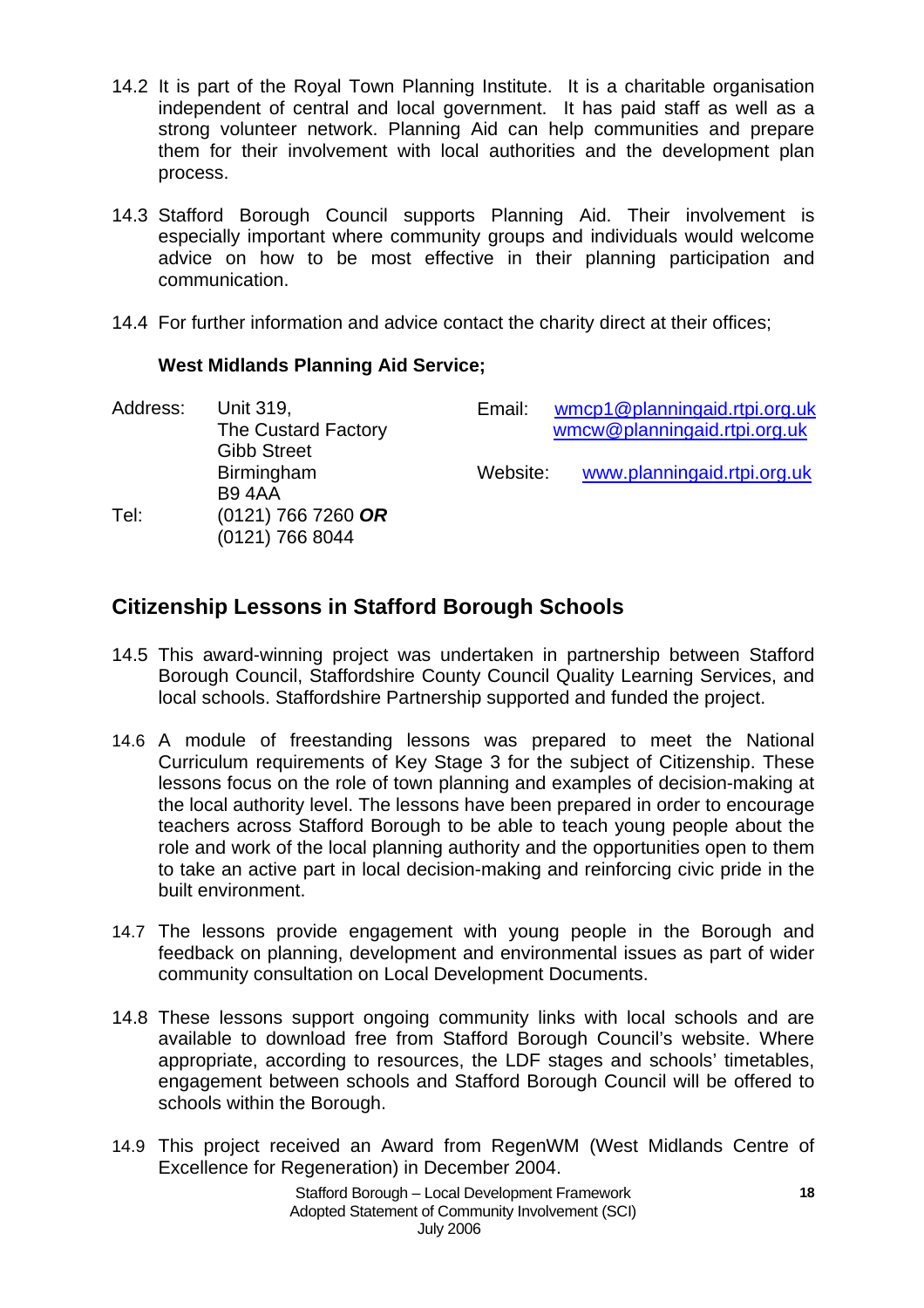#### *15.0 Methods and Stages of Consultation*

| PLANNING APPLICATIONS (FAST TRACK ARE EITHER MAJOR OR NOT)                                                                                     | CONSULTATION | Lates to this design rates<br>Lettery of States Policies | Constantino Williams<br>Conceitor do consegue de Manuel de Distribución | Interfactor of the Bode Chapter Hills Secretary and Reading the Chapter of the Chapter of the Chapter of the Chapter of the Chapter of the Chapter of the Chapter of the Chapter of the Chapter of the Chapter of the Chapter<br>Ladis enjudion or dean reading to read the contract of the contract of the contract of the contract of the contract of the contract of the contract of the contract of the contract of the contract of the contract of the con<br>International Management Concerns of Concernsive Concerns of Concernsive Concernsive Concernsive Concernsive Concernsive Concernsive Concernsive Concernsive Concernsive Concernsive Concernsive Concernsive Concernsive Conce | Concrete data de Mandez.<br>Dentally of Pampa and Engineer Pacific Services of Responsibility<br>Poste in Pamile and Elizabeth Recognition |
|------------------------------------------------------------------------------------------------------------------------------------------------|--------------|----------------------------------------------------------|-------------------------------------------------------------------------|---------------------------------------------------------------------------------------------------------------------------------------------------------------------------------------------------------------------------------------------------------------------------------------------------------------------------------------------------------------------------------------------------------------------------------------------------------------------------------------------------------------------------------------------------------------------------------------------------------------------------------------------------------------------------------------------------|--------------------------------------------------------------------------------------------------------------------------------------------|
| <b>Planning Applications</b>                                                                                                                   |              |                                                          |                                                                         |                                                                                                                                                                                                                                                                                                                                                                                                                                                                                                                                                                                                                                                                                                   |                                                                                                                                            |
| <b>LOCAL DEVELOPMENT DOCUMENTS</b>                                                                                                             |              |                                                          |                                                                         |                                                                                                                                                                                                                                                                                                                                                                                                                                                                                                                                                                                                                                                                                                   |                                                                                                                                            |
| <b>LDD Gathering Evidence Techniques</b><br>Statement of Community Involvement Review<br>CORE STRATEGY and POLICY DEVELOPMENT PLAN DOCUMENTS * |              |                                                          |                                                                         |                                                                                                                                                                                                                                                                                                                                                                                                                                                                                                                                                                                                                                                                                                   |                                                                                                                                            |
| Scoping Report, Issues and Options Paper                                                                                                       |              |                                                          |                                                                         |                                                                                                                                                                                                                                                                                                                                                                                                                                                                                                                                                                                                                                                                                                   |                                                                                                                                            |
| Preferred Options Report                                                                                                                       |              |                                                          |                                                                         |                                                                                                                                                                                                                                                                                                                                                                                                                                                                                                                                                                                                                                                                                                   |                                                                                                                                            |
| <b>Consideration of Representations</b>                                                                                                        |              |                                                          |                                                                         |                                                                                                                                                                                                                                                                                                                                                                                                                                                                                                                                                                                                                                                                                                   |                                                                                                                                            |
| Submission to Secretary of State and Public Consultation                                                                                       |              |                                                          |                                                                         |                                                                                                                                                                                                                                                                                                                                                                                                                                                                                                                                                                                                                                                                                                   |                                                                                                                                            |
| <b>Consideration of Representations</b>                                                                                                        |              |                                                          |                                                                         |                                                                                                                                                                                                                                                                                                                                                                                                                                                                                                                                                                                                                                                                                                   |                                                                                                                                            |
| Examination                                                                                                                                    |              |                                                          |                                                                         |                                                                                                                                                                                                                                                                                                                                                                                                                                                                                                                                                                                                                                                                                                   |                                                                                                                                            |
| Inspector's Binding Report                                                                                                                     |              |                                                          |                                                                         |                                                                                                                                                                                                                                                                                                                                                                                                                                                                                                                                                                                                                                                                                                   |                                                                                                                                            |
| Adoption and Publication                                                                                                                       |              |                                                          |                                                                         |                                                                                                                                                                                                                                                                                                                                                                                                                                                                                                                                                                                                                                                                                                   |                                                                                                                                            |
| Review of Core Strategy Consultation                                                                                                           |              |                                                          |                                                                         |                                                                                                                                                                                                                                                                                                                                                                                                                                                                                                                                                                                                                                                                                                   |                                                                                                                                            |
| AREA ACTION PLANS AND SITE SPECIFIC DEVELOPMENT PLAN DOCUMENTS *                                                                               |              |                                                          |                                                                         |                                                                                                                                                                                                                                                                                                                                                                                                                                                                                                                                                                                                                                                                                                   |                                                                                                                                            |
| Scoping Report, Issues and Options Paper                                                                                                       |              |                                                          |                                                                         |                                                                                                                                                                                                                                                                                                                                                                                                                                                                                                                                                                                                                                                                                                   | ш                                                                                                                                          |
| Preferred Options Report                                                                                                                       |              |                                                          |                                                                         |                                                                                                                                                                                                                                                                                                                                                                                                                                                                                                                                                                                                                                                                                                   |                                                                                                                                            |
| <b>Consideration of Representations</b>                                                                                                        |              |                                                          |                                                                         |                                                                                                                                                                                                                                                                                                                                                                                                                                                                                                                                                                                                                                                                                                   |                                                                                                                                            |
| Submission to Secretary of State and Public Consultation                                                                                       |              |                                                          |                                                                         |                                                                                                                                                                                                                                                                                                                                                                                                                                                                                                                                                                                                                                                                                                   |                                                                                                                                            |
| <b>Consideration of Representations</b>                                                                                                        |              |                                                          |                                                                         |                                                                                                                                                                                                                                                                                                                                                                                                                                                                                                                                                                                                                                                                                                   |                                                                                                                                            |
| <b>Examination Period</b>                                                                                                                      |              |                                                          |                                                                         |                                                                                                                                                                                                                                                                                                                                                                                                                                                                                                                                                                                                                                                                                                   |                                                                                                                                            |
| Inspector's Binding Report                                                                                                                     |              |                                                          |                                                                         |                                                                                                                                                                                                                                                                                                                                                                                                                                                                                                                                                                                                                                                                                                   |                                                                                                                                            |

#### SUPPLEMENTARY PLANNING DOCUMENTS

Review of AAPs & Site specific DPDs

Adoption and Publication

| Pre-production and Preparation - Evidence G: "hering       |  |
|------------------------------------------------------------|--|
| <b>Public Consultation</b>                                 |  |
| <b>Consideration of Representations</b>                    |  |
| Adoption                                                   |  |
| Review of Consultation for Supplementary Planning Guidance |  |

\* (INCLUDING SUSTAINABILITY APPRAISAL) [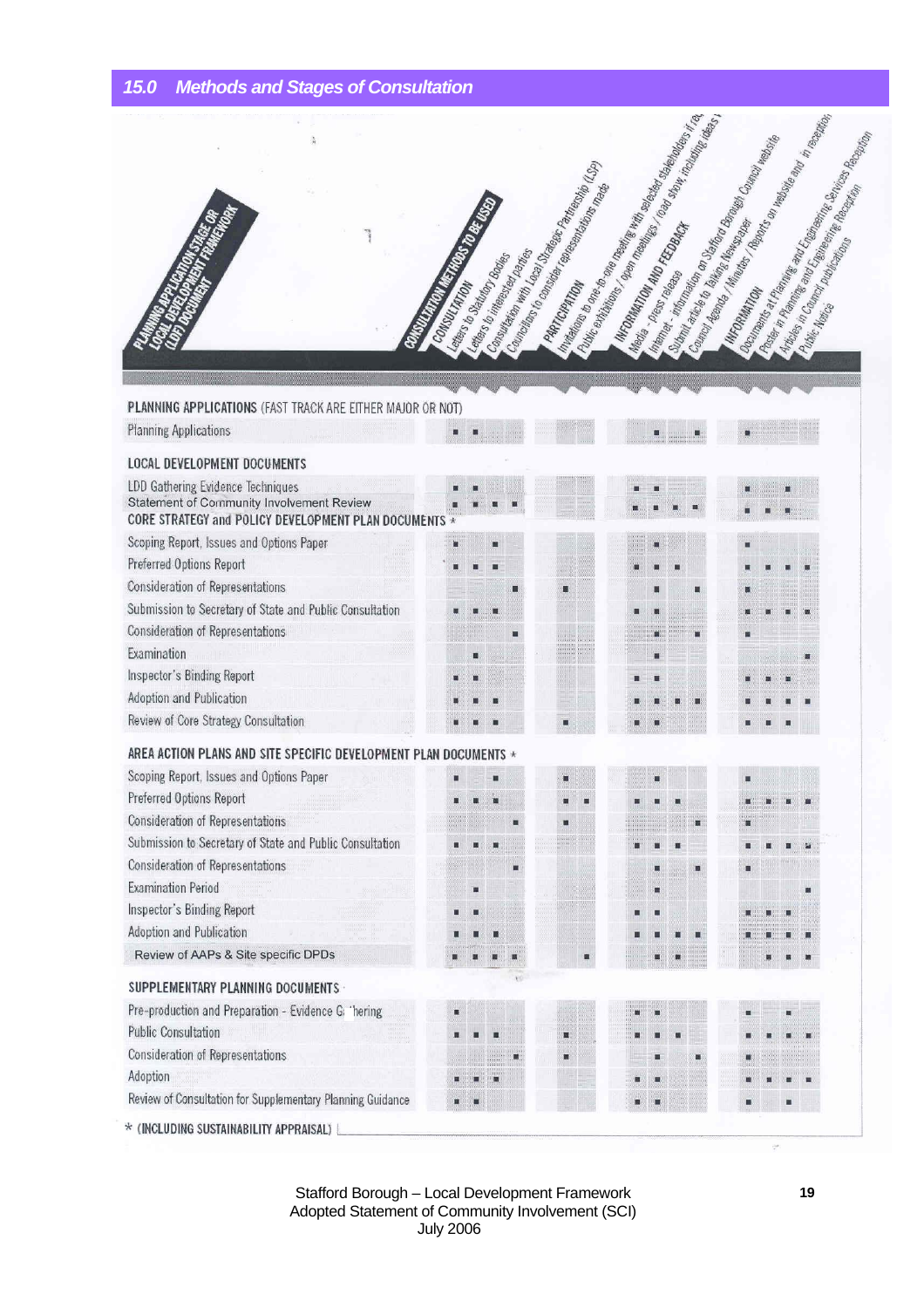#### *16.0 Further Information*

- 16.1 More detailed information can be accessed via the Borough Council web site [www.staffordbc.gov.uk/planning](http://www.staffordbc.gov.uk/planning). See back page for alternative formats.
- 16.2 A file of Local Development Framework (LDF) information should be available to view at Stafford and Stone libraries.
- *16.3* If you wish to discuss the LDF or anything raised in this publication please contact the Forward Planning Team on (01785) 619536 or (01785) 619537.

*\*\*\*\*\*\*\*\*\*\*\*\*\*\*\*\*\*\*\*\*\*\*\*\*\*\*\*\*\*\*\*\*\*\*\*\*\*\*\*\*\*\*\*\*\*\*\*\*\*\*\*\*\*\*\*\*\*\*\*\*\*\*\*\*\*\*\*\*\*\*\*\*\*\*\*\*\*\*\*\*\*\*\*\*\*\*\*\*\*\*\*\*\*\*\** 

#### *USEFUL EXTERNAL WEBSITES*

#### **Central Government Planning Information**

Planning guidance and advice includes –

- The Planning and Compulsory Purchase Act,
- Planning Regulations,
- Planning Policy Statements
- Planning Guidance

This information and more can be viewed on the website site of the Office of the Deputy Prime Minister at;

[www.planning.odpm.gov.uk/index.htm](http://www.planning.odpm.gov.uk/index.htm)

#### **Regional Government**

In the West Midlands we fall under the Government Office for the West Midlands, or GOWM. Regional planning guidance and advice includes Regional Planning Guidance published 15 June 2004. This information and more can be viewed on the website site of the Office of the Deputy Prime Minister at; [www.go-wm.gov.uk](http://www.go-wm.gov.uk/)

#### **Adopted Structure Plan**

 The **Staffordshire and Stoke-on-Trent Structure Plan 1996-2011** can be viewed at; [www.staffordshire.gov.uk/structureplan/index.htm](http://www.staffordshire.gov.uk/structureplan/index.htm)

#### **General Planning Information**

The *Planning Portal* is a Government site providing information and advice on the planning system in a user-friendly form. The Portal can be accessed at; [www.planningportal.gov.uk](http://www.planningportal.gov.uk/)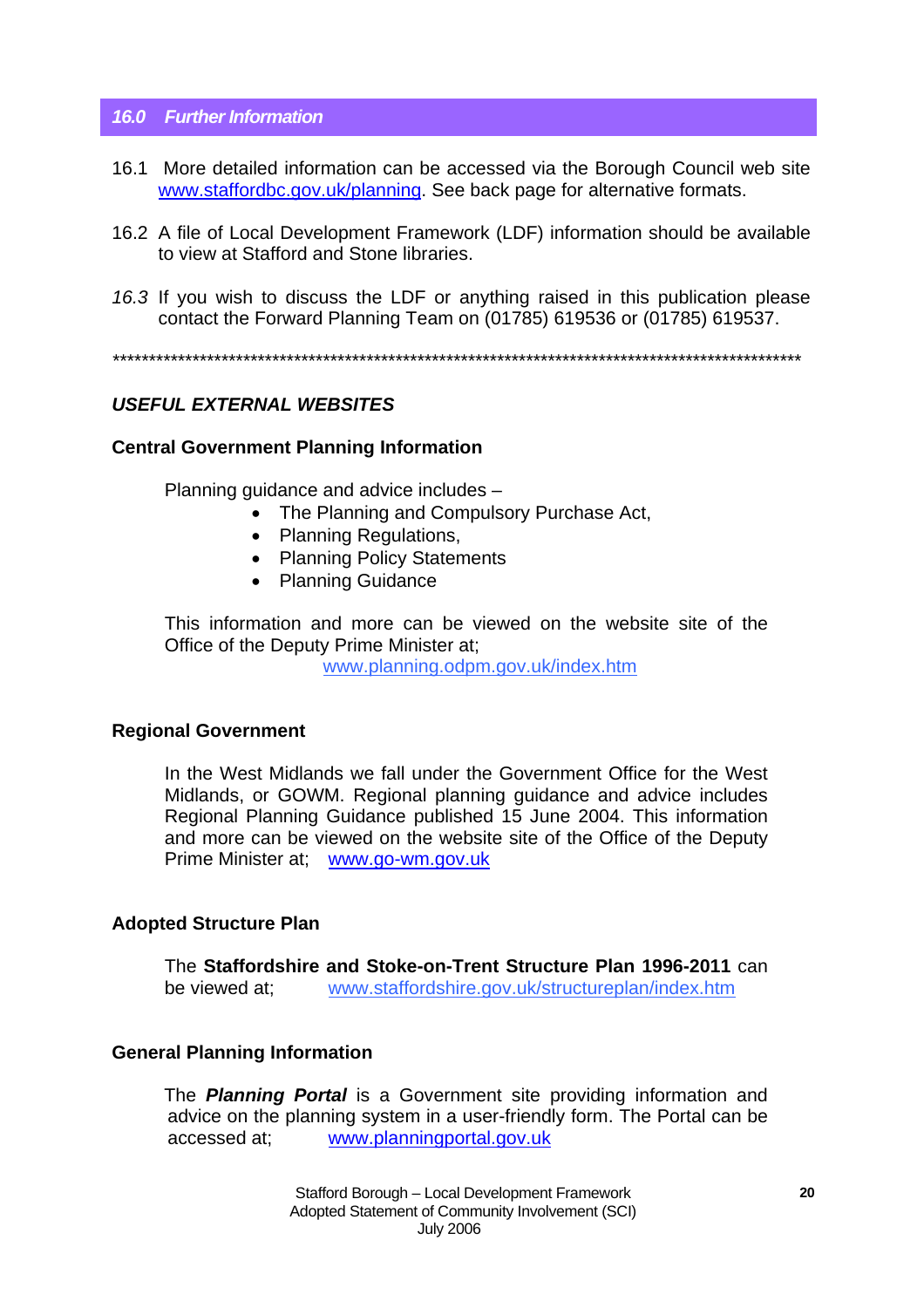#### **West Midlands Planning Aid Service**

West Midlands Planning Aid Service provides free and independent advice on town planning issues.

[www.planningaid.rtpi.org.uk](http://www.planningaid.rtpi.org.uk/)

#### **Royal Town Planning Institute**

What is Town & Country Planning? This website will give more information on the Royal Town Planning Institute (RTPI) and the profession.

[www.rtpi.org.uk/planning-advice](http://www.rtpi.org.uk/planning-advice)

#### **National Planning Hierarchy**

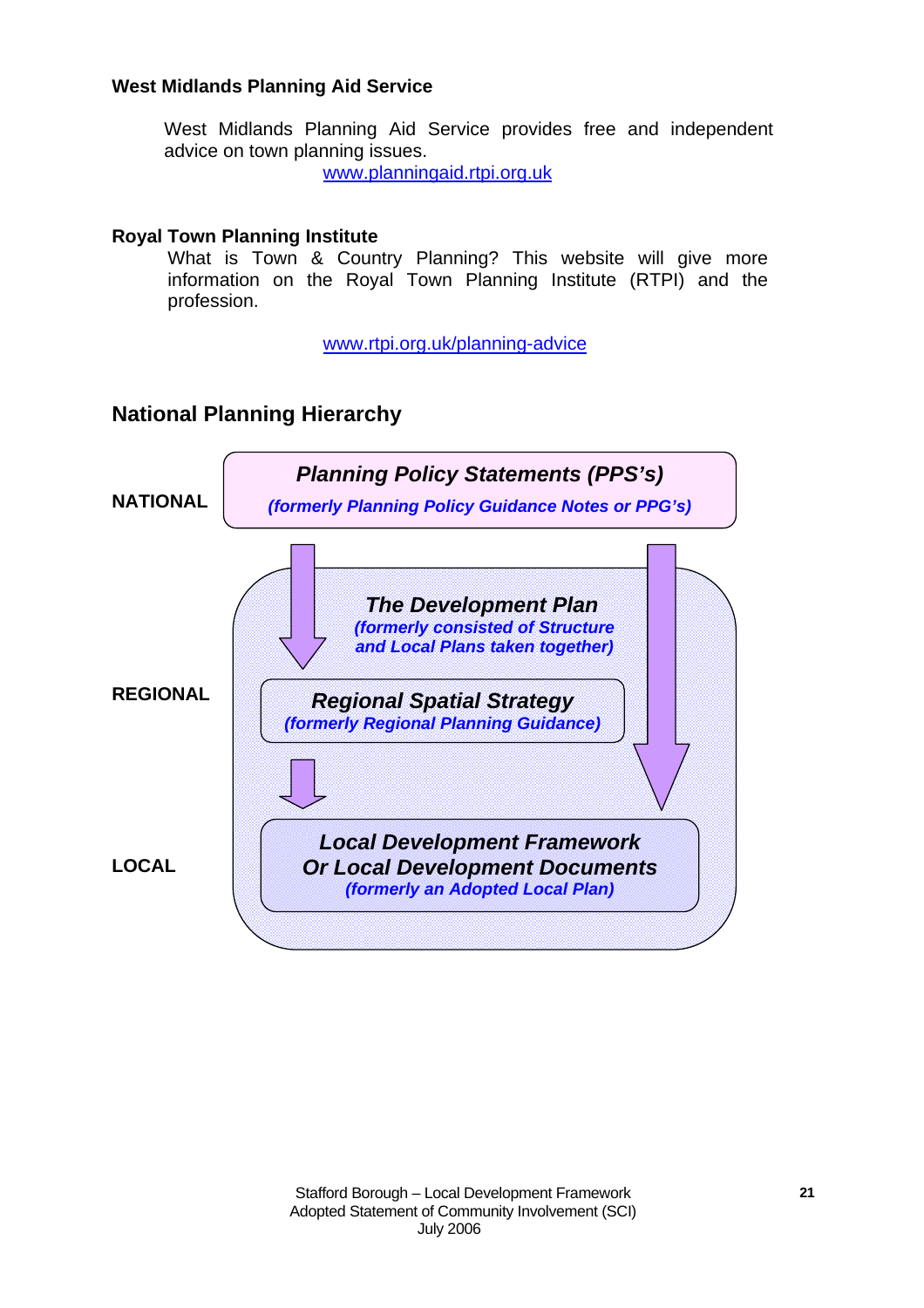|  | Glossary<br>17.0 |
|--|------------------|
|  |                  |

| <b>Local Development</b><br><b>Framework</b>                           | Collective term for a number of individual policy<br>documents or Local Development Documents<br>(LDDs).                                                                                                                                                                                                              |  |  |
|------------------------------------------------------------------------|-----------------------------------------------------------------------------------------------------------------------------------------------------------------------------------------------------------------------------------------------------------------------------------------------------------------------|--|--|
| <b>Local Development</b><br><b>Documents (LDDs')</b>                   | Policy documents. There are different types of Local<br><b>Development Documents:</b><br><b>Development Plan Documents</b><br><b>Supplementary Planning Documents</b><br><b>Statement of Community Involvement (SCI)</b><br><b>Strategic Environmental Assessment</b>                                                 |  |  |
| <b>Development Plan</b><br><b>Documents (DPDs')</b>                    | Planning policies that are statutorily tested through<br>an independent Examination process (development<br>policies). There are five types:<br><b>Core Strategy</b><br>Policy based DPDs'<br>Site specific DPDs'<br>$\bullet$<br>Jointly prepared DPDs'<br><b>Area Action Plans</b>                                  |  |  |
| <b>Supplementary Planning</b><br><b>Documents (SPDs')</b>              | Guidance note on how development should take<br>place. These may cover specific areas or themes, for<br>example shopfronts, or residential extensions.                                                                                                                                                                |  |  |
| <b>Statement of Community</b><br><b>Involvement (SCI)</b>              | Policies for engaging the community, including a<br>framework as to when people can have their say<br>according to stages of plan preparation, and how.<br>Consultation for planning applications is also set out.                                                                                                    |  |  |
| including Strategic<br><b>Environmental</b><br><b>Assessment (SEA)</b> | <b>Sustainability Appraisal (SA)</b> Sustainability audit of plans and policies. A 'Scoping<br>Report' is a precursor to a Sustainability Appraisal.                                                                                                                                                                  |  |  |
| <b>Local Development Scheme</b><br>(LDS)                               | This sets out which DPDs' and SPDs' the Local<br>Planning Authority proposes to prepare over a 3-year<br>period and the timetable for their production. It sets<br>out the policies Stafford Borough Council wishes to<br>save from the current Development Plan and the<br>timetable for the preparation of the SCI. |  |  |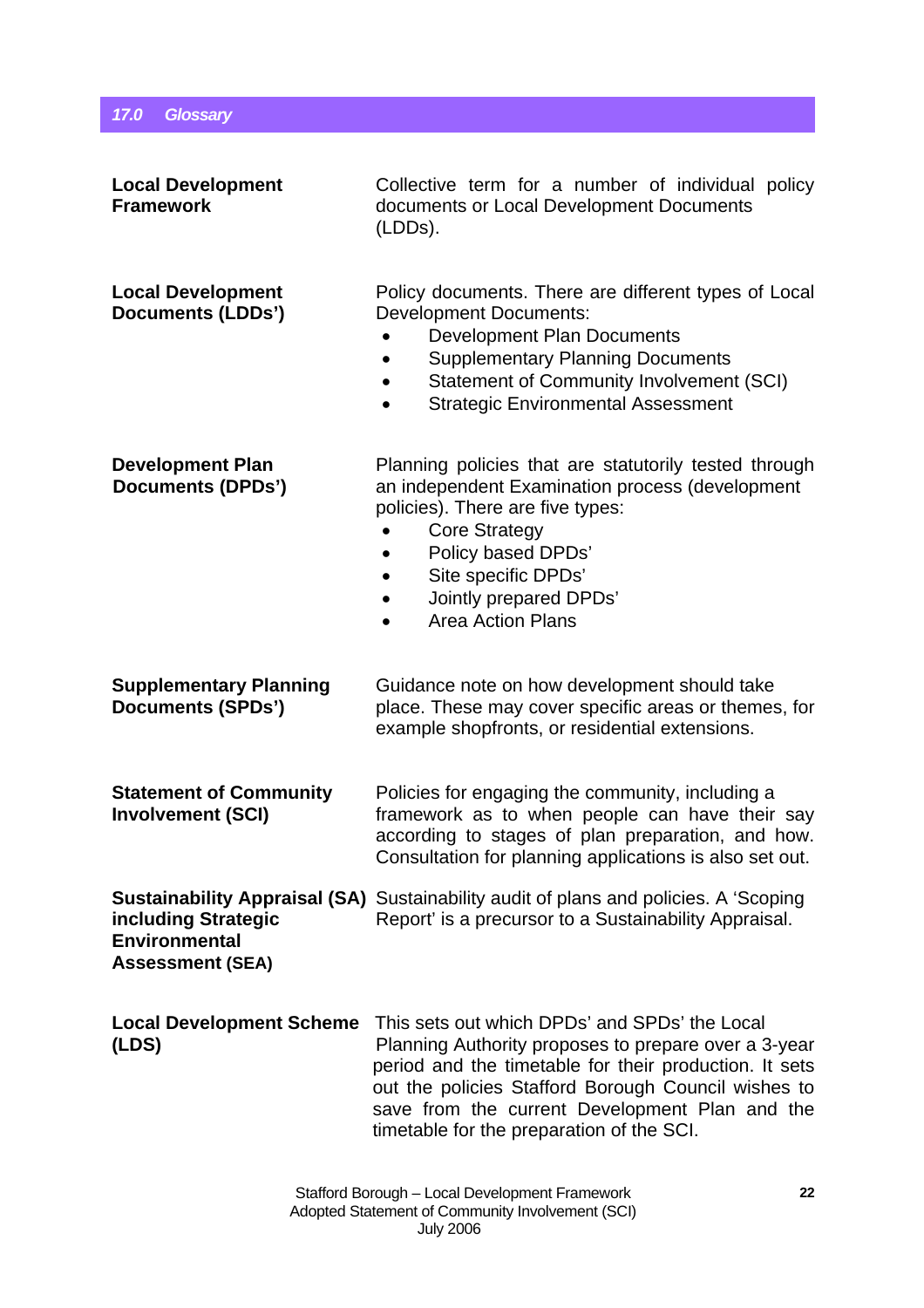#### **Local Development Framework**

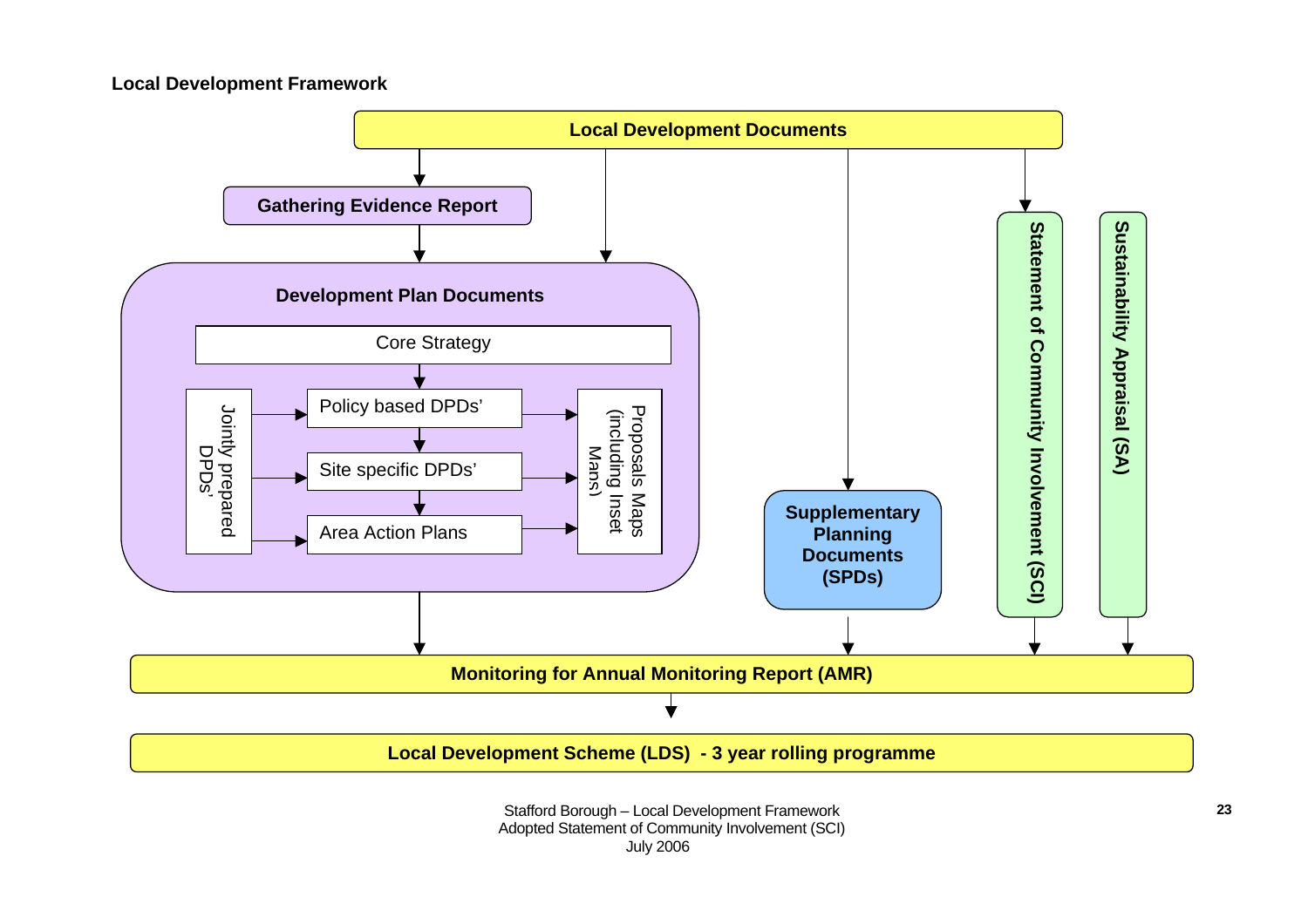### **Assisted Hearing**

Portable hearing loops for customers with hearing difficulties are available at all public receptions at the Civic Centre, Stafford. Hearing loops have been installed in the Civic Centre Committee Rooms.

### **Would you like an alternative format?**

Any part of the **Local Development Framework** can be reproduced on request in large print, on CD or as spoken word on tape.

Other languages available include;

#### ARABIC

ولو كنت بحاجة إلى مزيد من المعلومات بخصوص هذا المنشور فيرجى الاتصال بمجلس بلدة ستافورد [Stafford Borough Council] على الرقم 000 619 01785 .

#### **HINDI**

यदि आपको इस प्रकाशन के बारे में अधिक जानकारी की आवश्यकता हो तो कृप्या स्टैफोड बरो परिषद [Stafford Borough Council] से 01785 619 000 पर संपर्क करें।

#### PUNJABI

ਜੇਕਰ ਤੁਹਾਨੂੰ ਇਸ ਪ੍ਰਕਾਸ਼ਨ ਦੇ ਸੰਬੰਧ ਵਿਚ ਹੋਰ ਜਾਣਕਾਰੀ ਚਾਹੀਦੀ ਹੈ ਤਾਂ ਕਿਰਪਾ ਕਰਕੇ ਸਟੈਫੋਰਡ ਬਾਰੋ ਪਰਿਸ਼ਦ [Stafford Borough Council] ਨੂੰ 01785 619 000 ਉਤੇ ਸੰਪਰਕ ਕਰੋ।

#### URDU

اگر آپ کو اس اشاعت کر بارے میں مزید معلومات کی ضرورت ہو تو براہ کرم اسٹیفورڈ بروکونسل اسے 1785 619 000 Stafford Borough Council] پر رابطه کریں۔

Please contact us on (01785) 619538 if you would like any other format so that we are able to consider your needs.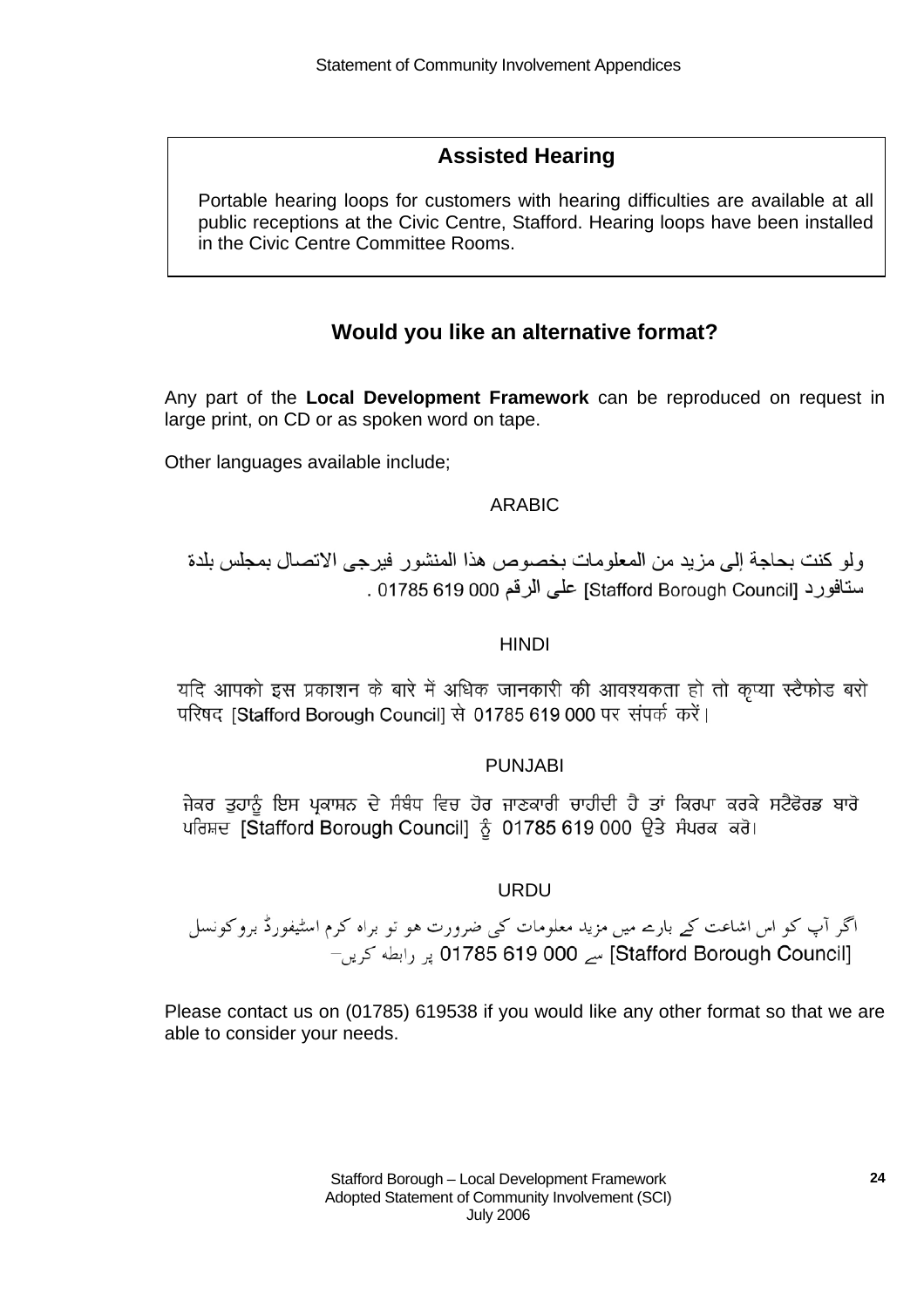## Appendices

#### *Appendices*

| <b>Appendix</b> | <b>Title</b>                                                                              |
|-----------------|-------------------------------------------------------------------------------------------|
|                 | <b>Compliance and Equality</b>                                                            |
| A <sub>1</sub>  | Tests of soundness and summary of relevant legal framework                                |
| A <sub>2</sub>  | Proformas for Statement of Compliance with SCI                                            |
| A3              | <b>Stafford Borough Council equality policies</b>                                         |
|                 | <b>Stafford Borough Council General Consultation</b>                                      |
| A <sub>4</sub>  | Resource audit of consultation techniques                                                 |
| A5              | <b>Existing established Stafford Borough Council community</b><br>consultation mechanisms |
| A <sub>6</sub>  | <b>Stafford Borough Council publications</b>                                              |
|                 | <b>Stafford Borough Planning Services Consultation</b>                                    |
| <b>A7</b>       | Standard consultee list for Development Control consultations                             |
| A <sub>8</sub>  | <b>Consultee list for Local Development Framework</b><br>consultations                    |
| A9              | Flowchart of community engagement within the LDF process                                  |
| A10             | Definition of Major Planning Applications                                                 |
| A11             | Flowchart of community engagement within the Development<br>Control process               |
| A12             | Responsibilities and consultation for Planning Applications                               |

© Stafford Borough Council 2004.

All rights reserved. No part of this document may be reproduced or transmitted in any form or by any means, electronic or mechanical, including photocopying, recording, or any information storage or retrieval system, without permission from the publisher - Stafford Borough Council Forward Planning.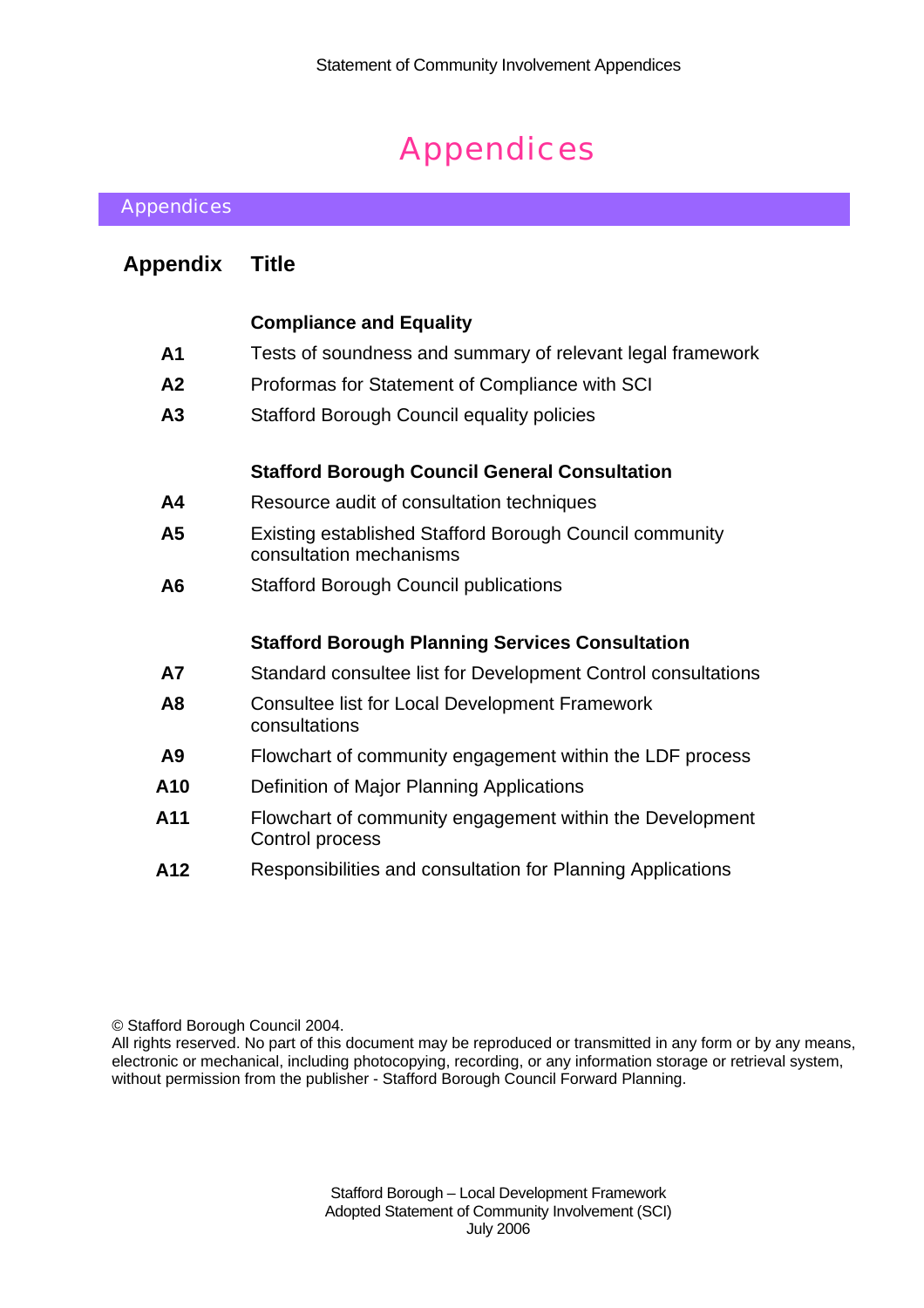## Appendix 1

**A1. Tests of Soundness and summary of relevant legal framework**

#### **A1.1 Tests of Soundness**

The test criteria are set out in paragraph 3.10, Chapter 3 of Planning Policy Statement 12: Local Development Frameworks 2004. In assessing whether the Statement of Community Involvement (SCI) is sound, the inspector will determine whether it has met the following tests;

- i. local planning authority has complied with the minimum requirements for consultation as set out in Regulations (The Town and Country Planning (Local Development) (England) Regulations, 2004);
- ii. local planning authority's strategy for community involvement links with other community involvement initiatives e.g. the community strategy:
- iii. statement identifies in general terms which local community groups and other bodies will be consulted;
- iv. statement identifies how the community and other bodies can be involved in a timely and accessible manner;
- v. methods of consultation to be employed are suitable for the intended audience and for the different stages in the preparation of local development documents;
- vi. resources are available to manage community involvement effectively;
- vii. statement shows how the results of community involvement will be fed into the preparation of development plan documents and supplementary planning documents;
- viii. authority has mechanisms for reviewing the statement of community involvement; and
- ix. statement clearly describes the planning authority's policy for consultation on planning applications.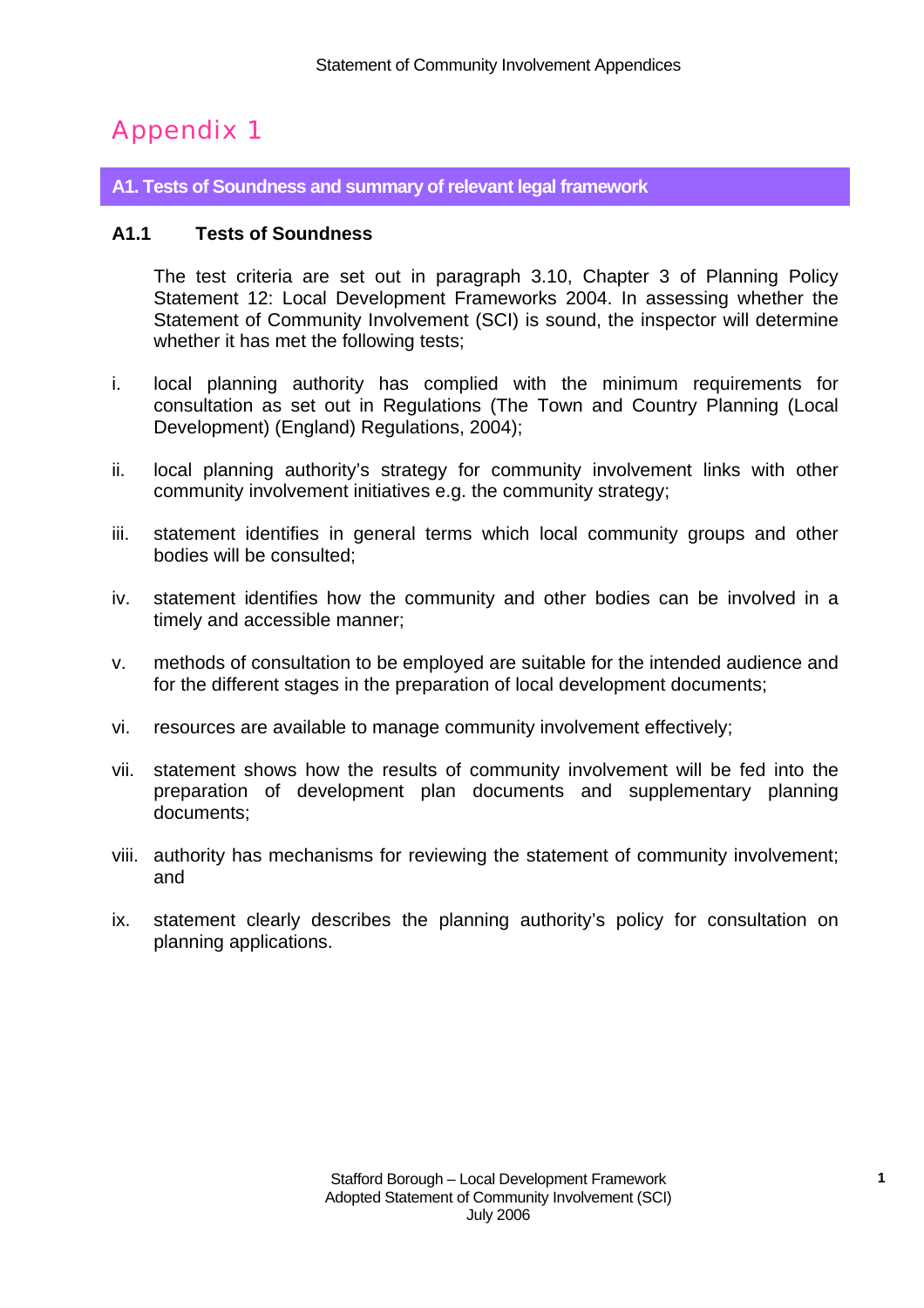#### **A1.2 Summary of relevant legal framework**

The Statement of Community Involvement (SCI) acknowledges the following legal instruments and national planning guidance, listed chronologically, and where relevant is considered to be compliant with the requirements of each one.

#### • **Aarhus Convention**

The UK has signed up to this Convention, which is based on the principle that sustainable development can only be achieved through the involvement of all stakeholders. Rights are granted to the public, with corresponding obligations on access to information on environmental matters; the opportunity to participate in decision-making on key environmental matters; and access to justice in these matters.

• **The Compact on Relations between Government and the Voluntary and Community Sector in England 1998**

The Government has set a target of increasing voluntary and community sector activity, including increased community involvement in decision-making by 5% in 2006.

The National Compact between Government and the voluntary and community sector (VCS), a voluntary agreement introduced in 1998, is about improving the relationship for mutual advantage. Local Compacts are also encouraged. The Compact and supporting Codes / Guidance provide a framework for defining and developing relationships between these sectors.

#### • **Disability Discrimination Act (DDA) 1995**

Under the Disability Discrimination Act 1995, service providers have to consider making reasonable adjustments to the way they deliver their services so that people with disabilities can use these services.

Implementation of the Disability Discrimination Act is being sought to address access and inclusion throughout the entire planning system. 'Planning and Access for disabled people: A good practice guide', stresses the commitment to addressing the needs of disabled people through a cooperative approach and early involvement in the planning process.

#### • **European Directive on Strategic Environmental Assessment**

This Directive requires local authorities to give the public an early and effective opportunity to comment on the environmental effects of proposed plans.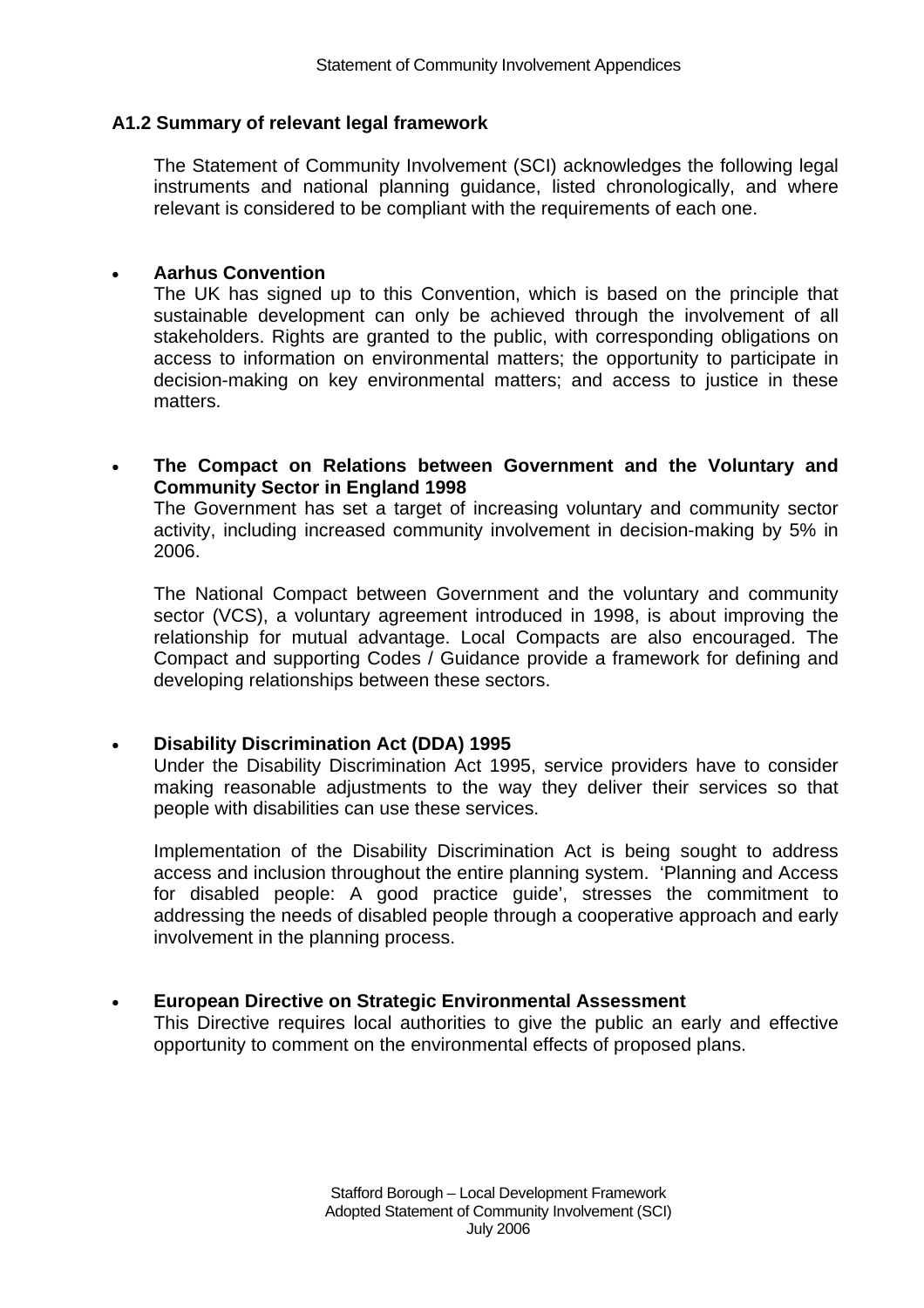#### • **Freedom of Information Act 2000**

The public have a general right of access to information from almost all public authorities. Local authorities have to publish details of the information they hold and make it available to the public unless covered by an Exception. The Act also requires public authorities to have regard to the public interest in allowing access to information and in publishing reasons for decisions.

#### • **Human Rights Act (HRA) 1998**

This Act incorporates into domestic law the rights and freedoms guaranteed under the European Convention on Human Rights, including the Right to a fair and pubic hearing by an independent and impartial tribunal in the determination of civil rights and obligations. The Planning and Compulsory Purchase Act is compatible with this Act.

#### • **Local Government Act 2000**

This Act places a duty on principal local authorities to prepare Community Strategies, for promoting and improving the economic, social and environmental well-being of their areas, and contributing to sustainable development.

#### • **ODPM: Planning Guidance**

Includes a suite of new guidance and procedure notes;

- Community Involvement in Planning,
- LDFs: Guide to Procedure and Code of Practice (consultation draft)
- Creating LDFs Process of preparing LDFs (consultation draft)
- Draft PPS1 General Policy Principles
- Draft PPS12 Local Development Framework

#### • **Race Relations (Amendments) Act 2000**

Local Authorities must comply with the duty in the Race Relations (Amendment) Act 2000, and publish a Race Equality Scheme. The aim is to eliminate unlawful racial discrimination and promote equality of opportunity and good relations between persons of different racial groups. Local Authorities must also carry out a race equality impact assessment of each strategy and plan, including Development Plans.

## • **Town & Country Planning (Local Development) (England) Regulations 2004**

Statutory Instrument within the Town & Country Planning system that sets out minimum requirements for evidence of public participation.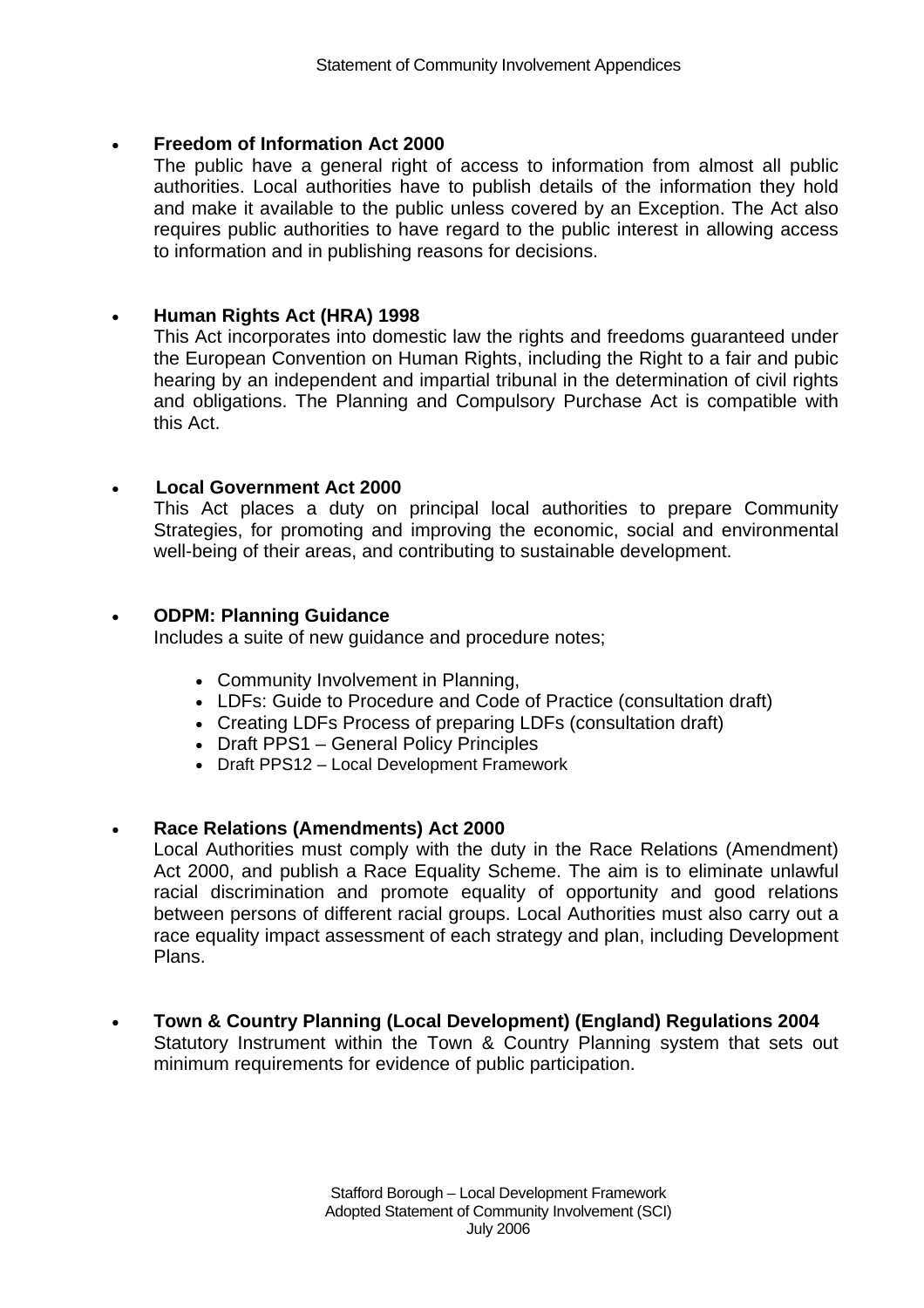## Appendix 2

*Proformas for Statement of Compliance with Statement of Community Involvement* 

#### **PROFORMA 1 – to be completed by Stafford Borough Council. Consultation for each draft LDD as set out in Statement of Community Involvement**

Referring to the appropriate Local Development Document (LDD) stage and associated consultation methods write a Supporting Statement detailing all consultation undertaken and explain how you have met all of the following criteria to comply with this Statement of Community Involvement.

For each criteria, where reference is made to supporting data, you will need to submit that data as evidence. For example, if a Newspaper Article was published, that particular page of the publication will need to be submitted to accompany this Statement of Compliance as evidence.

| <b>Statement of Community</b><br><b>Involvement Vision</b> | Explain how the LDD, at this stage, meets the Stafford<br>Borough SCI Vision. |                                                                                                                                                                               |  |  |
|------------------------------------------------------------|-------------------------------------------------------------------------------|-------------------------------------------------------------------------------------------------------------------------------------------------------------------------------|--|--|
| <b>Equal Opportunities</b>                                 | a)                                                                            | Explain how the LDD, at this stage, meets the<br>requirements of the Stafford Borough Equality Policy.                                                                        |  |  |
|                                                            | b)                                                                            | Explain how the LDD, at this stage, demonstrates an<br>understanding as to how local people can be involved<br>in a timely and accessible manner.                             |  |  |
|                                                            | C)                                                                            | Explain how the LDD, at this stage, demonstrates<br>efforts made to engage hard to reach groups,<br>especially those identified in the Statement of<br>Community Involvement. |  |  |
| <b>Range of Participation</b>                              | a)                                                                            | Provide evidence of outreach to a range of community<br>groups, with a view to establishing a broad basis for<br>engagement and consultation.                                 |  |  |

Refer to the following details in your Supporting Statement where applicable;

- 1. Dates and times between which publicity and consultation were carried out,
- 2. Reference to persons or organisations / bodies whom carried out the consultation, and
- 3. The approach and method in which the consultation was carried out. For example, venue of public meeting selected for accessibility, regard to timing of religious holidays, etc…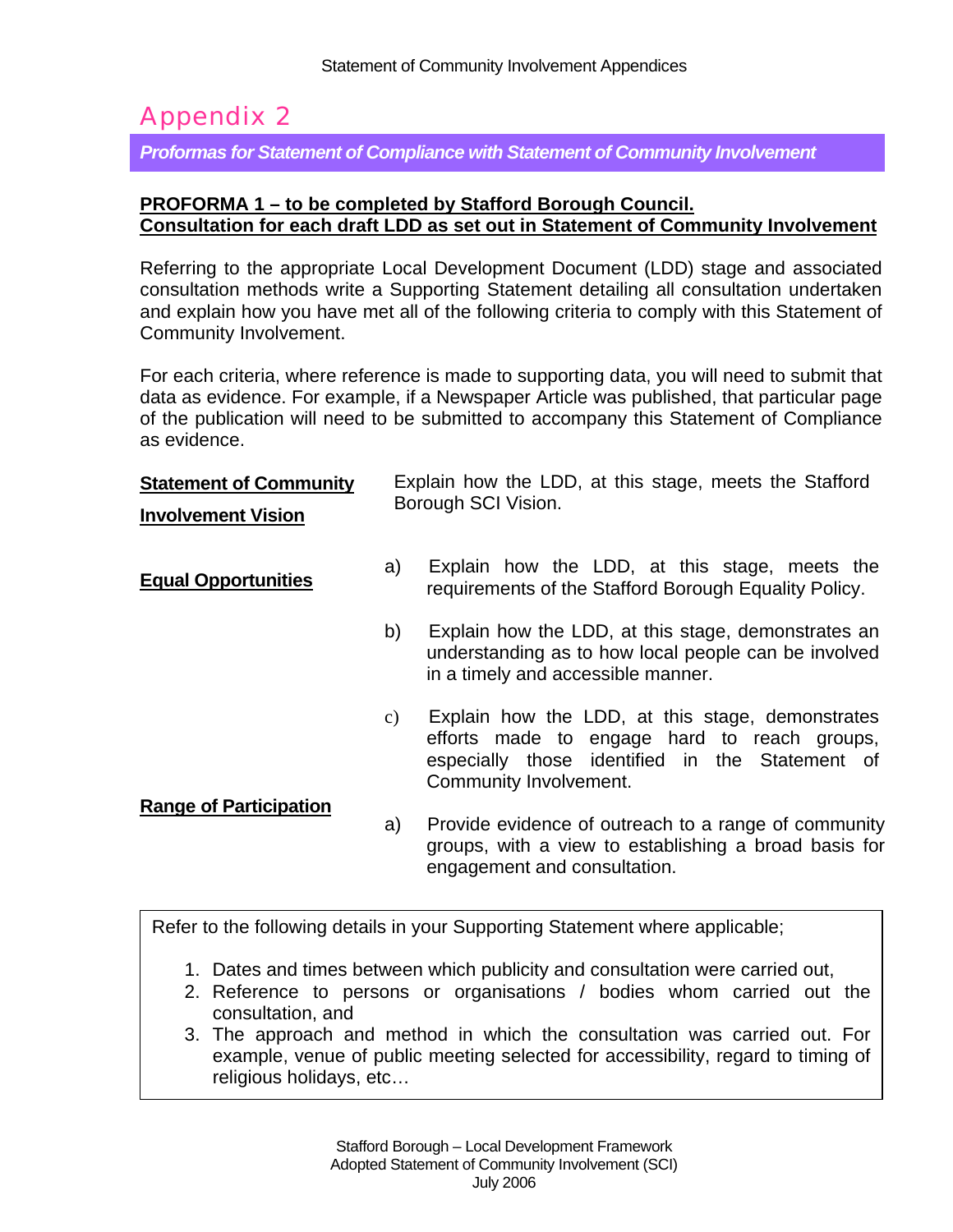#### **PROFORMA 2 – to be completed by the Planning Applicant: Pre-Submission Consultation for each Major Planning Application**

#### **YOU ARE ENCOURAGED TO SUBMIT THIS FORM FOR INFORMATION**

Referring to the appropriate stage in making a planning application and associated consultation methods write a Supporting Statement to explain how you have met all of the following criteria to comply with this Statement of Community Involvement.

For each criteria, where reference is made to supporting data, you will need to submit that data as evidence. For example, if a Newspaper Article was published, that particular page of the publication will need to be submitted to accompany this Statement of Compliance as evidence.

#### **Equal Opportunities**

- a) Explain how this pre-application public consultation meets the requirements of the Stafford Borough Equality Policy.
- b) Explain how this pre-application public consultation demonstrates an understanding as to how local people can be involved in a timely and accessible manner.
- c) Explain how this pre-application public consultation demonstrates efforts made to engage hard to reach groups, especially those identified in the Statement of Community Involvement.

#### **Range of Participation**

d) Provide evidence of outreach to a range of community groups, with a view to establishing a broad basis for engagement and consultation. This should include all key community groups.

#### **Consistency and Certainty**

- e) Pre-application proposals that are subject to public consultation will need to be *materially similar* to the subsequent planning application or evidence of publicising those changes / amendments will be required to avoid confusing the public. Evidence of this must be provided.
- f) Information for use in any community engagement in relation to any prospective significant planning proposal must not give opportunity to unnecessarily raise false expectations within the community. The information relating to the proposal will need to be clear, factual and accurate and aim to inform the local community without leading to misrepresentation. Evidence of this must be provided.

Refer to the following details in your Supporting Statement where applicable;

- 1. Dates and times between which publicity and consultation were carried out,
- 2. Reference to persons or organisations / bodies whom carried out the consultation, and
- 3. The approach and method in which the consultation was carried out. For example, venue of public meeting selected for accessibility, regard to timing of religious holidays, etc.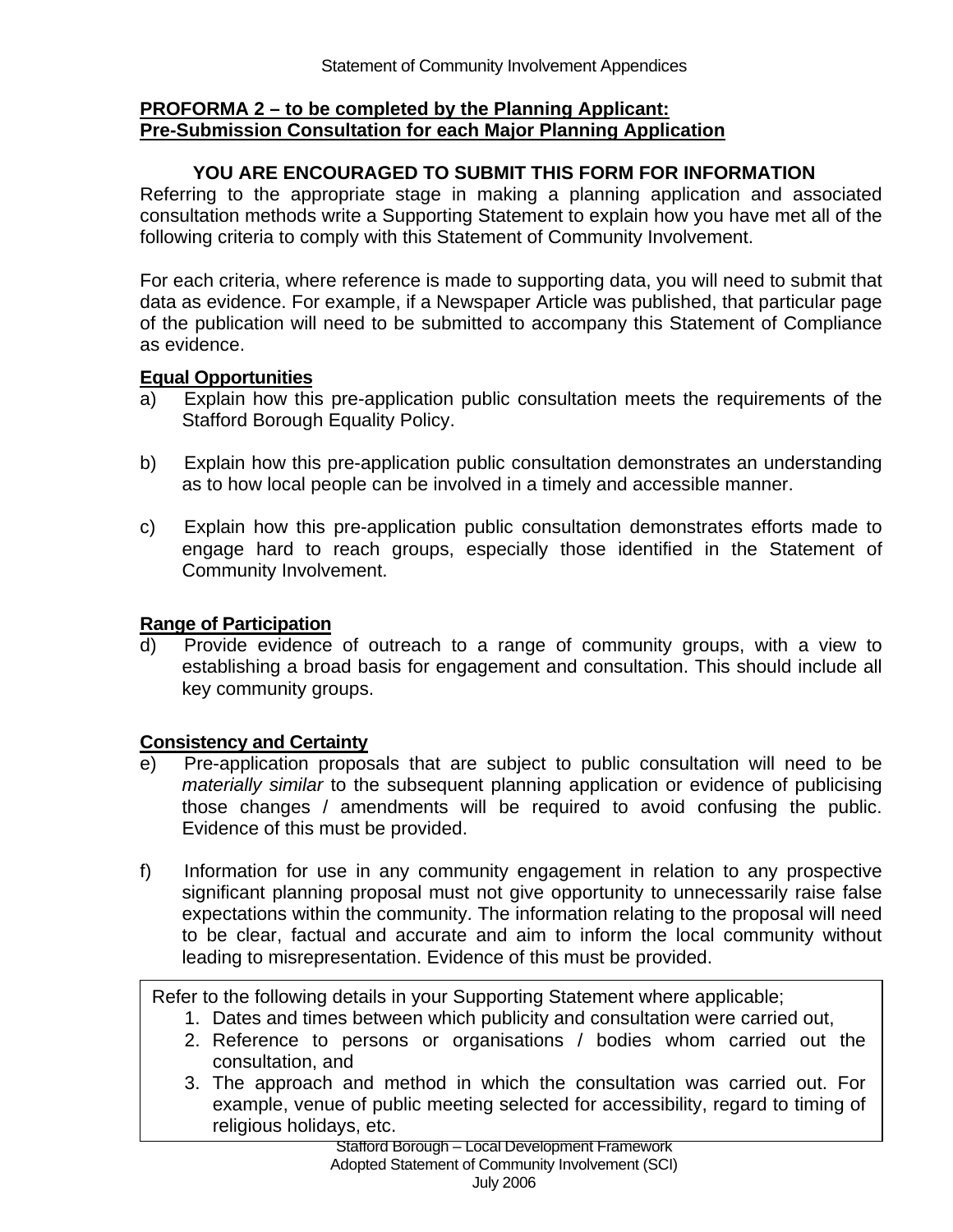#### **PROFORMA 3 - FOR ALL MAJOR PLANNING APPLICATIONS & LDDS YOU ARE ENCOURAGED TO COMPLETE AND SUBMIT THIS FORM FOR INFORMATION**

**Assessing Functions Relevant to SBC Race Equality Scheme July 2003** 

| <b>Duty</b>                                                                                                              | Rating:<br>O<br>3 | none<br>a little<br>some<br>a lot |
|--------------------------------------------------------------------------------------------------------------------------|-------------------|-----------------------------------|
| <b>Relevant to Duty?</b>                                                                                                 |                   |                                   |
| Does the consultation carried out relate to eliminating<br>discrimination? Supply evidence to justify this rating.       |                   |                                   |
| Does the consultation carried out relate to promoting<br>equal opportunities? Supply evidence to justify this<br>rating. |                   |                                   |
| Does the consultation carried out relate to promoting<br>good race relations? Supply evidence to justify this<br>rating. |                   |                                   |
| <b>Degree of Relevance</b>                                                                                               |                   |                                   |
| How much evidence do you have?                                                                                           |                   |                                   |
| Is there public concern that functions/ policies are<br>being operated in a discriminatory manner?                       |                   |                                   |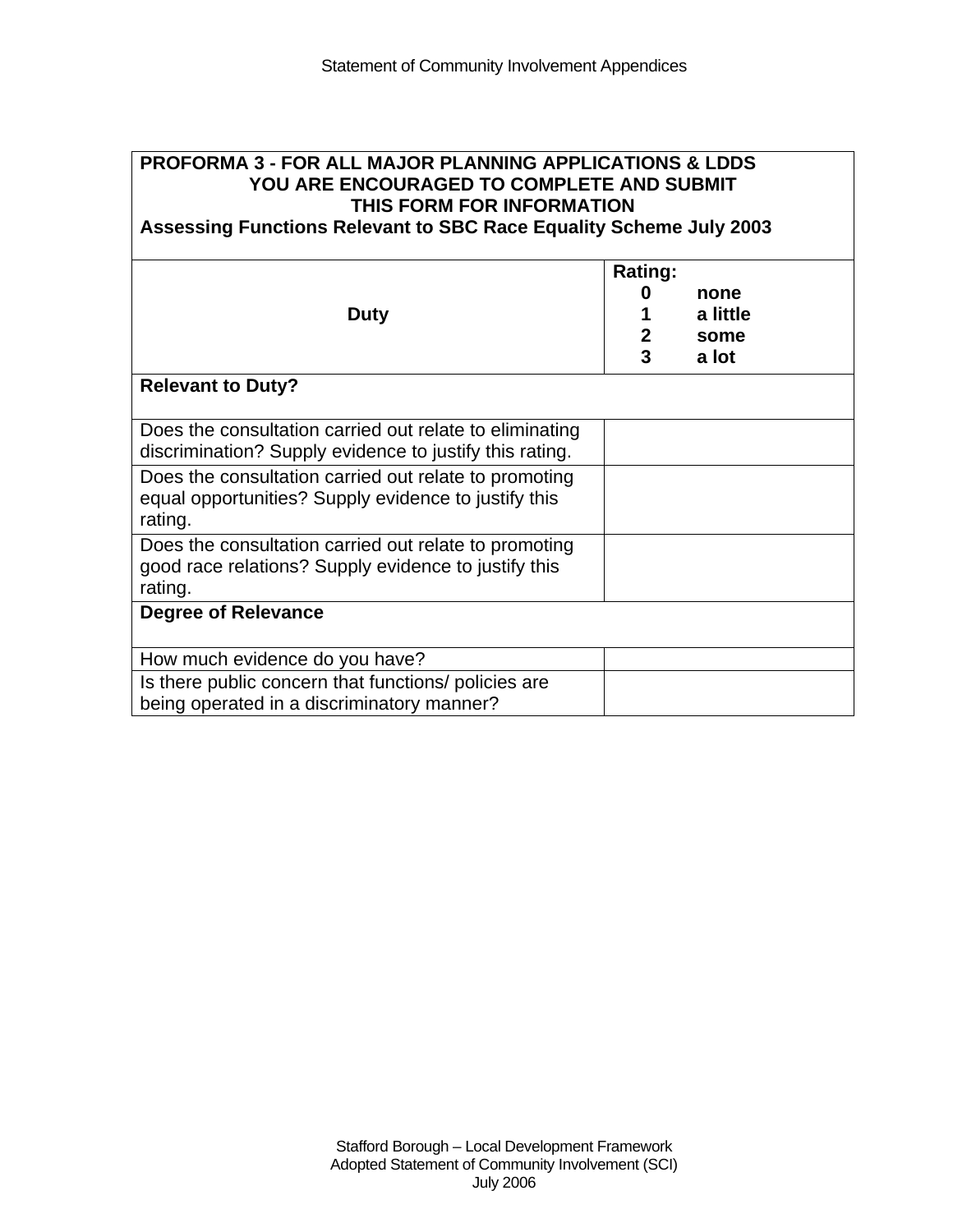Is there evidence or reason to believe that some racial groups could be differently affected? If so, which racial groups are affected? Provide a Supporting Statement (either below or on additional pages) if responding positively.

All community engagement publicity prior to any event, methods, times and venues will need to ensure that procedures and practices not to discriminate on the grounds of race, colour, ethnic or national origins, age, disability, gender, sexual orientation, marital status, religion, or other non-objective reason such as economic status.

Supply a reasoned justification below or on additional pages, to acknowledge that this has been met, along with any Evidence of Support with this SCI Statement of Compliance, where applicable.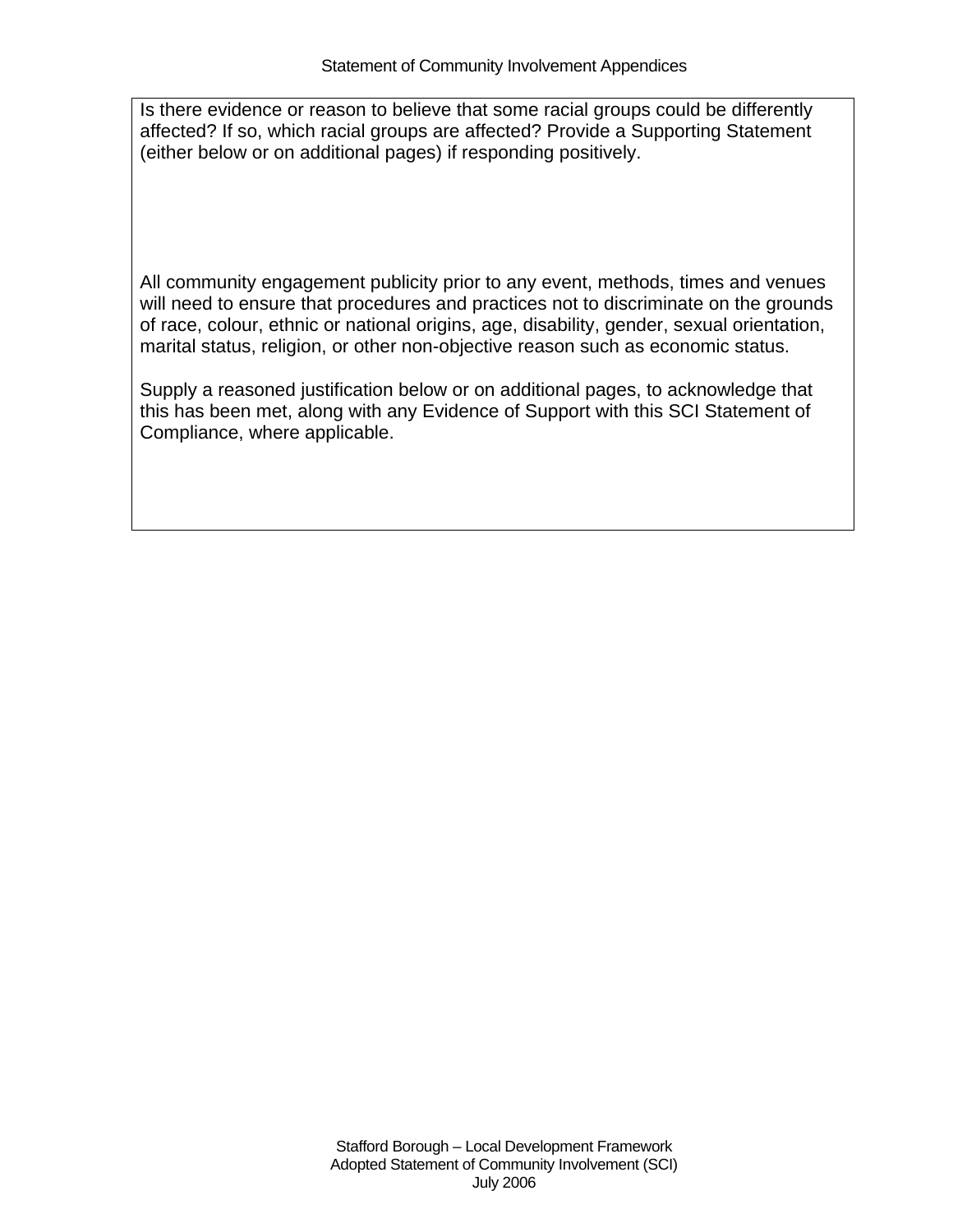## Appendix 3

#### *Stafford Borough Council Equality Policies*

The following information is an extract of Stafford Borough Council's adopted Equality Policy October 2004. Planning Service delivery is subject to this. For full details contact 01785 619000 or visit the Council's website<http://www.staffordbc.gov.uk/>

#### **Equality Policy October 2004**

#### **1 Introduction**

Stafford Borough Council seeks to be equal opportunity service provider and employer and is committed to providing equal opportunity to all and to opposing and preventing discrimination. This policy provides the overall framework and statement of principles within which this Authority will work to meet its statutory and community equality obligations. The Policy sets out corporate and operational responsibilities and the accompanying Equality Action Plan identifies specific actions to be taken. It should also be read in conjunction with the Authority's Race Equality Scheme which forms APPENDIX 2 to this document.

The Policy will be communicated to all existing and potential employees and be available for our customers. We will vigorously pursue any alleged breach of policy. The Council recognises its statutory obligations under the following legislation:-

- Equal Pay Act 1970 and Equal Pay (Amendment) Regulations 1983 and 1996
- Rehabilitation of Offenders Act 1974
- Sex Discrimination Acts 1975 and 1986 and Sex Discrimination (Amendment) Regulations 1996
- Race Relations Act 1976 and Race Relations (Amendment) Act 2000
- Disability Discrimination Act 1995
- Human Rights Act 1998
- Disability Rights Commission Act 1999
- Sex Discrimination (Gender Reassignment) Regulations 1999
- Employment Relations Act 1999
- Sex Discrimination (Indirect Discrimination and Burden of Proof) Regulations 2001
- Other relevant Regulations and Directives

#### **2 Statement of Commitment to Equality**

This Authority is committed;

(a) in service delivery and the development and use of employment procedures and practices not to discriminate on the grounds of race, colour, ethnic or national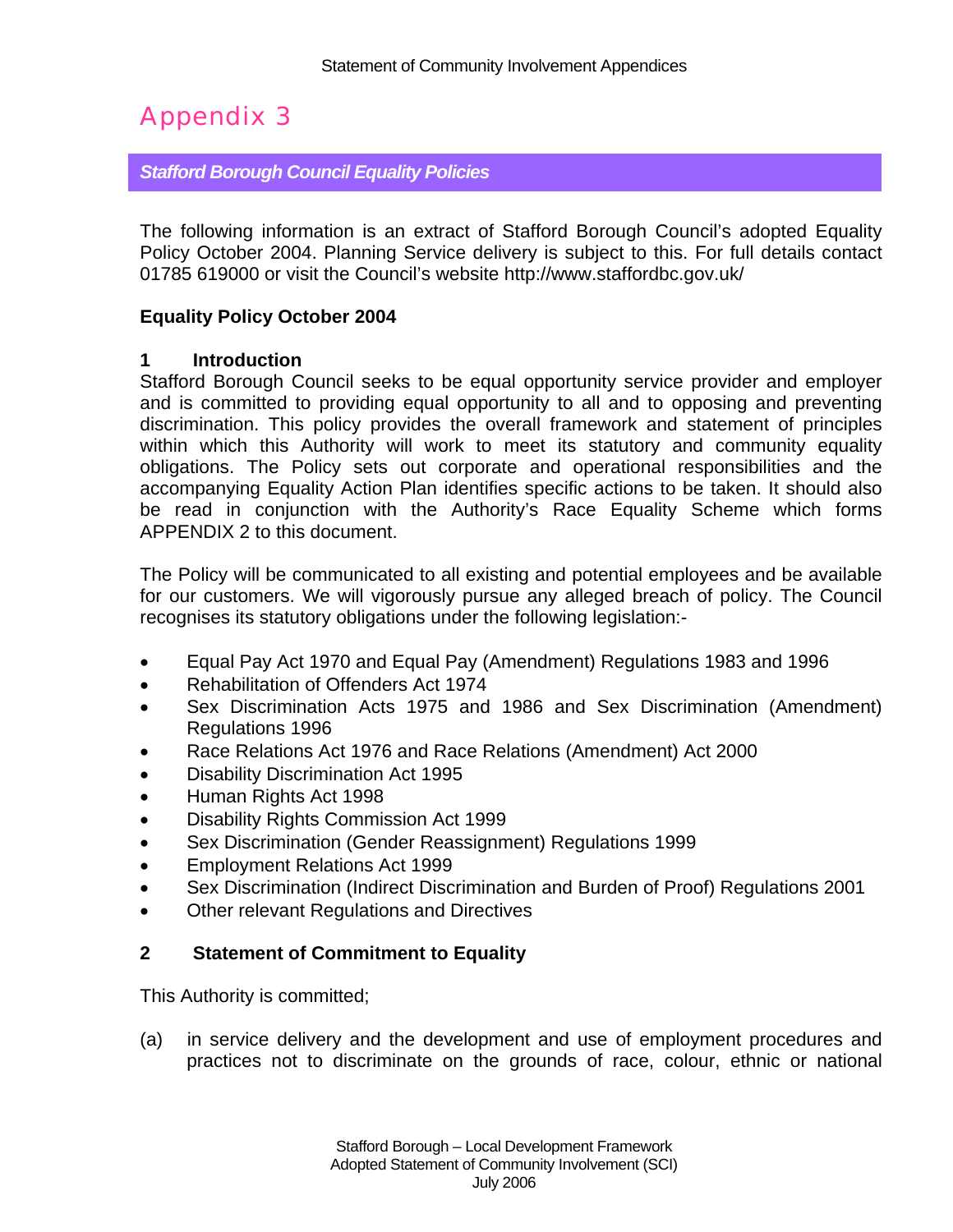origins, age, disability, gender, sexual orientation, marital status, religion or other non-objective reason such as economic status,

- (b) to promote equality of opportunity,
- (c) to promote good race relations, and
- (d) recognising and challenging institutionalism racism and any other forms of discrimination.

#### **3 Types of Discrimination**

#### **(a) Direct Discrimination**

This relates to the treatment of someone less favourably on the grounds of their race, colour, ethnic or national origins, age, disability, gender, sexual orientation, marital status, religion or other non-objective reason. This form of discrimination is easily detected.

#### **(b) Indirect Discrimination**

This relates to the application of a condition which adversely affects a larger proportion of one group (based on race, colour, ethnic origin, disability, sex, marital status, or other non-objective reason) than others and which cannot be justified in the provision of a service or by employment requirements. This form of discrimination is less obvious.

In addition to discrimination which is deemed to be unlawful, the Authority will also endeavour to eliminate all forms of discrimination on the grounds of age, religious belief, economic status, sexual orientation and other non-objective reasons.

#### **4 Equal Opportunities in Service Delivery**

To ensure equality in service provision the following framework will be adopted:-

- (a) Dealing with the public the Council will ensure through training and raising awareness that all staff are familiar with the principles, practices and policies in regard to equal opportunities and promote good practice in respect of customer care,
- (b) Access to Council buildings the Council will work to ensure that all its buildings from which a public service is delivered will be reasonably accessible to people with disabilities.
- (c) Service Delivery the Council will seek to ensure equality of access and will strive to meet people's specific needs,
- (d) Take up of services the Council will wherever practicable, monitor the use of its services to ensure that no individual or groups are excluded because of disability, economic status, sex, race, cultural background or age,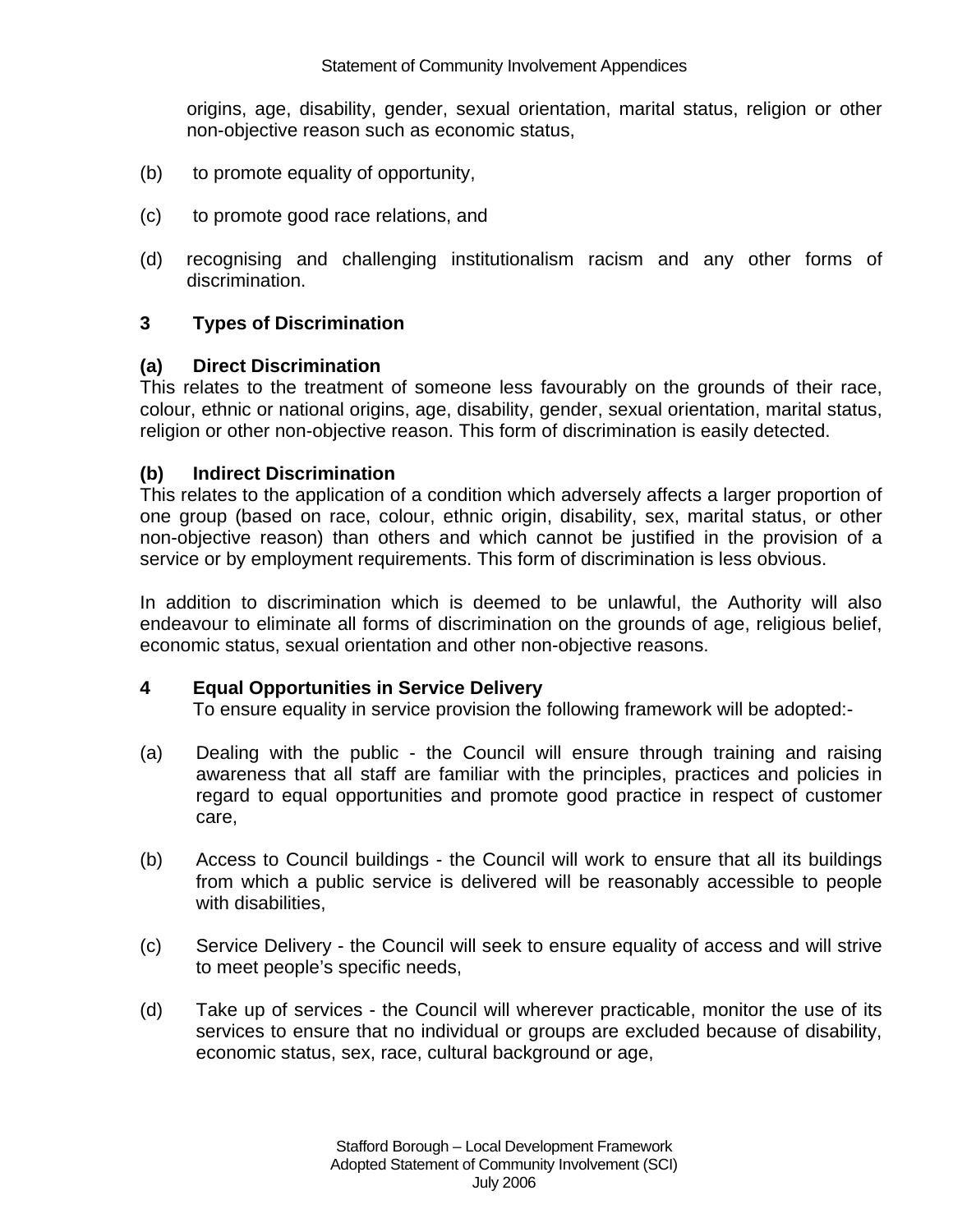- (e) Information about services the Council will endeavour to provide information on its services, policies and practices in a variety of formats so as to not to exclude or discriminate against any group or individual.
- (f) Charges for services the Council will when charges are made for services recognise the potential for exclusion of those on low incomes and will provide concessionary pricing structures.
- (g) Community consultation the Council will consult with organisations and individuals who are able to represent the community in order to assist in the design of policies and services together with the evaluation thereof.
- (h) Social inclusion the Council will examine on a regular basis how its services contribute towards equality in respect of social inclusion.
- (i) Inspection and regulation the Council will undertake its inspection and regulation duties in such a way that excludes prejudice, stereotyping and unequal treatment in accordance with the Government's Enforcement Concordat.

The practical application of the above framework will vary between service areas. Heads of Service are responsible for ensuring that they have undertaken an assessment of equality needs for their areas of service and that where appropriate they have identified and planned actions to achieve necessary improvements. (Details contained within the Equality Action Plan). Reference should be made to the Equality Action Plan which forms part of this policy, and also to the individual Unit Service Plans of the Authority for specific examples of equality action to be undertaken. These identified actions will include targets where appropriate for each service area to ensure that progress can be monitored.

#### **THE EQUALITY ACTION PLAN**

#### **The Equality Standard Level 1: Commitment to a comprehensive equality policy**

To achieve Level 1 of the Standard an authority must have adopted a comprehensive equality policy that commits it to achieving equality in race, gender and disability through

C1 improving equality practice at both corporate and departmental level

C2 earmarking specific resources for improving equality practice

C3 equality action planning and equality target setting within all departments and service areas

- C4 systematic consultation
- C5 a fair employment and equal pay policy
- C6 an impact and needs/requirements assessment
- C7 progress monitoring
- C8 audit and scrutiny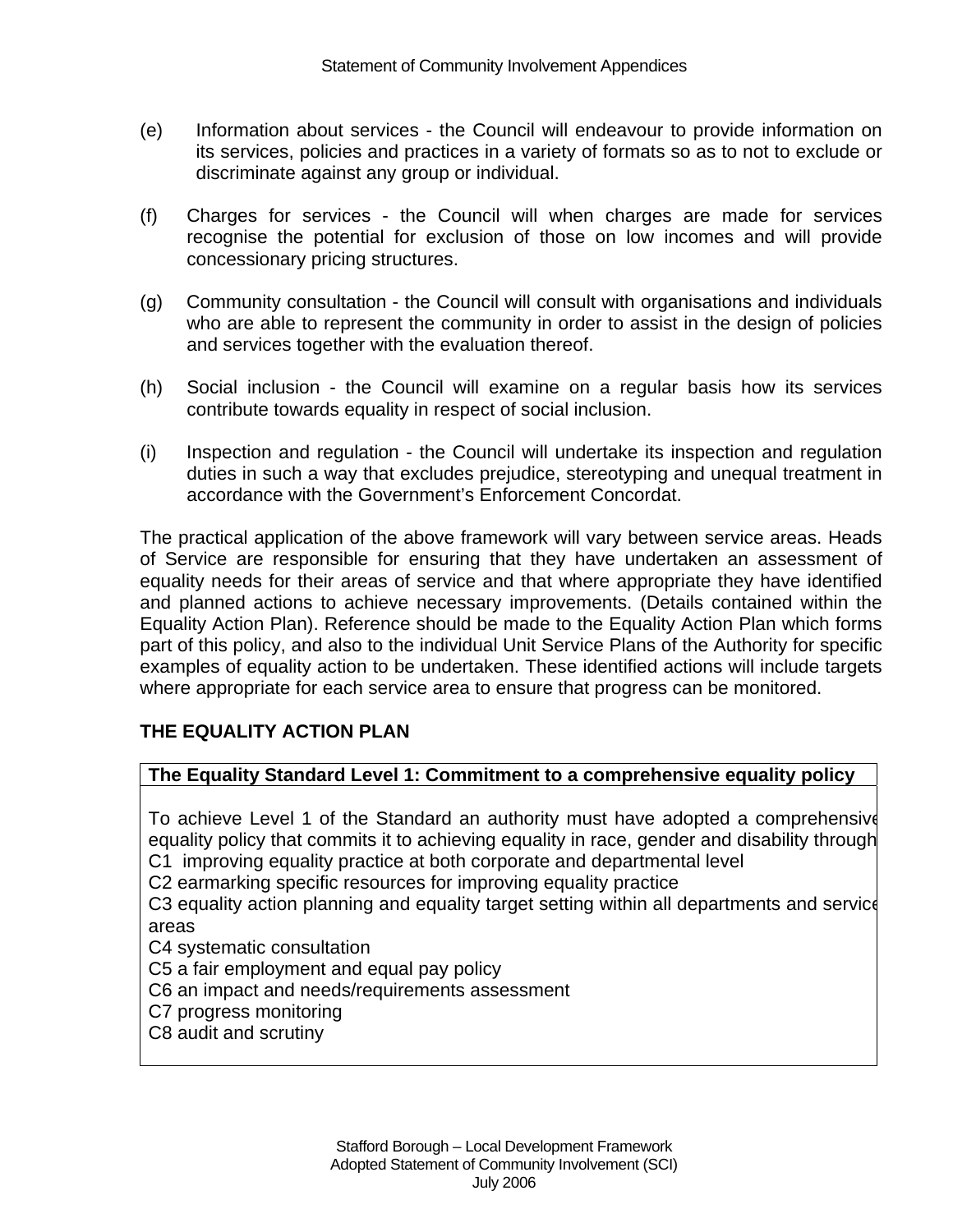Statement of Community Involvement Appendices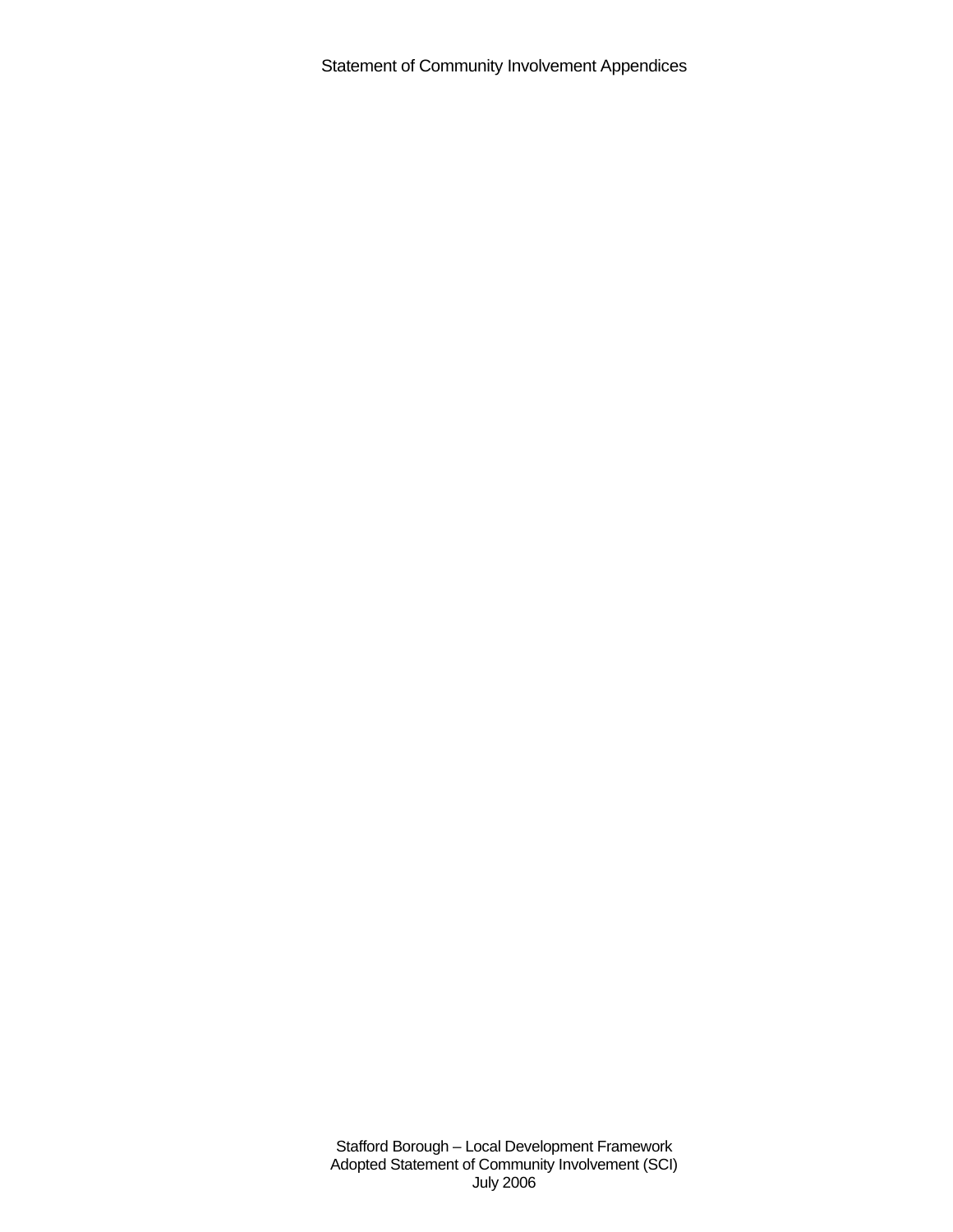## Appendix 4

- 4.1 To ensure that the Statement of Community Involvement can be delivered effectively and provide certainty that the public consultation methods outlined here are capable of being implemented, a Resource Audit has been undertaken. This Audit (overleaf) sets out which resources are required for each consultation methods per development plan-making stage.
- 4.2 Resources include;
	- **Staff resources** in timescale to undertake specific tasks, or number of personnel available, skills, training and availability of personnel, and
	- **In-house facilities and capabilities** e.g. Information and Communication technology (ICT).
- 4.3 Resources are limited, and managing public consultation within the new planning system, which has introduced new requirements for public involvement within the development-plan-making process, will be more resource intensive. It is important to recognise and balance the scope within which effective public engagement can be undertaken, whilst minimising delays to the process.
- 4.4 Stafford Borough Council has been directing the Planning Delivery Grant towards staff resources to improve the performance of Planning and Engineering Services. The Forward Planning team currently have only 3 Forward Planning Officers allocated to progressing the Local Development Framework. There is also a vacant post in the team to fill. There are no current plans to extend the resources within the Forward Planning team.
- 4.5 In order to meet the public involvement targets specified in the Resource Audit and consultation methods matrix (pages 16-17 in the Statement of Community Involvement) the Forward Planning team will employ an emphasis on joined-up approaches with other Services within the Council to maximise consultation opportunities and coverage, whilst minimising resource implications.
- 4.6 Where relevant and appropriate per LDF stage, opportunities will be sought to publish information for the public within Stafford Borough Council publications and join up with other Services carrying out public consultation exercises. Such an approach will also limit 'consultation fatigue' as far as possible.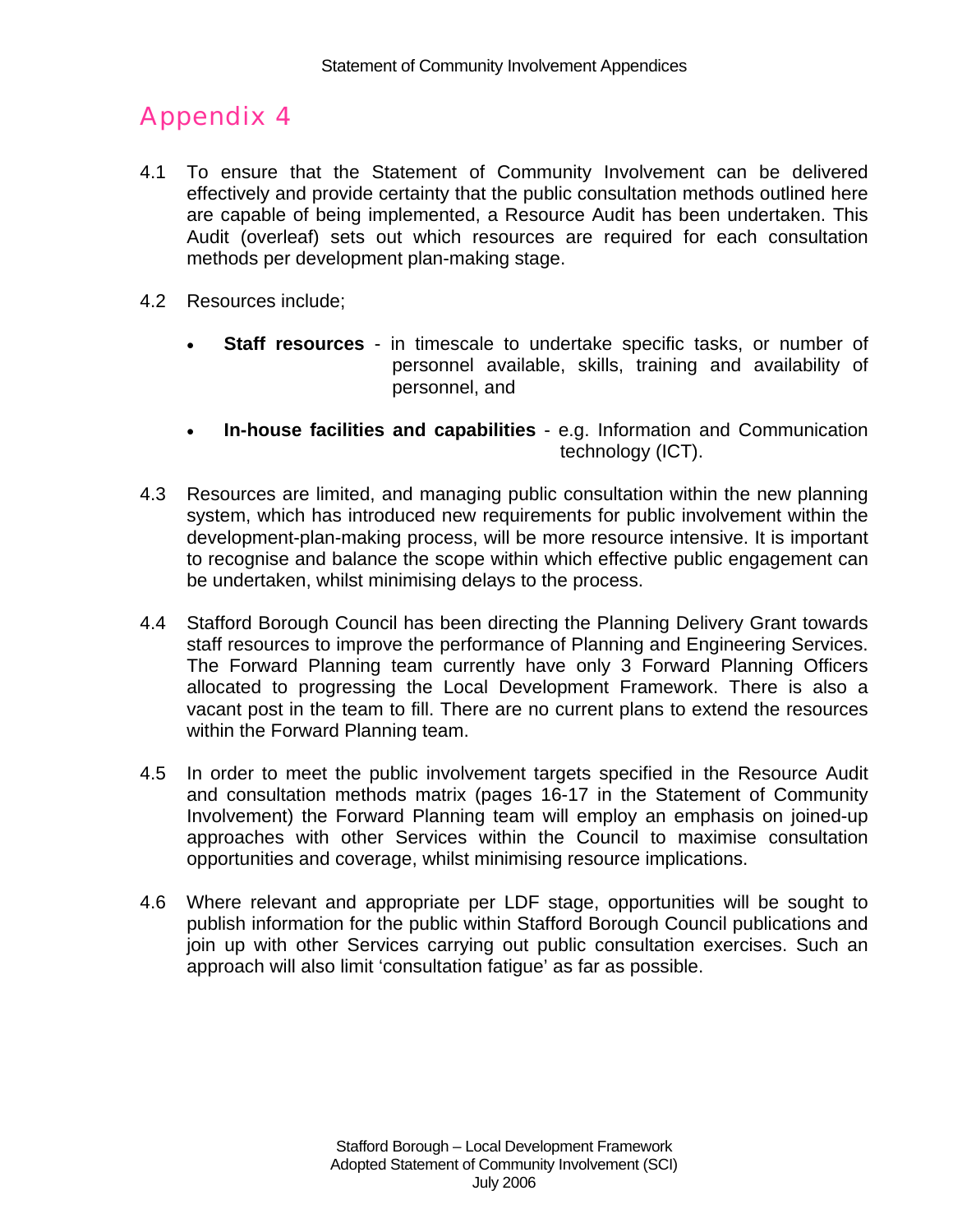## Appendix 4 (contd)

#### *Resource Audit of Consultation Techniques*

| <b>Reference</b> | <b>Consultation</b><br><b>Method</b>     | <b>Purpose and Type of</b><br><b>Consultation Method</b>                                                                              | <b>Resource</b><br><b>Implications</b>                                                                                             | <b>SBC Service</b><br>affected                               | <b>Summary</b>                                                              |
|------------------|------------------------------------------|---------------------------------------------------------------------------------------------------------------------------------------|------------------------------------------------------------------------------------------------------------------------------------|--------------------------------------------------------------|-----------------------------------------------------------------------------|
| $\overline{A}$   | Letters -<br>including<br>questionnaires | Sent to statutory consultees and<br>interested parties, with or without<br>other information such as<br>questionnaires                | Officer time. Within<br>existing Forward<br>Planning resources                                                                     | Planning and<br>Engineering<br>Service (Forward<br>Planning) | Method suitable<br>at appropriate<br>stages subject to<br>current resources |
| B                | Leaflets                                 | High coverage to raise<br>awareness of LDF. Not an<br>effective means of developing<br>dialogue or creating community<br>involvement  | Officer time. Liaise<br>with external public<br>libraries. Within<br>existing Forward<br><b>Planning resources</b>                 | Planning and<br>Engineering<br>Service (Forward<br>Planning) | Method suitable<br>at appropriate<br>stages subject to<br>current resources |
| C                | Articles in<br>newsletters               | Articles targeted at residents in<br>Stafford Borough. High coverage<br>to raise awareness of LDF.<br>Publication deadlines relevant. | Officer time. Within<br>existing Forward<br>Planning resources<br>Reinforces joined-up<br>approach & minimises<br>resource demands | All relevant<br><b>Services</b>                              | Method suitable<br>at appropriate<br>stages subject to<br>current resources |
| D                | <b>Posters</b>                           | Wide coverage with a<br>manageable demand for<br>resources. Can be displayed in<br>Council Buildings, and public<br>libraries         | Officer time. Within<br>existing Forward<br>Planning resources                                                                     | Planning and<br>Engineering<br>Service (Forward<br>Planning) | Method suitable<br>at appropriate<br>stages subject to<br>current resources |
| E                | <b>Public Notices</b>                    | High coverage to raise<br>awareness of LDF stage. Not an<br>effective means of creating<br>dialogue with the community                | <b>Officer time. Press</b><br>liaison. Within existing<br><b>Forward Planning</b><br>resources                                     | Planning and<br>Engineering<br>Service (Forward<br>Planning) | Method suitable<br>at appropriate<br>stages subject to<br>current resources |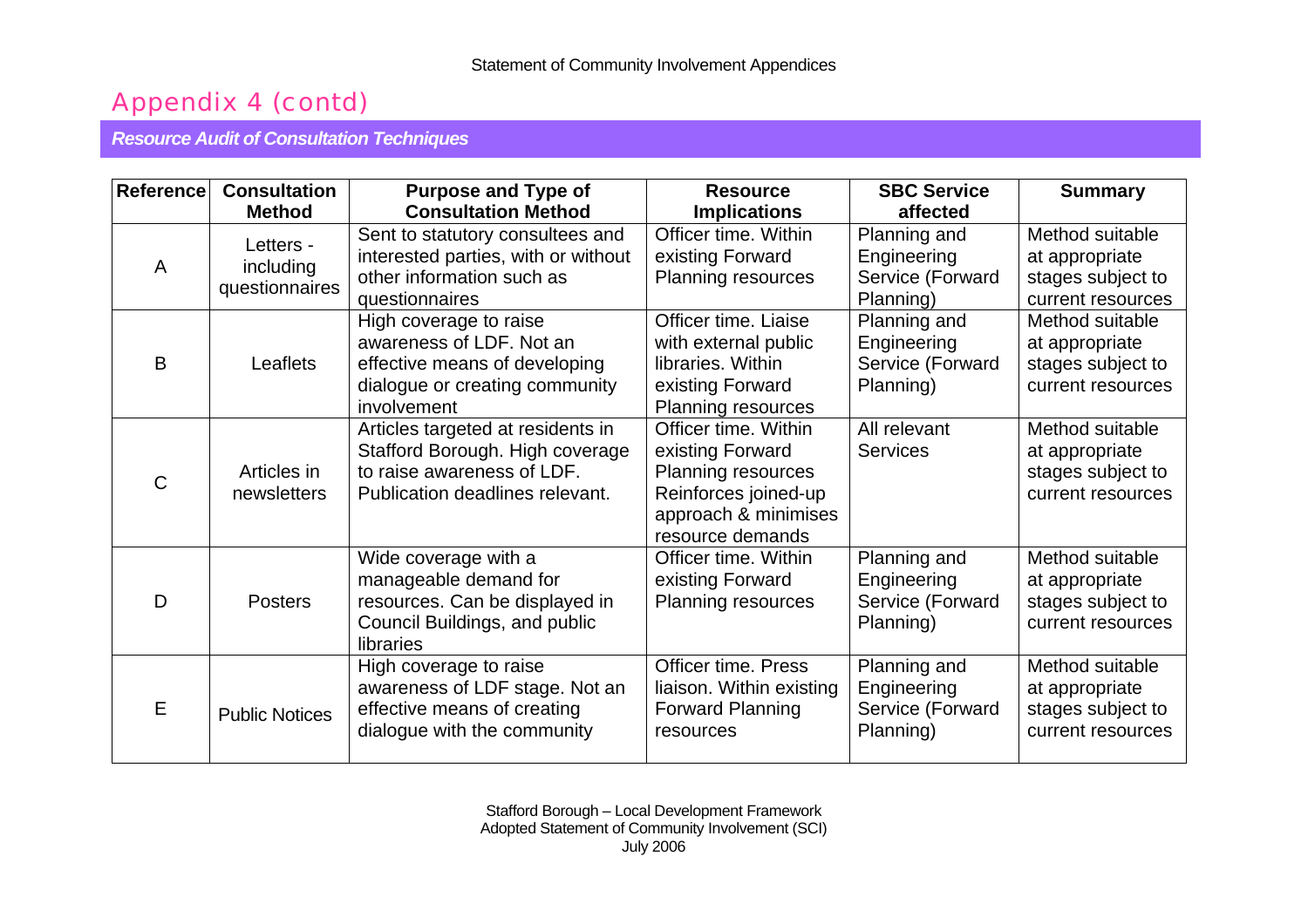| <b>Reference</b> | <b>Consultation</b><br><b>Method</b>                           | <b>Purpose and Type of</b><br><b>Consultation Method</b>                                                                                                                   | <b>Resource</b><br><b>Implications</b>                                                                      | <b>Stafford Borough</b><br><b>Council Services</b><br>affected | <b>Summary</b>                                                              |
|------------------|----------------------------------------------------------------|----------------------------------------------------------------------------------------------------------------------------------------------------------------------------|-------------------------------------------------------------------------------------------------------------|----------------------------------------------------------------|-----------------------------------------------------------------------------|
| F                | Press<br><b>Releases</b>                                       | High coverage to raise<br>awareness of LDF stage. Not an<br>effective means of creating<br>dialogue with the community                                                     | <b>Officer time. Press</b><br>liaison. Within<br>existing Forward<br><b>Planning resources</b>              | Planning and<br>Engineering<br>Service (Forward<br>Planning)   | Method suitable<br>at appropriate<br>stages subject to<br>current resources |
| G                | Talking<br>Newspaper                                           | High coverage of specific hard to<br>reach user group to raise<br>awareness of LDF.                                                                                        | Officer time. Liaise<br>with external public<br>libraries. Within<br>existing Forward<br>Planning resources | Planning and<br>Engineering<br>Service (Forward<br>Planning)   | Method suitable<br>at appropriate<br>stages subject to<br>current resources |
| H                | Citizenship<br>and Planning<br>for Schools<br>Project          | Education and 2 way participation<br>and involvement. Important &<br>effective means of reaching a<br>large specific section of Stafford<br>Borough community              | Officer time. Liaise<br>with external<br>schools. Within<br>existing Forward<br><b>Planning resources</b>   | Planning and<br>Engineering<br>Service (Forward<br>Planning)   | Method suitable<br>for ongoing<br>availability via<br>website               |
|                  | Community<br>Involvement<br>Packs                              | Education and 2 way participation<br>and involvement. Important &<br>effective means of reaching a<br><b>Stafford Borough community</b>                                    | Officer time. Highly<br>resource intensive.<br>Insufficient<br>resources within<br><b>Forward Planning</b>  | Planning and<br>Engineering<br>Service (Forward<br>Planning)   | Not appropriate<br>with existing<br>resources                               |
|                  | <b>Discussion</b><br>groups $/$<br>forums with<br>stakeholders | 2 way participation, education<br>and involvement. Important &<br>effective means of reaching a<br>Stafford Borough community,<br>stakeholders and statutory<br>Consultees | Officer time. Highly<br>resource intensive.<br>Insufficient<br>resources within<br><b>Forward Planning</b>  | Planning and<br>Engineering<br>Service (Forward<br>Planning)   | Not appropriate<br>with existing<br>resources                               |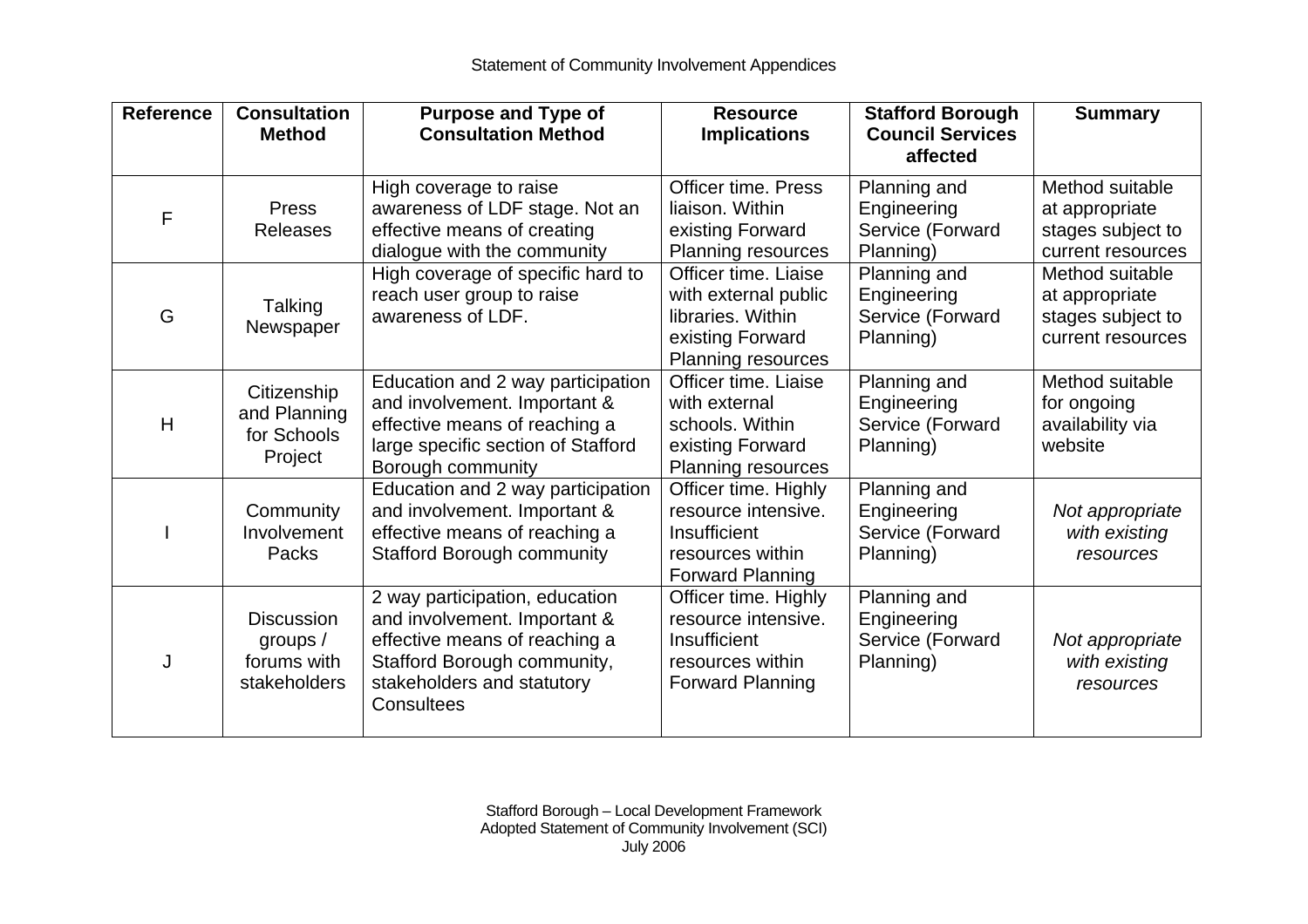|   | <b>Reference Consultation</b><br><b>Method</b> | <b>Purpose and Type of</b><br><b>Consultation Method</b>                                                                                                                                                                              | <b>Resource</b><br><b>Implications</b>                                                            | <b>Stafford Borough</b><br><b>Council Services</b><br>affected                           | <b>Summary</b>                                                              |
|---|------------------------------------------------|---------------------------------------------------------------------------------------------------------------------------------------------------------------------------------------------------------------------------------------|---------------------------------------------------------------------------------------------------|------------------------------------------------------------------------------------------|-----------------------------------------------------------------------------|
| K | Public<br>meetings                             | High coverage to raise awareness<br>of LDF stage. Not necessarily<br>representative. Needs to be well<br>managed to maintain proactive<br>exchange                                                                                    | <b>Officer time. Press</b><br>liaison. Within<br>existing Forward<br>Planning resources.          | Planning and<br>Engineering<br>Service (Forward<br>Planning)                             | Method suitable<br>at appropriate<br>stages subject to<br>current resources |
|   | <b>LSP</b><br>Partnership                      | High coverage to raise awareness<br>of LDF stage. Regular Forward<br>Planning Officer attendance at LSP<br>meetings and presentations at<br>appropriate development plan-<br>making stages                                            | Officer time.<br><b>Reinforces SBC</b><br>joined-up approach<br>and minimises<br>resource demands | Policy &<br>Improvement,<br>Planning and<br>Engineering<br>Service (Forward<br>Planning) | Method suitable<br>at appropriate<br>stages subject to<br>current resources |
| M | Citizen's<br>Jury / Panel                      | Cross-section of community. High<br>coverage to raise awareness of<br>LDF stage. Needs to be well<br>managed to maintain proactive<br>exchange                                                                                        | Resource intensive.<br>Insufficient<br>resources within<br>Policy &<br>Improvement                | Policy &<br>Improvement                                                                  | Not appropriate<br>with existing<br>resources                               |
| N | Focus<br>Groups                                | Engaging with the public in their<br>local environment. Very effective in<br>achieving detailed engagement<br>with specific proposal or policy in<br>mind. E.g. County Youth Forum,<br><b>District Youth Forum, Business</b><br>Forum | Officer time. Within<br>existing Forward<br>Planning resources.                                   | Planning and<br>Engineering<br>Service (Forward<br>Planning)                             | Method suitable<br>at appropriate<br>stages subject to<br>current resources |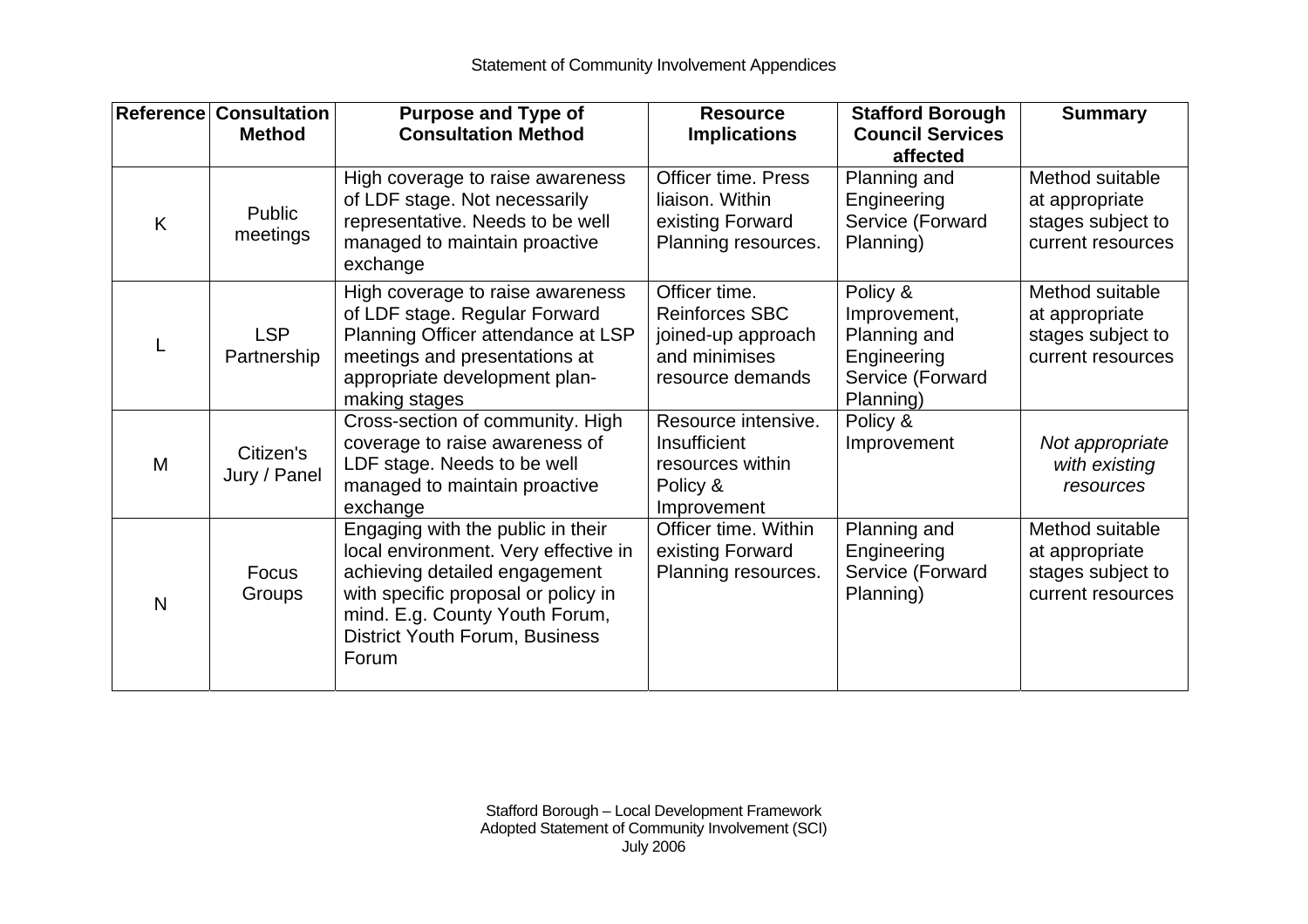|                | <b>Reference Consultation</b><br><b>Method</b>   | <b>Purpose and Type</b><br>of Consultation Method                                                                                                                            | <b>Resource</b><br><b>Implications</b>                                                              | <b>Stafford Borough</b><br><b>Council Services</b><br>affected | <b>Summary</b>                                                              |
|----------------|--------------------------------------------------|------------------------------------------------------------------------------------------------------------------------------------------------------------------------------|-----------------------------------------------------------------------------------------------------|----------------------------------------------------------------|-----------------------------------------------------------------------------|
| $\overline{O}$ | Attend<br>Special<br>Events                      | Raise profile of LDF within the<br>community. Outreach to raise<br>levels of participation. E.g. Stafford<br><b>County Show</b>                                              | Resource intensive.<br>Insufficient<br>resources within<br><b>Forward Planning</b>                  | Planning and<br>Engineering<br>Service (Forward<br>Planning)   | Not appropriate<br>with existing<br>resources                               |
| P              | Borough<br><b>Councillors</b>                    | Raise profile of LDF within the<br>community. Outreach to raise<br>levels of participation They are able<br>to act as information sources and<br>enablers to feedback views. | Councillor time<br><b>Reinforces SBC</b><br>joined-up approach<br>and minimises<br>resource demands | All Borough<br>Councillors and<br><b>Parish Councils</b>       | Method suitable<br>at appropriate<br>stages subject to<br>current resources |
| Q              | <b>Exhibition</b><br>(including<br>ideas wall)   | Coverage extends only to those<br>residents attending. Raise profile of<br>LDF within the community                                                                          | Officer time. Requires<br>extensive resources<br>to prepare material<br>and 'man' displays          | Planning and<br>Engineering<br>Service (Forward<br>Planning)   | Method suitable<br>at appropriate<br>stages subject to<br>current resources |
| R              | <b>Stafford</b><br>Borough<br>Council<br>Website | Extensive coverage including<br>outside the Borough. 24hr<br>resource. Limited to those with<br>access to the internet and<br>knowledge to use IT.                           | Officer time. Within<br>existing Council<br>resources.                                              | Planning and<br>Engineering<br>Service (Forward<br>Planning)   | Method suitable<br>at appropriate<br>stages subject to<br>current resources |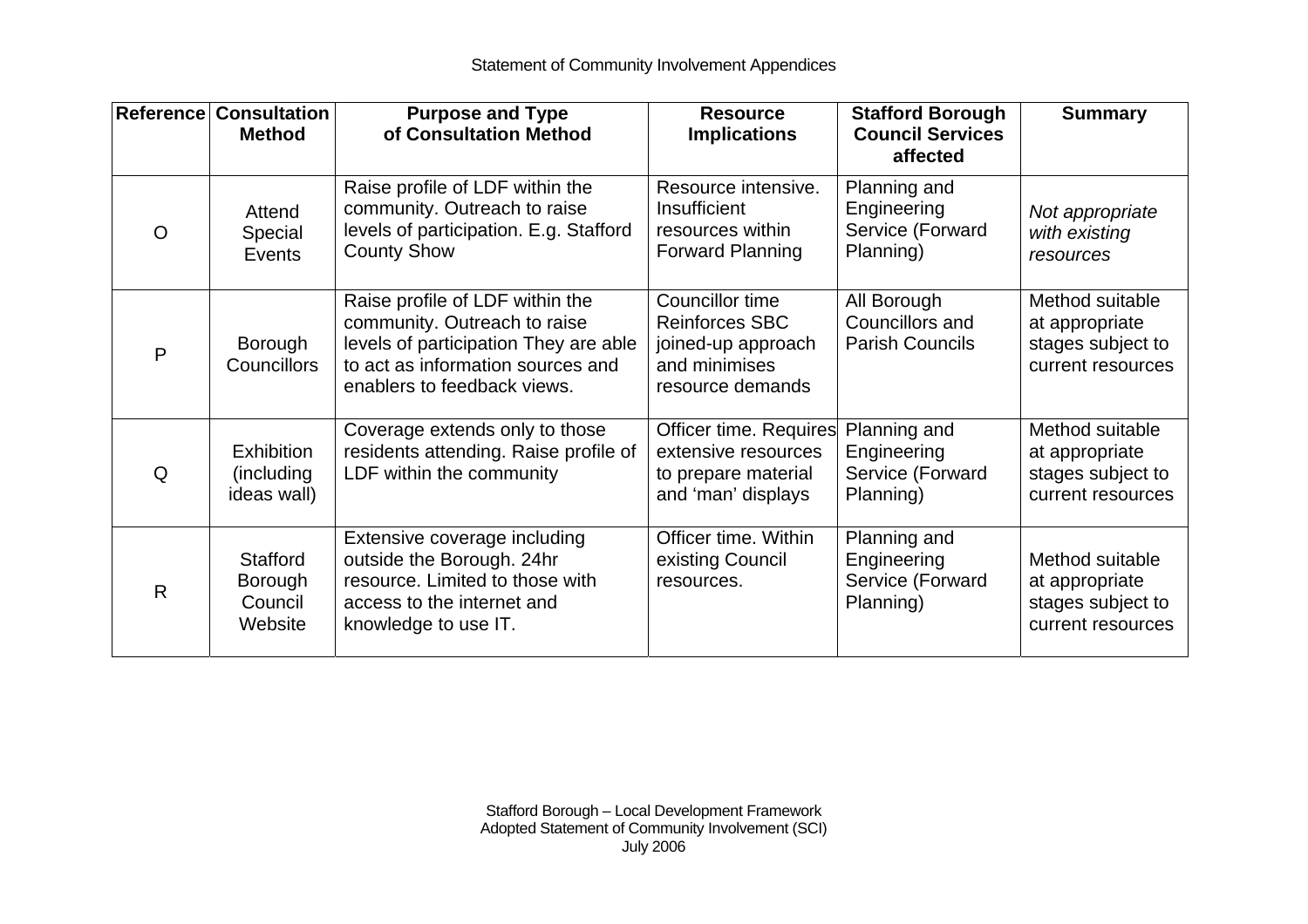## Appendix 5

*Existing established Stafford Borough Council community consultation mechanisms*

| <b>Method</b>                                                | <b>Key Target Audience</b>                                                                                                                          | <b>Method Details</b>                                                                                                                                                       | <b>Frequency</b>                                                                               | <b>Service</b>            | <b>Publication</b>                     |
|--------------------------------------------------------------|-----------------------------------------------------------------------------------------------------------------------------------------------------|-----------------------------------------------------------------------------------------------------------------------------------------------------------------------------|------------------------------------------------------------------------------------------------|---------------------------|----------------------------------------|
| <b>The Local</b><br><b>Strategic</b><br>Partnership<br>(LSP) | Consists of over 360 key<br>local voluntary, community<br>and environmental sectors<br>organisations and<br>individuals across Stafford<br>Borough. | The Local Strategic Partnership (LSP)<br>was formed in 2001. The current<br>Community Plan 2003-2006 was<br>published in September 2003.                                    | <b>Local Strategic</b><br>Partnership<br>(LSP)<br>Executive (24<br>members)<br>meets quarterly | Policy &<br>Improvement   | Partnership<br>Plus                    |
| Area<br><b>Forums</b>                                        | Community in localised area                                                                                                                         | Regular updates and opportunities for<br>community involvement in the LDF<br>process will occur at Area Forums,<br>throughout the Borough.                                  | Ad hoc                                                                                         | Ad hoc                    | Ad hoc                                 |
| <b>Publications</b><br>and<br><b>Newsletters</b>             | Each publication is targeted<br>at either a specific section<br>of the community or deals<br>with a specific topic area.                            | Regular updates and news via a<br>plethora of Stafford Borough Council<br>publications issued by different<br>Services within the Council at a range<br>of issue intervals. | Various (see<br>overleaf)                                                                      | Various (see<br>overleaf) | Various (see<br>overleaf)              |
| <b>Specific</b><br><b>Service</b><br><b>Consultation</b>     | General and specifically<br>targeted community<br>consultation for each<br>Service                                                                  | A Consultation Calendar within the<br><b>Consultation Strategy. Forthcoming</b><br>consultation periods per Service to<br>identify opportunities for joined-up<br>approach  | Rolling<br>programme of<br>community<br>consultation                                           | Policy &<br>Improvement   | <b>SBC</b><br>Consultation<br>Strategy |
| <b>Information</b><br><b>Base</b>                            | <b>Stafford Borough Council</b><br>local community and other<br>interested parties                                                                  | Up-to-date information is available at<br>receptions and on the Borough<br>Council's website                                                                                | Ongoing                                                                                        | All                       | Various (see<br>overleaf)              |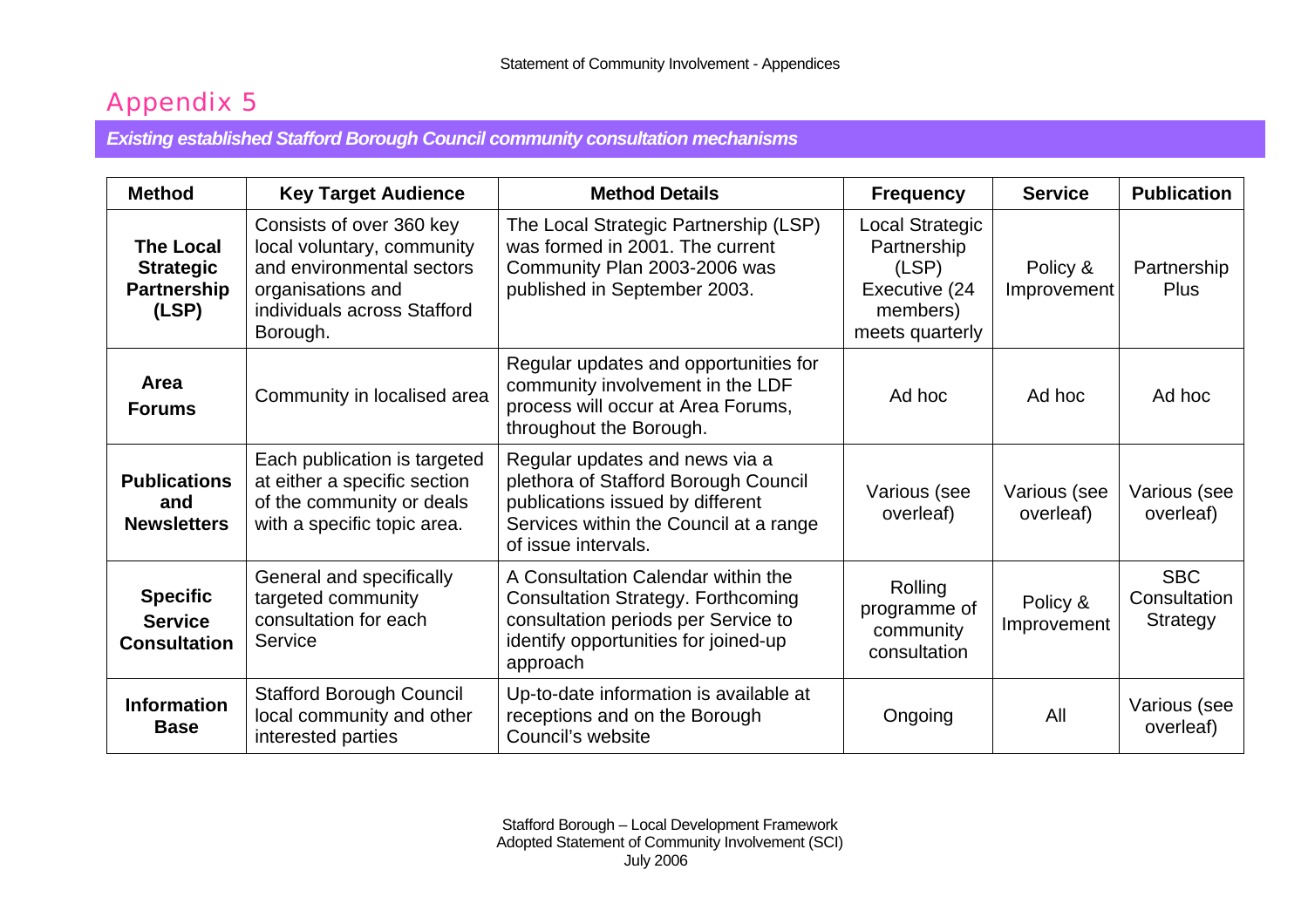## Appendix 6

#### *Stafford Borough Council Publications*

| <b>Stafford Borough Council Publications</b> |                                                                                                                          |           |                                                   |                                                                                      |  |
|----------------------------------------------|--------------------------------------------------------------------------------------------------------------------------|-----------|---------------------------------------------------|--------------------------------------------------------------------------------------|--|
| <b>Publication</b>                           | <b>Status</b>                                                                                                            | frequency | <b>Publication Publication Source</b>             | <b>Target</b><br><b>Audience</b>                                                     |  |
| <b>Partnership</b><br><b>Plus</b>            | Local Strategic<br>Partnership (LSP)<br>Publication                                                                      | Quarterly | Policy & Improvement<br>Team                      | Sent to all LSP<br>members                                                           |  |
| <b>Sundial</b>                               | <b>LA21</b><br>'sustainability<br>issues' magazine. Tri-annually<br>The newsletter is<br>also translated<br>into Braille |           | Local Agenda 21<br>Team                           | Local<br>Community                                                                   |  |
| <b>Newsline</b>                              | <b>Stafford Borough</b><br>Council<br><b>Newsletter</b>                                                                  | Monthly   | <b>Chief Executive's</b><br>Office                | Local<br>Community                                                                   |  |
| <b>Executive</b><br><b>Summary</b>           | Update of key<br><b>Stafford Borough</b><br>Council events<br>and current<br>issues                                      | Monthly   | <b>Chief Executive's</b><br>Office                | <b>Stafford Borough</b><br>Council<br>Employees<br><b>Newsletter</b>                 |  |
| <b>Members</b><br><b>Digest</b>              | Update of key<br><b>Stafford Borough</b><br>Council events<br>and current<br><b>issues</b>                               | Monthly   | <b>Committee Services</b>                         | <b>Stafford Borough</b><br>Council<br><b>Members</b><br>Parish / Town<br>Councillors |  |
| <b>Feeder's</b><br><b>Digest</b>             | Environmental<br>Health issues for<br>the catering<br>sector                                                             | Monthly   | <b>Environmental Health</b>                       | Pubs &<br><b>Restaurants</b><br>serving food to<br>the public                        |  |
| <b>Leisure</b><br>Guide                      | Calendar with<br>public service<br>adverts                                                                               | Annual    | <b>Cultural and Leisure</b><br><b>Services</b>    | Local<br>Community                                                                   |  |
| <b>Neighbours</b>                            | Former SBC<br>housing tenants<br>publication                                                                             | Quarterly | 'Stafford & Rural<br>Homes' from<br>February 2006 | Local<br>Community                                                                   |  |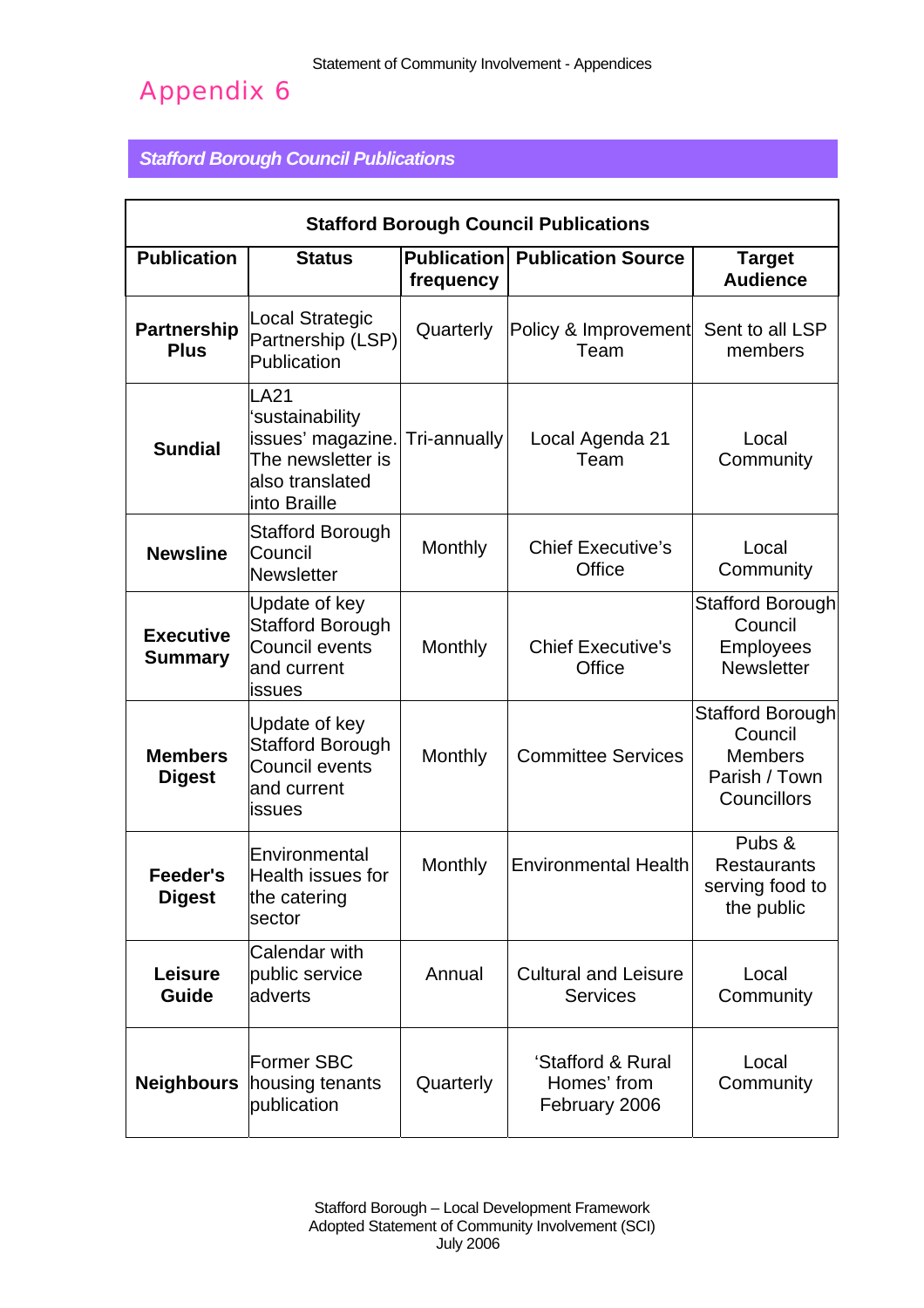Statement of Community Involvement - Appendices

## Appendix 7

*Standard consultee list for Development Control consultations* 

Acorus (rural property consultants) ADAS (former Executive Agency of MAFF in 1992 and private company in 1997) Regional Development Agency for the West Midlands Ancient Monuments Society Archaeology Services Wyas Staffordshire Badger Conservation Group The Council for British Archaeology Bat Conservation Trust Barlaston and Meaford Residents Association British Waterways Central Networks Commission for Architecture in the Built Environment Cannock Chase District Council Friends of Cannock Chase The Coal Authority Campaign to Protect Rural England Defence Estates Department for Environment, Food and Rural Affairs Department of Trade and Industry Department for Communities and Local Government The Environment Agency East Staffordshire Borough Council English Heritage Nature Conservancy Council for England Stafford Friends of the Earth Forestry Commission British Gas Transco The Georgian Group The Garden History Society English Golf Union Government Office for the West Midlands National Grid Company The Haywood Society Hanchurch Conservation Area Residents Association Mid Staffordshire Health Authority Environmental and Health Services Highway Agency - Area Development Manager Health and Safety Executive The Inland Waterways Association Lichfield District Council Newcastle-under-Lyme Borough Council NHS Trust National Land Information Service North Shropshire District Council Ofsted – Child Minding or Day Care Provision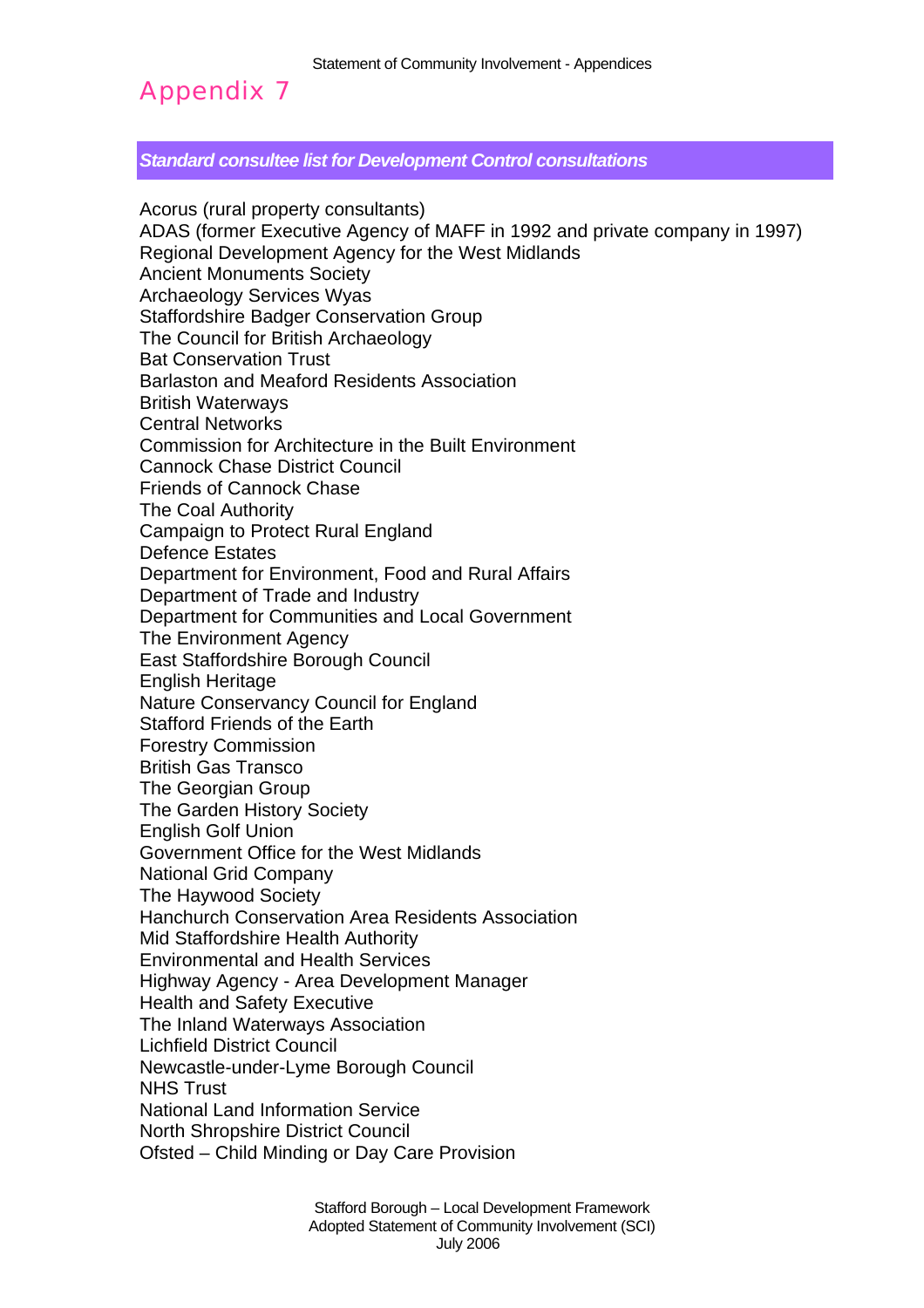Parish Councils Mainline Pipelines Ltd Staffordshire Police - Police Liaison Officer Network Rail Railway Inspectorate Ramblers Association Royal Society for the Protection of Birds Stafford Borough Council - Housing Services Stafford Borough Council - Arboriculture Officer Stafford Borough Council - Conservation Officer Stafford Borough Council - Drainage Section Stafford Borough Council - Engineers Stafford Borough Council - Leisure Officer Stafford Borough Council - Parks and Open Spaces Officer Stafford Borough Council - Building Control Services Stafford Borough Council - Urban Design Officer Staffordshire County Council - Archaeological Officer Staffordshire County Council - Animal Health and Petroleum Staffordshire County Council - Cycle Routes Staffordshire County Council - Highways Staffordshire County Council - Principal Ecologist Staffordshire County Council - County Property Service Staffordshire County Council - County Planning Enforcement Staffordshire County Council - County Footpaths Officer Staffordshire County Council - Nursery Schools Staffordshire County Council - Property and Estates Division Staffordshire County Council - Strategic Planning Officer Sports Council Stafford Chamber of Trade Staffordshire Environmental Fund Staffordshire Gardens and Park Trust Stafford Historical and Civic Society Staffordshire Moorlands District Council Stoke on Trent City Council Stoke on Trent City Council - Engineering Stoke on Trent City Council - Highways The Society for the Protection of Ancient Buildings Sow and Penk Internal Drainage Board South Staffordshire District Council Stone Historic and Civic Society Severn Trent Water Shropshire Union Canal Society Staffordshire Wildlife Trust The Theatres Trust National Trust The Victorian Society Borough of Telford & Wrekin Council

#### *This list is not exhaustive and will be updated as necessary*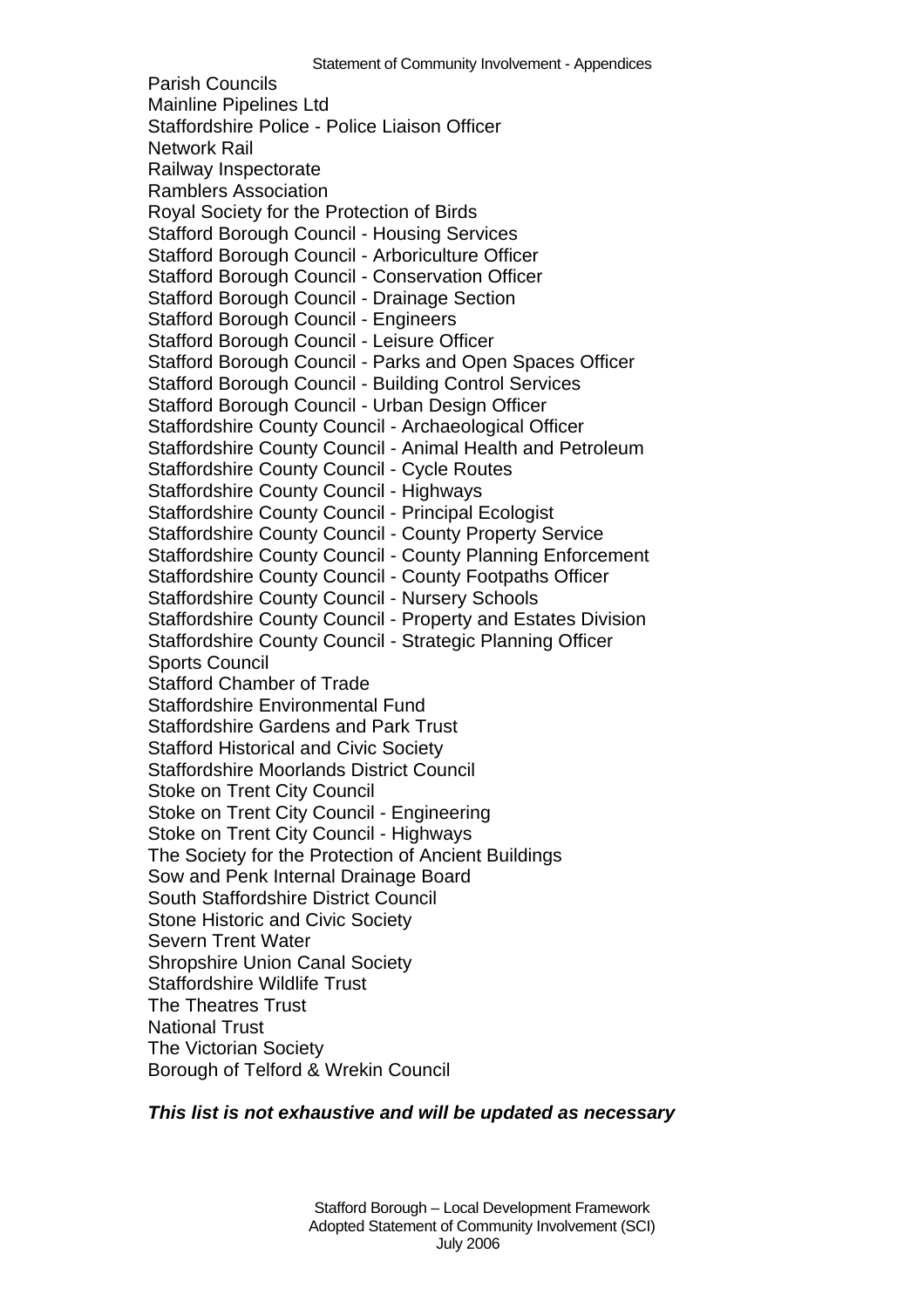## Appendix 8

*Consultee list for Local Development Framework consultations* 

#### **1. Extract from Planning Policy Statement 12 (PPS12):**

#### **SPECIFIC CONSULTATION BODIES**

- E1. The following bodies are specific consultation bodies and must be consulted in accordance with the Act and The Town and Country Planning (Local Development) (England) Regulations, 2004.
	- (a) The regional planning body if the local planning authority's area is in a region other than London;
	- (b) The Mayor of London if the authority is a London Borough;
	- (c) A relevant authority any part of whose area is in or adjoins the area of the local planning authority;
	- (d) The Countryside Agency;
	- (e) The Environment Agency;
	- (f) Highways Agency;
	- (g) The Historic Buildings and Monuments Commission for England;
	- (h) English Nature;
	- (i) The Strategic Rail Authority;
	- (j) A Regional Development Agency whose area is in or adjoins the area of the local planning authority;
	- (k) Any person to whom the electronic communications code applies by virtue of a direction given under Section 106 (3)(a) of the Communications Act 2003;
	- (l) Any person who owns or controls electronic communications apparatus situated in any part of the area of the local planning authority; and
	- (m) Any of the bodies from the following list who are exercising functions in any part of the area of the local planning authority:
		- i. Strategic Health Authority;
		- ii. Person to whom a licence has been granted under Section 7(2) of the Gas Act 1986;
		- iii. Sewage undertaker; and
		- iv. Water undertaker.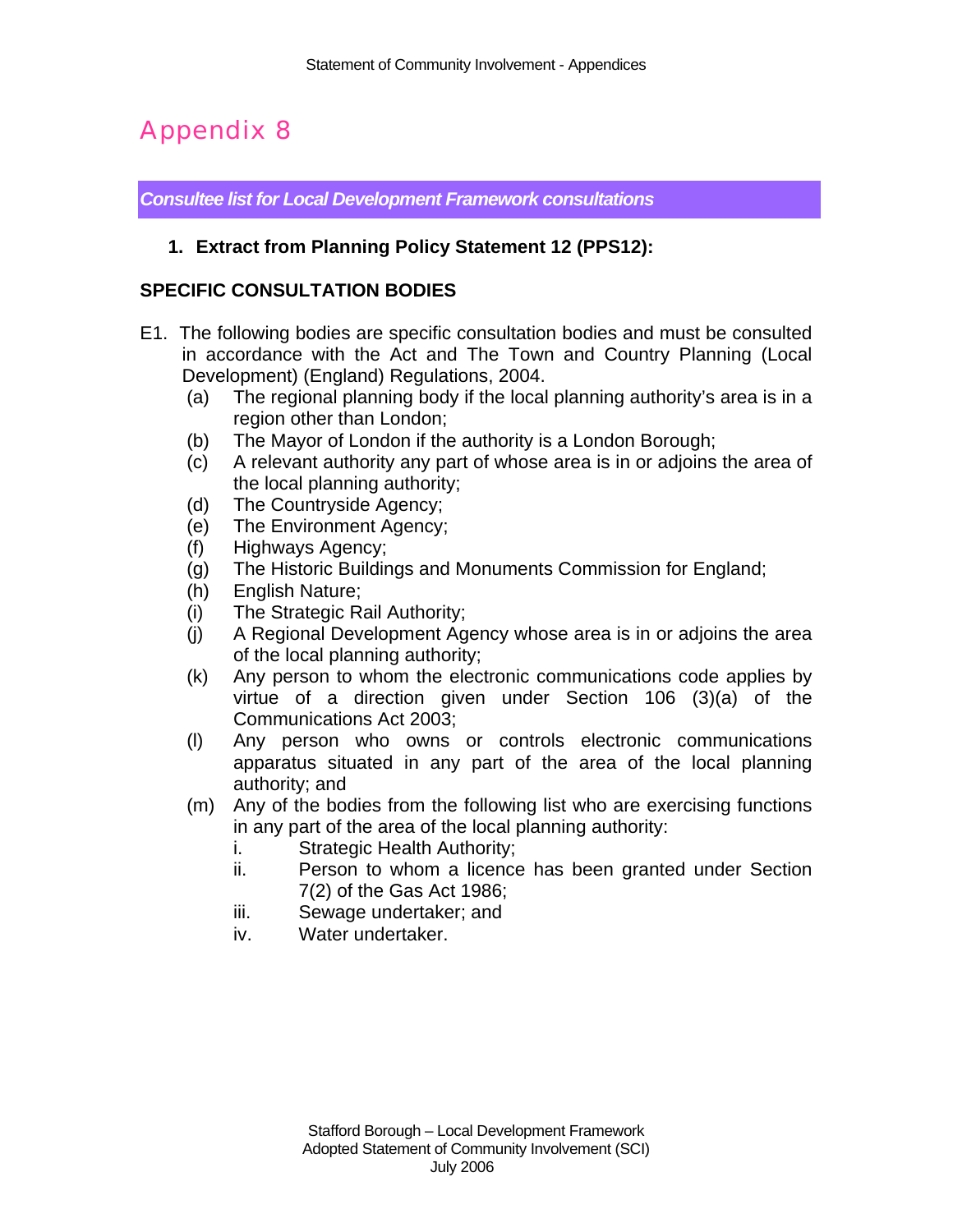#### **GOVERNMENT DEPARTMENTS**

- E2. The appropriate Government Office for the Region should also be consulted and will often be the first point of contact for consultation with central Government Departments. In addition, local planning authorities are strongly advised to consult any Government Departments or agencies where those departments or agencies have large land holdings in the area covered by a local development document. This will ensure that local planning authorities are fully aware of the possible need for expansion of existing facilities or, more importantly, the likelihood of large-scale land disposals taking place within the period of time covered by the local development document.
	- (a) Home Office;
	- (b) Department for Education and Skills (through Government Offices);
	- (c) Department for Environment, Food and Rural Affairs;
	- (d) Department for Transport (through Government Offices);
	- (e) Department of Health (through relevant Regional Public Health Group);
	- (f) Department of Trade and Industry (through Government Offices);
	- (g) Ministry of Defence;
	- (h) Department of Work and Pensions;
	- (i) Department of Constitutional Affairs;
	- (j) Department for Culture, Media and Sport;
	- (k) Office of Government Commerce (Property Advisers to the Civil Estate); and
	- (l) The Countryside Agency.

#### **GENERAL CONSULTATION BODIES**

- (a) Voluntary bodies some or all of whose activities benefit any part of the authority's area;
- (b) Bodies which represent the interests of different racial, ethnic or national groups in the authority's area;
- (c) Bodies which represent the interests of different religious groups in the authority's area;
- (d) Bodies which represent the interests of disabled persons in the authority's area; and
- (e) Bodies which represent the interests of persons carrying on business in the authority's area.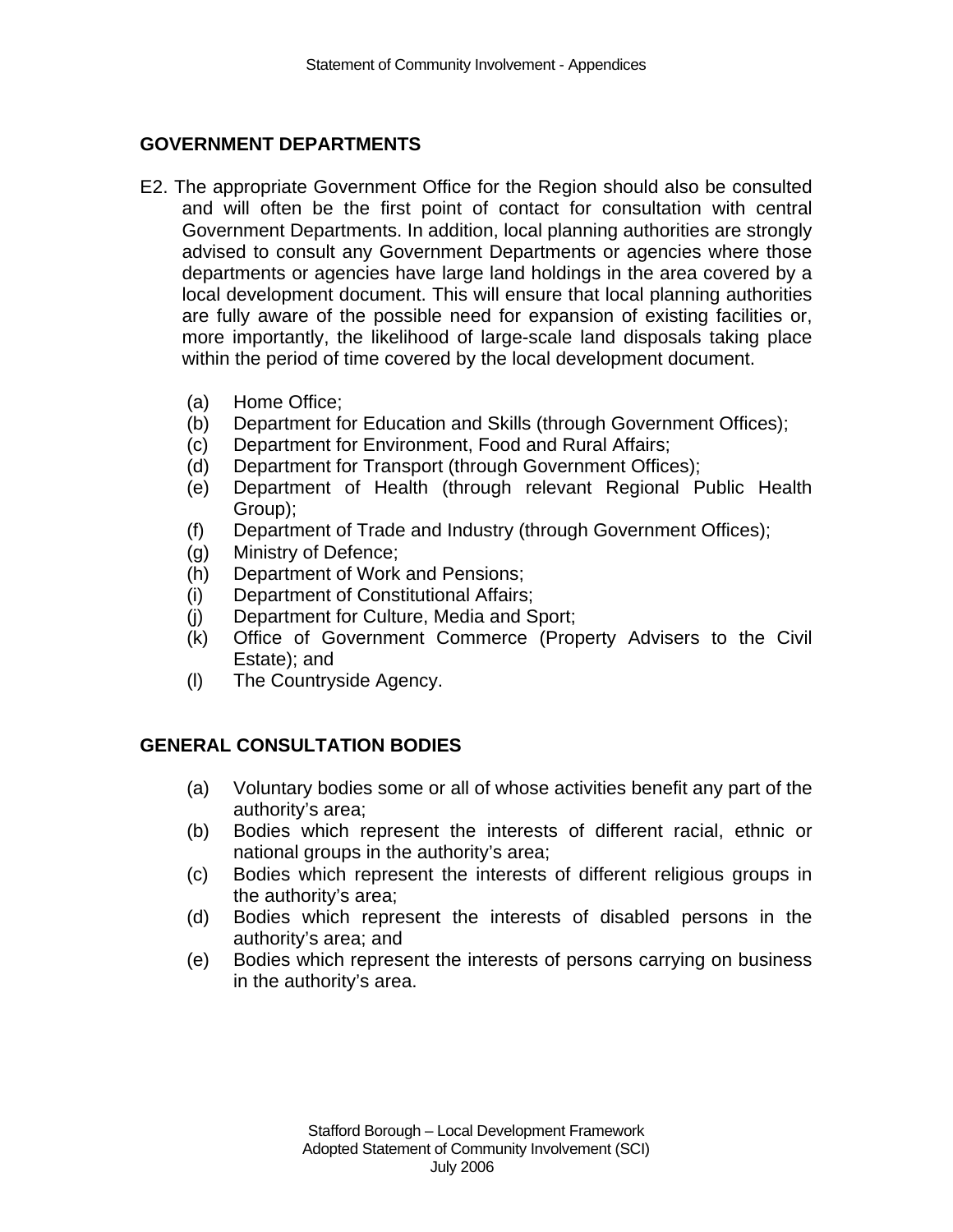#### **OTHER CONSULTEES**

- E3. Local planning authorities should also *consider the need to consult*, where appropriate the following agencies and organisations in the preparation of local development documents.
	- (a) Age Concern;
	- (b) Airport operators;
	- (c) British Chemical Distributors and Traders Association;
	- (d) British Geological Survey;
	- (e) British Waterways, canal owners and navigation authorities;
	- (f) Centre for Ecology and Hydrology;
	- (g) Chambers of Commerce, Local CBI and local branches of Institute of Directors:
	- (h) Church Commissioners;
	- (i) Civil Aviation Authority;
	- (j) Coal Authority;
	- (k) Commission for Architecture and the Built Environment;
	- (l) Commission for New Towns and English Partnerships;
	- (m) Commission for Racial Equality;
	- (n) Crown Estate Office;
	- (o) Diocesan Board of Finance;
	- (p) Disability Rights Commission;
	- (q) Disabled Persons Transport Advisory Committee;
	- (r) Electricity, Gas, and Telecommunications Undertakers, and the National Grid Company;
	- (s) Environmental groups at national, regional and local level, including:
		- i. Council for the Protection of Rural England;
		- ii. Friends of the Earth;
		- iii. Royal Society for the Protection of Birds; and
		- iv. Wildlife Trusts;
	- (t) Equal Opportunities Commission;
	- (u) Fire and Rescue Services;
	- (v) Forestry Commission;
	- (w) Freight Transport Association;
	- (x) Gypsy Council;
	- (y) Health and Safety Executive;
	- (z) Help the Aged;
	- (aa) Housing Corporation;
	- (bb) Learning and Skills Councils;
	- (cc) Local Agenda 21 including:
		- i. Civic Societies;
		- ii. Community Groups;
		- iii. Local Transport Authorities;
		- iv. Local Transport Operators; and
		- v. Local Race Equality Councils and other local equality groups;
	- (dd) National Playing Fields Association;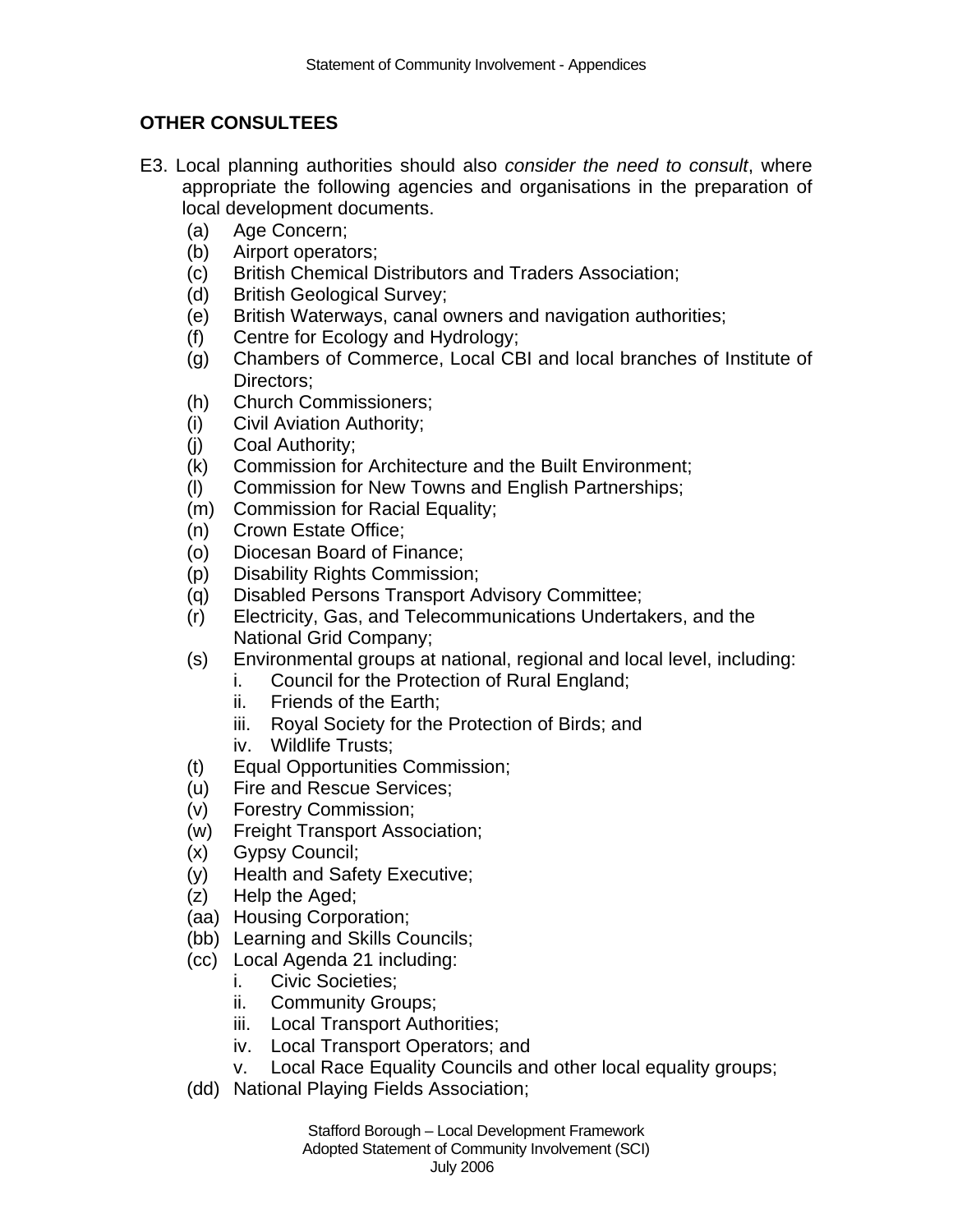- (ee) Network Rail;
- (ff) Passenger Transport Authorities;
- (gg) Passenger Transport Executives;
- (hh) Police Architectural Liaison Officers/Crime Prevention Design Advisors;
- (ii) Port Operators;
- (ii) Post Office Property Holdings;
- (kk) Rail Companies and the Rail Freight Group;
- (ll) Regional Development Agencies;
- (mm) Regional Housing Boards;
- (nn) Regional Sports Boards;
- (oo) Road Haulage Association;
- (pp) Sport England;
- (qq) The House Builders Federation;
- (rr) Transport for London;
- (ss) Traveller Law Reform Coalition;
- (tt) Water Companies; and
- (uu) Women's National Commission.

#### **2. List of bodies / organisations which the Department for Culture, Media and Sport (DCMS) have advised they are keen to see included as consultees for relevant LDDs:**

- (a) Museums, Libraries & Archives West Midlands
- (b) Culture West Midlands
- (c) Tourism West Midlands
- (d) Sport England West Midlands
- (e) Arts Council West Midlands
- (f) English Heritage
- (g) MADE (Midlands Architecture and the Designed Environment)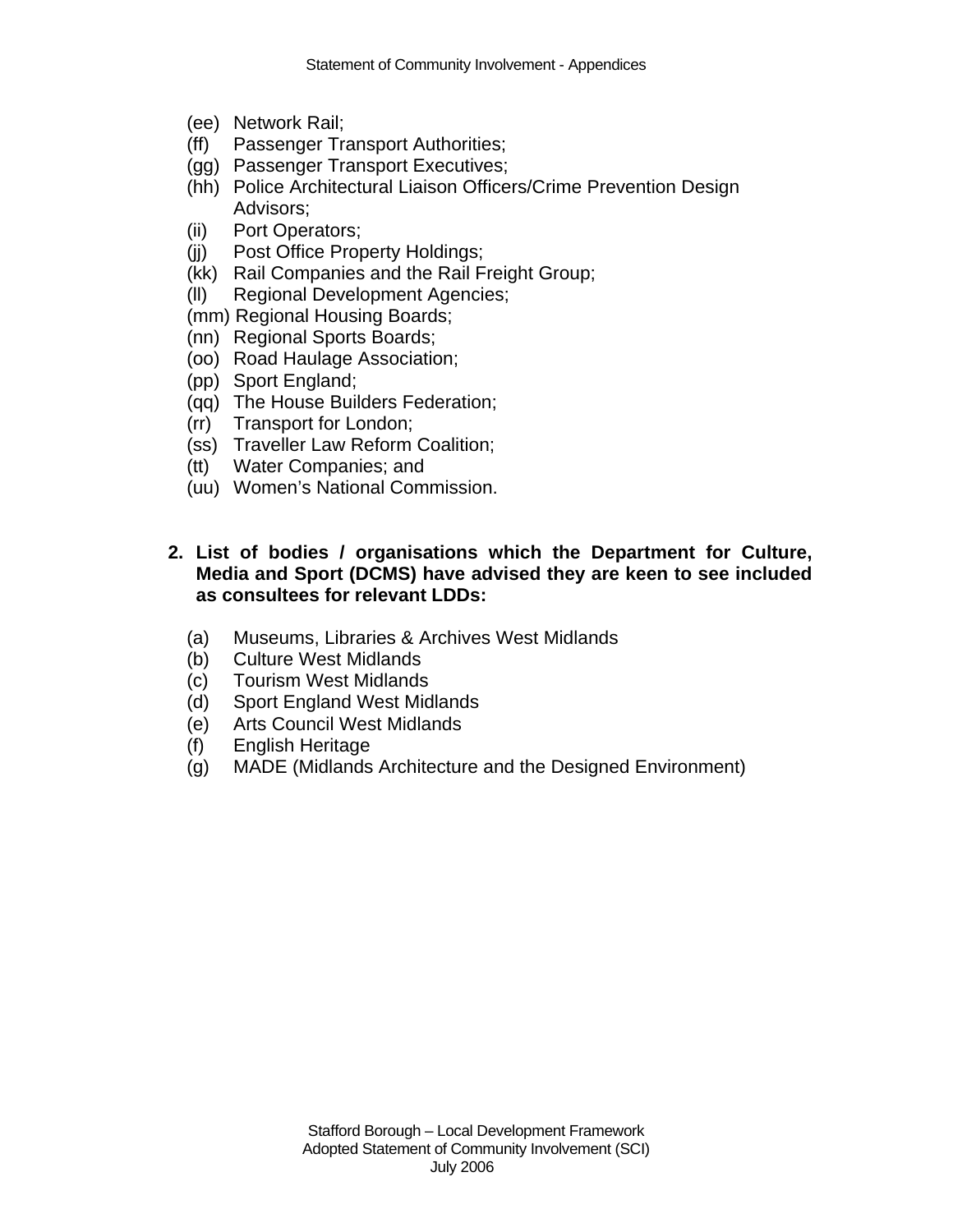## Appendix 9

 *Flowchart to show community engagement within the LDF process* 



*This flowchart does not portray the preparation of Supplementary Planning Documents, as outlined in the Stafford Borough Council Consultation Methods table on page 19.*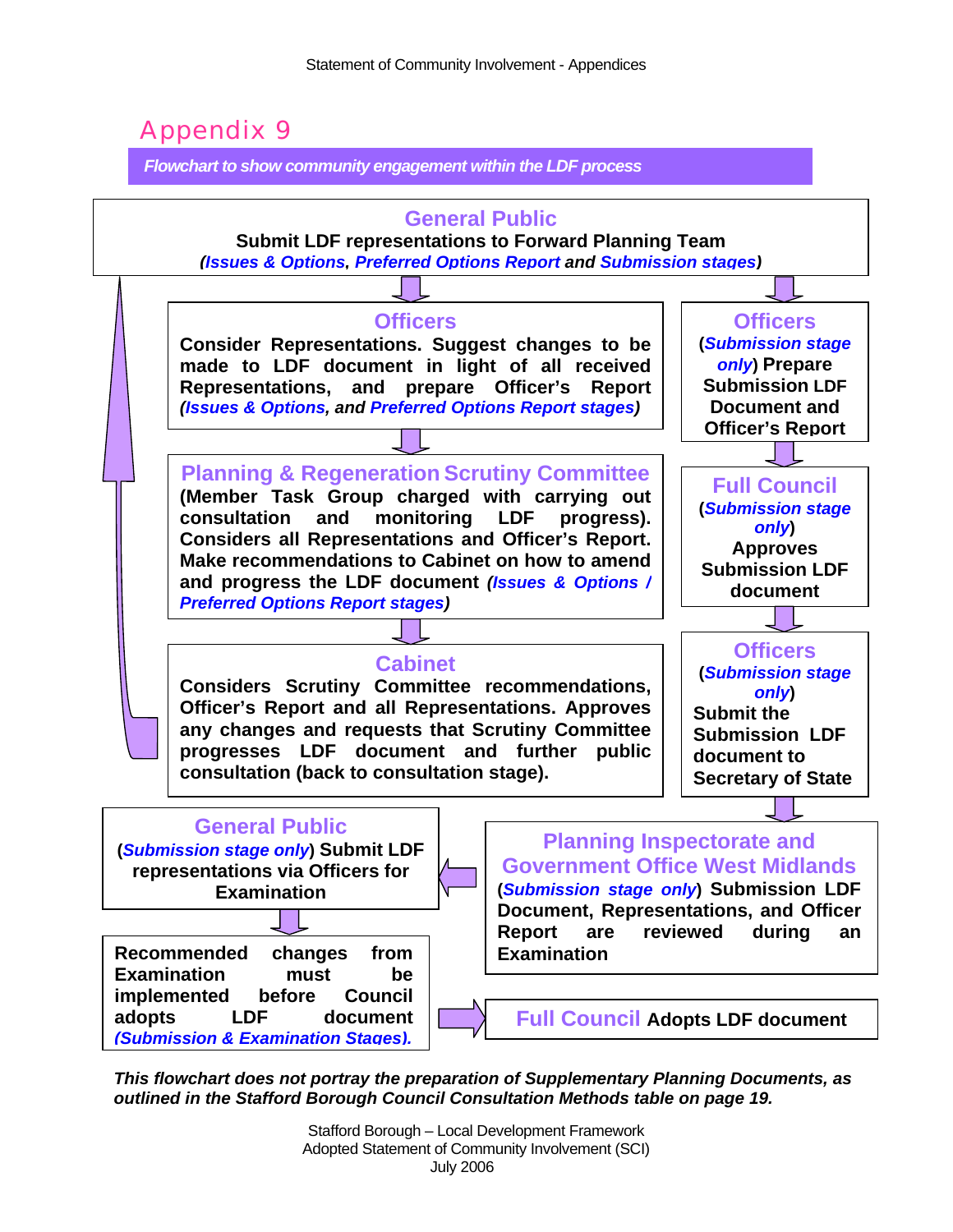## Appendix 10

#### **Definitions of Planning Applications**

#### **Definition of Major Planning Applications**

- 9.1 Departure from the Development Plan, as defined in Circular 07/99, Town and Country Planning (Development Plans and Consultation) (Departures) Directions 1999;
- 9.2 Is the application for any other development which constitutes a departure from the development plan and which, by reason of its scale or nature, or the location of the land, would significantly prejudice the implementation of the development plan's policies and proposals?
- 9.3 In deciding this question, local planning authorities should consider each case on the facts. Although it is a matter for the local planning authority to determine that a proposed development may cause significant prejudice to the implementation of the development plan's policies and proposals, this decision must be made lawfully and is subject to review by the courts. Among the matters the local planning authority should take into account are the size of the proposed development, its impact on the area and the type of development.
- 9.4 The following are examples of the types of **development proposal which might significantly prejudice the implementation of the development** plan's policies and proposals:
	- (i) applications for development of major importance having more than local significance, e.g. major industrial developments and major retail, leisure, office or mixed commercial developments (other than those notified automatically to the Secretary of State);
	- (ii) applications which raise important or novel issues of development control, e.g. major infrastructure projects;
	- (iii) applications for major proposals involving the winning and working of minerals, or waste disposal, storage, treatment or processing facilities, e.g. clinical or special waste incinerators or waste-to-energy power plants;
	- (iv) applications significantly affecting national parks, areas of outstanding natural beauty, sites of special scientific interest and conservation areas, Grade I and ll\* listed buildings, and scheduled monuments;
	- (v) applications involving development for which an environmental impact assessment is required;
	- (vi) applications involving inappropriate development in the Green Belt and Metropolitan Open Land in Greater London. Advice on what constitutes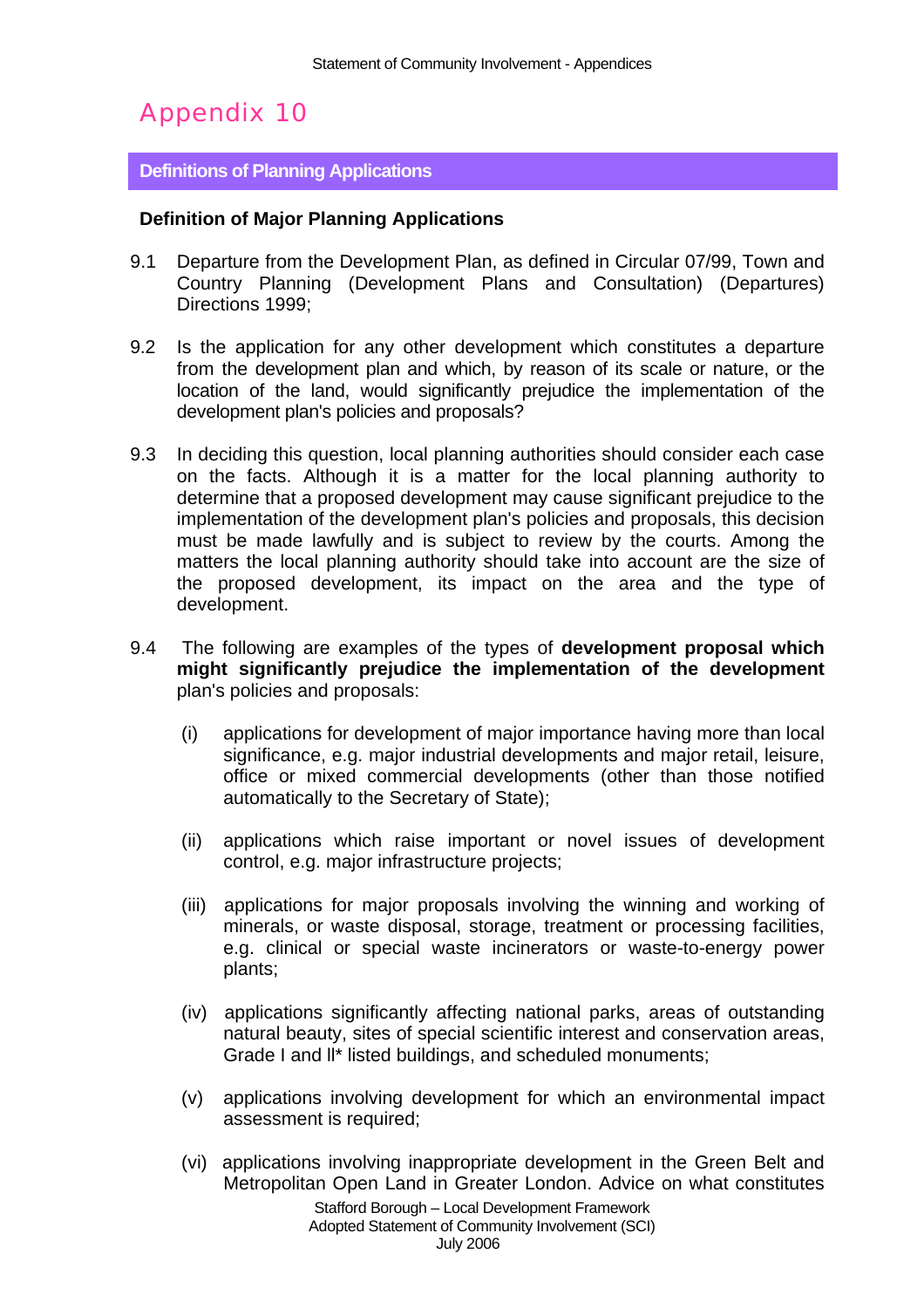Statement of Community Involvement - Appendices inappropriate development is set out in the revised PPG2 "Green Belts" (1995) and RPG3 "Strategic Guidance for London Planning Authorities" (1996);

- (vii) applications involving development that would result in the loss of open space or playing fields both publicly and privately owned;
- (viii) applications which, through their cumulative impact with existing and / or proposed development, may have a significant impact on the implementation of the policies and proposals in the development plan.
- 9.5 **Schedule 1 Developments** as defined in **Environmental Impact Assessment Regulations (Town & Country Planning (Environmental Impact Assessment)(England and Wales) Regulations 1999)** section (3B-949/408). In summary, may include: Crude Oil refineries, Power Stations and installations, Iron & Steel smelting installations, metal production installations, asbestos use installations, integrated chemical installations, construction of lines for long-distance railway/ airport traffic, inland waterways, ports, waste disposal installations, groundwater abstractions, waste water treatment plants, commercial petrol or gas extraction, dams or similar, pipes for chemicals, gas, or oil, intensive poultry or pig farming, industrial pulp or paper plants, quarries or open-cast mining, or petrol, petro-chemical or chemical storage.
- 9.6 Development Proposals subject to the **Town and Country Planning (Shopping Development) (England and Wales) Direction, (Annex D of PPG6 and substituted by Circular 15/93).** In essence, major retail proposals. Note guidance from this extract from PPG 6 1996:

*'Local planning authorities should consider not only the incremental effects of the new development on existing centres, but the likely cumulative effects of recently completed developments and of outstanding planning permissions in the catchment areas of these centres'.* 

- 9.7 For this reason, the Secretary of State has directed local planning authorities to notify him of certain proposals for major retail development, before granting planning permission. This is set out in the Town and Country Planning (Shopping Direction) (England and Wales)(No.2) Direction 1993.
- 9.8 Local planning authorities are also required by the Town and Country Planning (Development Plans and Consultation) Direction 1992 to notify departure applications to the Secretary of State if:
	- they consist of more than 10,000 square metres of gross retail floor space; or
	- by reason of their scale, nature or location they would significantly prejudice the implementation of development plan policies and proposals.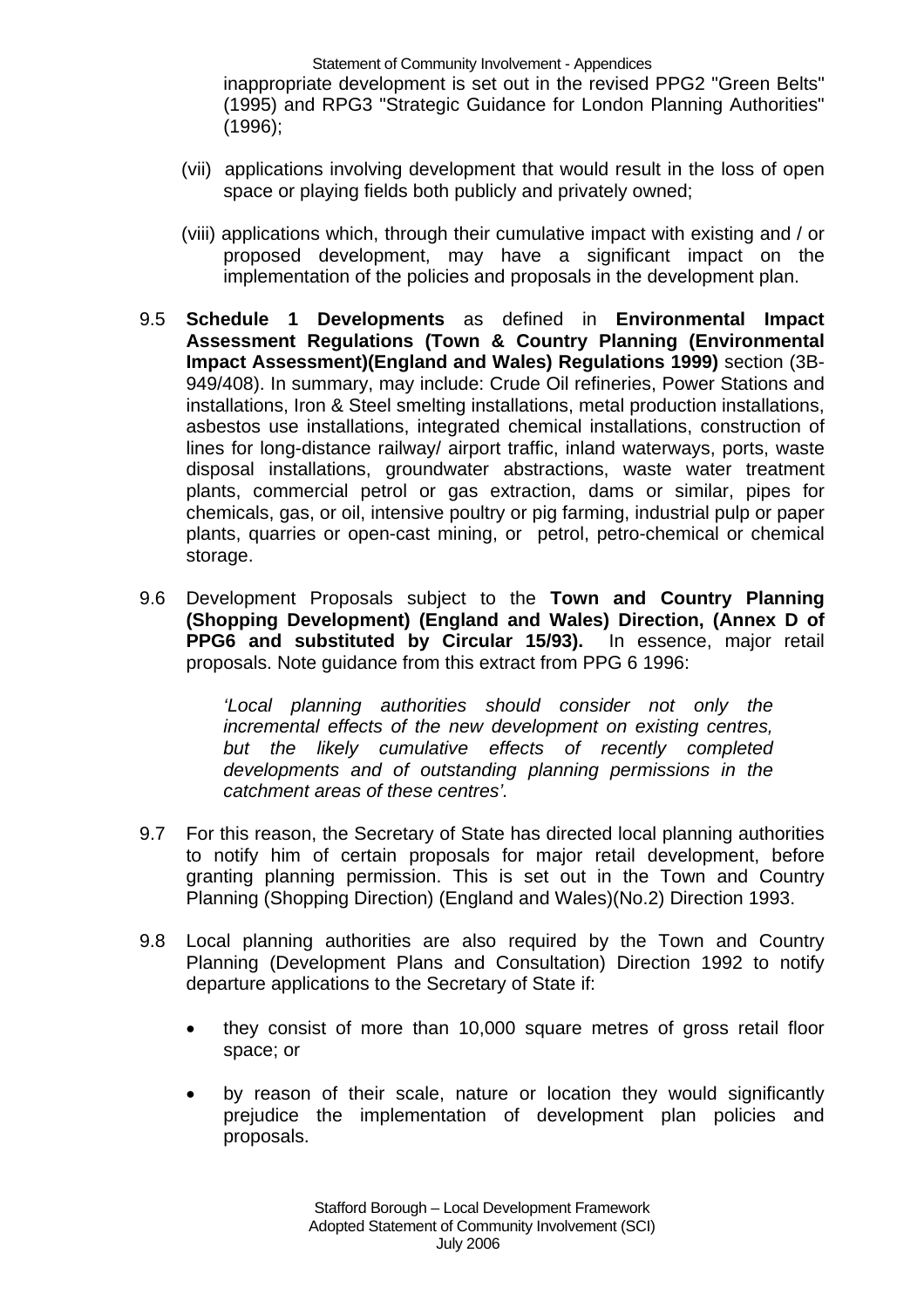Statement of Community Involvement - Appendices

- 9.9 These procedures provide the Secretary of State with the opportunity to callin applications for his own decision, although applications will be called-in selectively and normally only where the proposals are of more than local importance (paragraphs 4.15 – 4.18, PPG6).
- 9.10 **Schedule 2 Developments** as defined in **the Environmental Impact Assessment Regulations (Town & Country Planning (Environmental Impact Assessment)(England and Wales) Regulations 1999)**  Development of a type listed in Schedule 2 to the Regulations which:
	- a. meets one of the relevant criteria or exceeds one of the relevant thresholds listed in the second column of the table in Schedule 2; or
	- b. is located in a 'sensitive area', as defined in regulation 2(1);
	- c. is referred to in this Circular as '**Schedule 2 development**'.
- 9.11 **Town and Country (Residential Development on Greenfield Land) (England) Direction 2000.** In the Direction, "greenfield land" is defined by reference to the definition of previously-developed land set out in Annex C to PPG3.
- 9.12 '*Previously-developed land is that which is or was occupied by a permanent structure (excluding agricultural or forestry buildings), and associated fixed surface infrastructure. The definition covers the curtilage of the development. Previously-developed land may occur in both built-up and rural settings. The definition includes defence buildings and land used for mineral extraction and waste disposal where provision for restoration has not been made through development control procedures'* (PPG3 Annex C).
- 9.13 Development proposed on playing fields as set out in the **(Town & Country Planning (Playing Fields) (England) Direction 1998.** This direction shall apply to any planning application made on or after 23 December 1998 where:
	- (a) the development to which the application relates is development of a description mentioned in paragraph (z) of the Table (see endnote 2) in article 10 of the Order; and
	- (b) the land (or any part of the land) which is the subject of the application: is land of a local authority; or is currently used by an educational institution as a playing field (as defined in article 10(2) (1) of the Order, or has at any time in the five years before the making of the application been used by an educational institution as a playing field (as so defined); and,
	- (c) The Sports Council for England has been consulted pursuant to article 10(1), and has made representations objecting to the whole or part of the development on one or more of the following grounds:
		- there is a deficiency in the provision of playing fields in the local authority area concerned; or
		- the proposed development would result in such a deficiency; or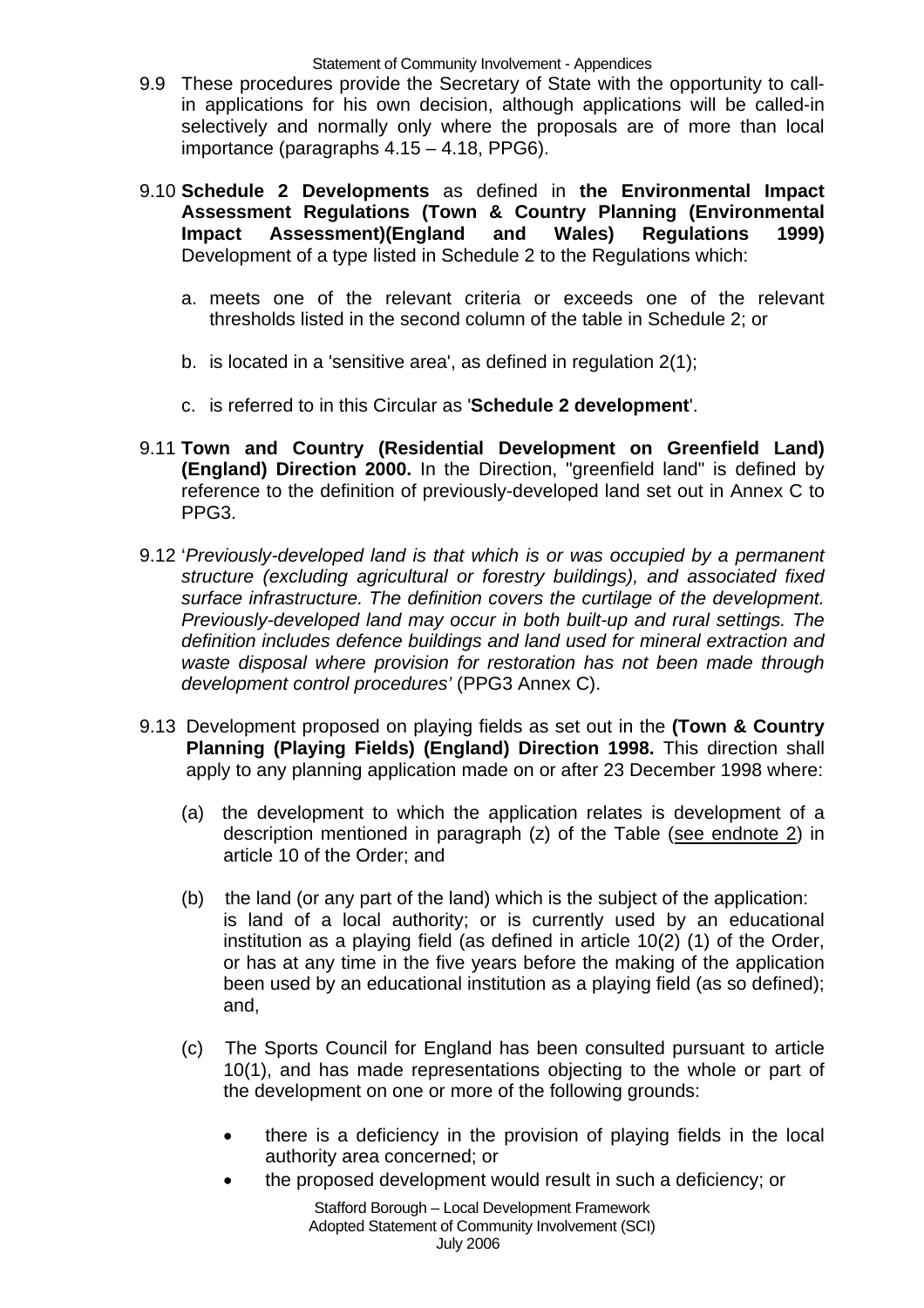- where the proposed development involves a loss of a playing field and an alternative or replacement playing field is proposed to be provided, that alternative or replacement does not match (whether in quantity, quality or accessibility) that which is lost.
- 9.14 Stafford Borough Council operates a 'Fast-Track' planning application system, whereby some planning applications will be considered with the same public consultation techniques, but delays in the determination process kept to a minimum.

#### **Definition of Fast-Track planning applications**

- 9.15 These are development proposals that fall under any of the categories below;
	- 1) New buildings and extensions to buildings of 4500 sq m and above,
	- 2) creating 30 jobs or more.
	- 3) high tech companies (e.g. IT)
	- 4) within local clusters, (e.g. IT, logistics)
	- 5) within a high growth cluster,
	- 6) Creating less than 30 jobs but otherwise significant employer, e.g. satellite office of large overseas company seeking to locate or relocate in Stafford Borough, including proposals with potential for promoting regeneration sites,
	- 7) Other business development proposals considered important by virtue of their employment generation, whether direct or indirect.

#### **Definition of Special Interest Applications**

9.16 Term used in the planning web page (on-line public access web site link) that includes both major planning applications and fast-track (FT) applications.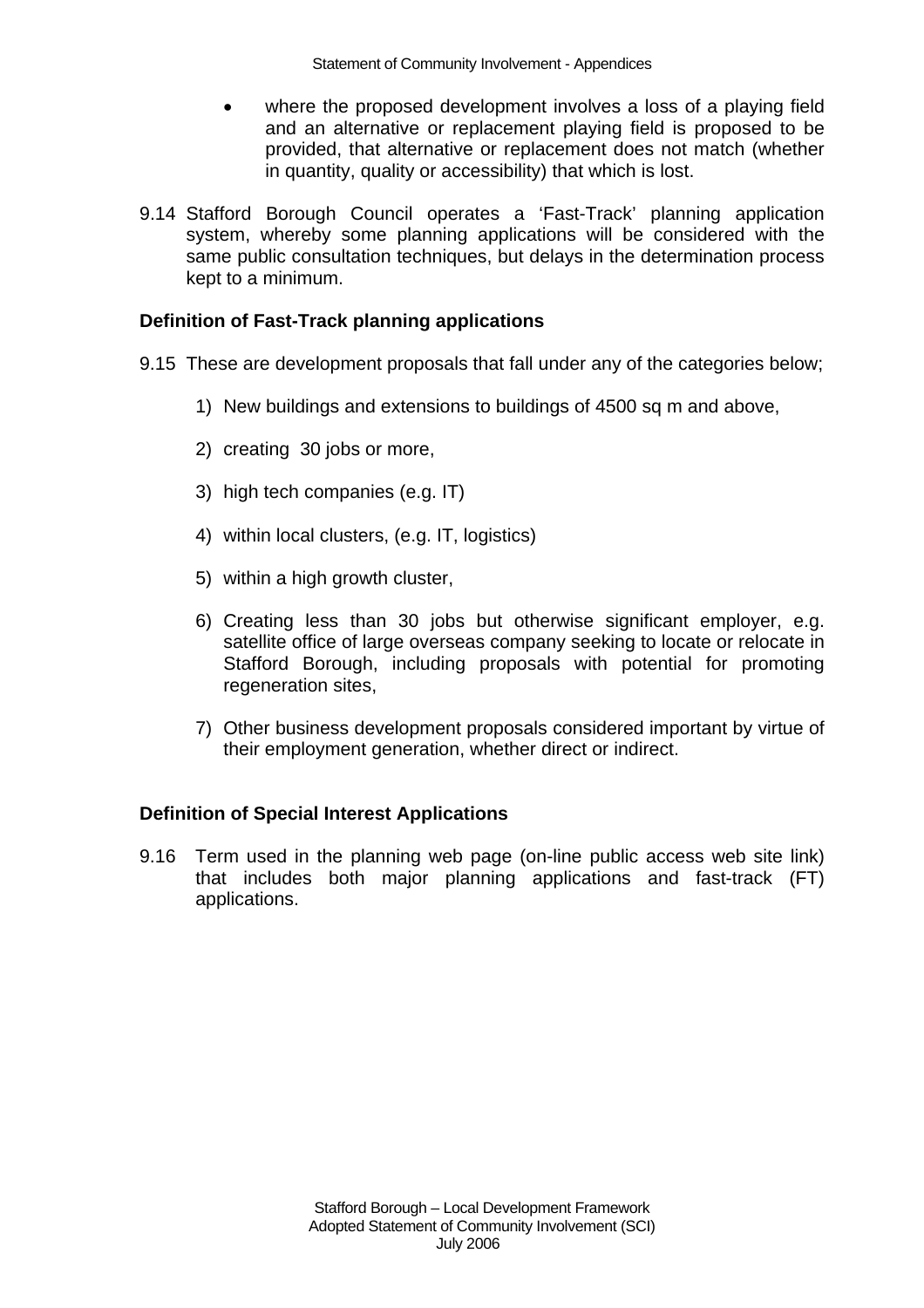## Appendix 11

*Flowchart to show community engagement within the Development control process* 

#### **General Public**

**Submit representations on planning application to Case Officer (Development Control Planning Officer)** *within specific public consultation period for each planning application of set 21 days or 10 days for amended / revised proposals* 

## **General Public**

**Amended / revised planning proposal submitted – Consultees and general public consider revised planning application again for 10 days only**

#### **Development Control Planning Officers**

 **Development Control Committee Members to be considered by the Make decisions on 'delegated' planning applications, unless the planning application is already deemed too significant to determine without consideration by the Development Control Committee, or is 'called-in' by Development Control Committee** 

*Usually within 8 weeks, or 13 weeks for major planning applications* 

## **Development Control Committee Members consider planning applications on the Agenda, including representations made by the general public and other specialist Consultees, along with the Development Control Planning Officer Report and recommendation for either approval or refusal. Decision is ultimately made to either approve or refuse each Planning Application.**

*Planning Permission either Granted or Refused*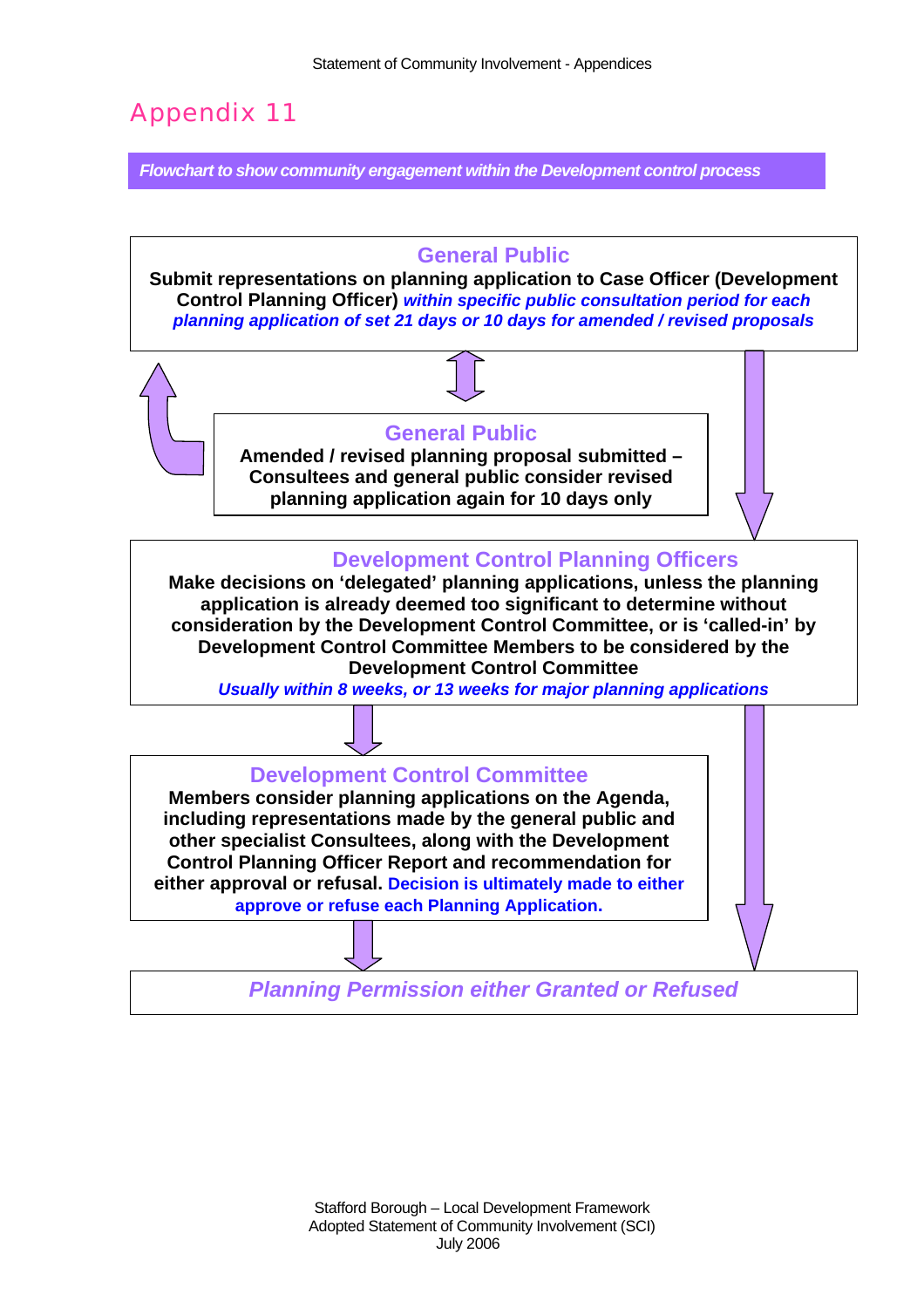## Appendix 12

**Responsibilities and consultation for Planning Applications** 

#### **Who determines which type of planning application?**

#### **Staffordshire County Council determines….**

- 12.1 Staffordshire County Council determine planning applications that are often called 'County Matters'. This means they are the authority responsible for determining "County Matter" applications, which include proposals for the Extraction and Workings of Minerals and Associated developments, educational facilities and some other strategic developments.
- 12.2 "County Matters" are defined by statute, specifically the Town and Country Planning Act, 1990, Town and Country Planning (Prescription of County Matters) Regulations 2003 and Planning Compensation Act, 1991.

#### **Stafford Borough Council determines….**

- 12.3 Stafford Borough Council deal with all other planning applications. If you are a householder or small business it is likely that you need to apply to Stafford Borough Council if you need planning permission.
- 12.4 Where Stafford Borough Council are required to consult the county planning authority before determining an application for planning permission, we shall not determine the application until the expiry of at least 14 days after the date of the notice given to Staffordshire County Council.
- 12.5 The following are suggested best practice methods of how public consultation should take place for Major Planning Applications dealt with by Stafford Borough Council. We advocate the 'front-loading' of public engagement, which may assist in a speedier timescale for a planning decision to be made.
- 12.6 Resource implications for public consultation on planning applications are shown below. Council Officer time is the main resource issue at both pre-application and planning application stages.
- 12.7 Fast track planning applications will be publicised as per whether they are normal planning applications or major planning applications. There is no difference in the methods of public consultation.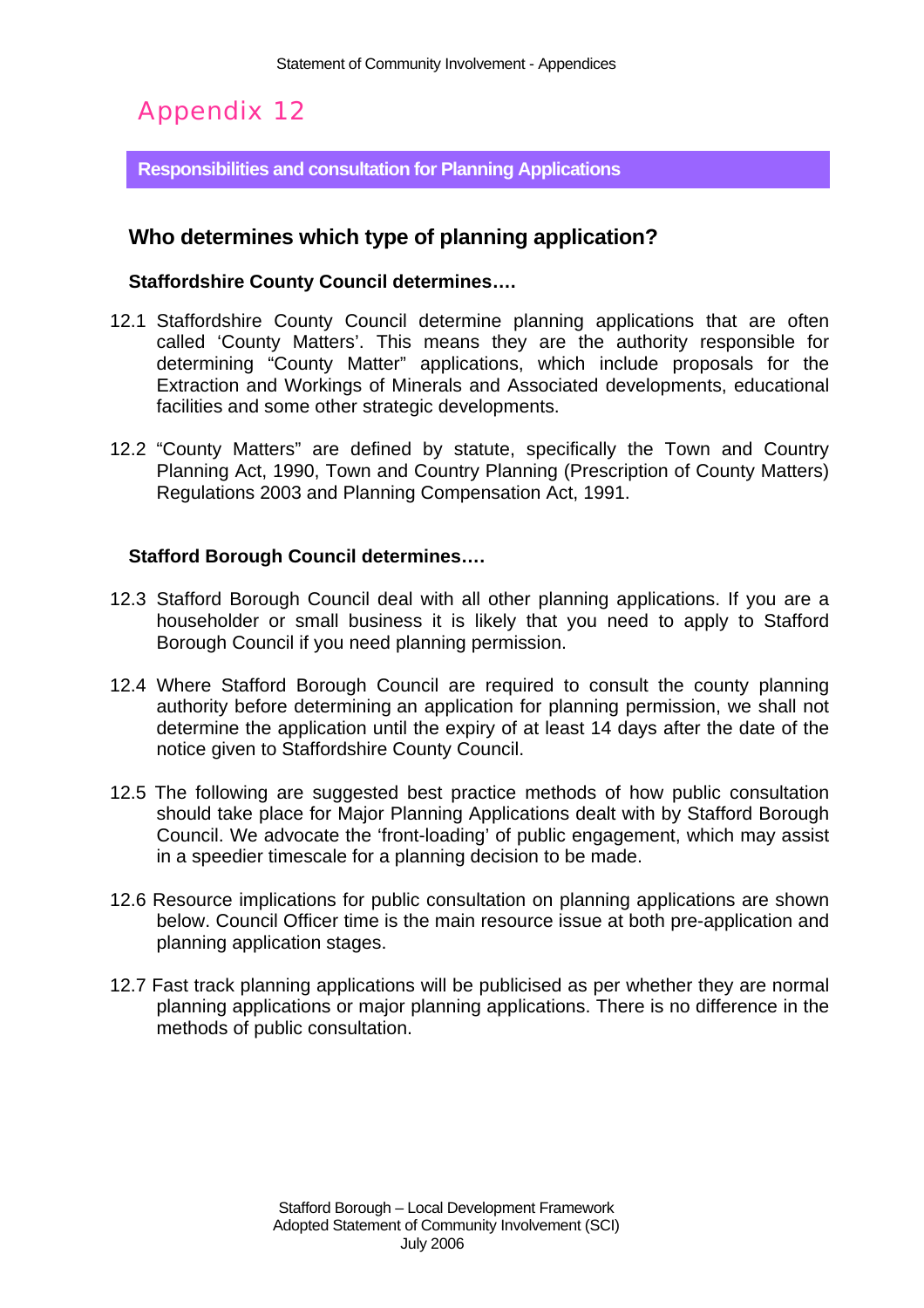## **Stafford Borough Council Consultation per planning application type: Major Planning Applications –**

| <b>Consultation Techniques</b>                                                                   | <b>Responsibility and Resources</b>                                                                                                                                                                                                                                        |
|--------------------------------------------------------------------------------------------------|----------------------------------------------------------------------------------------------------------------------------------------------------------------------------------------------------------------------------------------------------------------------------|
| adjacent<br>Letters to inform<br>residents<br>of<br>planning<br>the<br>application site          | <b>Planning applicants / agents</b> are encouraged<br>to write and send out letters to nearby residents                                                                                                                                                                    |
| Public exhibition or<br>public<br>meeting to be held in convenient<br>and accessible location(s) | <b>Planning applicants / agents</b> are encouraged<br>to prepare and publicise proposals for public<br>consultation, and make such proposal<br>information available for inspection. Check<br>publicity material for compliance with Statement<br>of Community Involvement |
| written<br>Discussions,<br><b>or</b><br>comments on draft proposal                               | <b>Planning applicants/agents are encouraged</b><br>to prepare and submit draft proposals, and hold<br>pre-application discussions                                                                                                                                         |
|                                                                                                  | Stafford Borough Council Officers<br>should<br>engage with planning applicants /<br>agents<br>regarding their submission of draft proposals<br>(pre-application discussions)                                                                                               |

## **Pre-planning application stage:**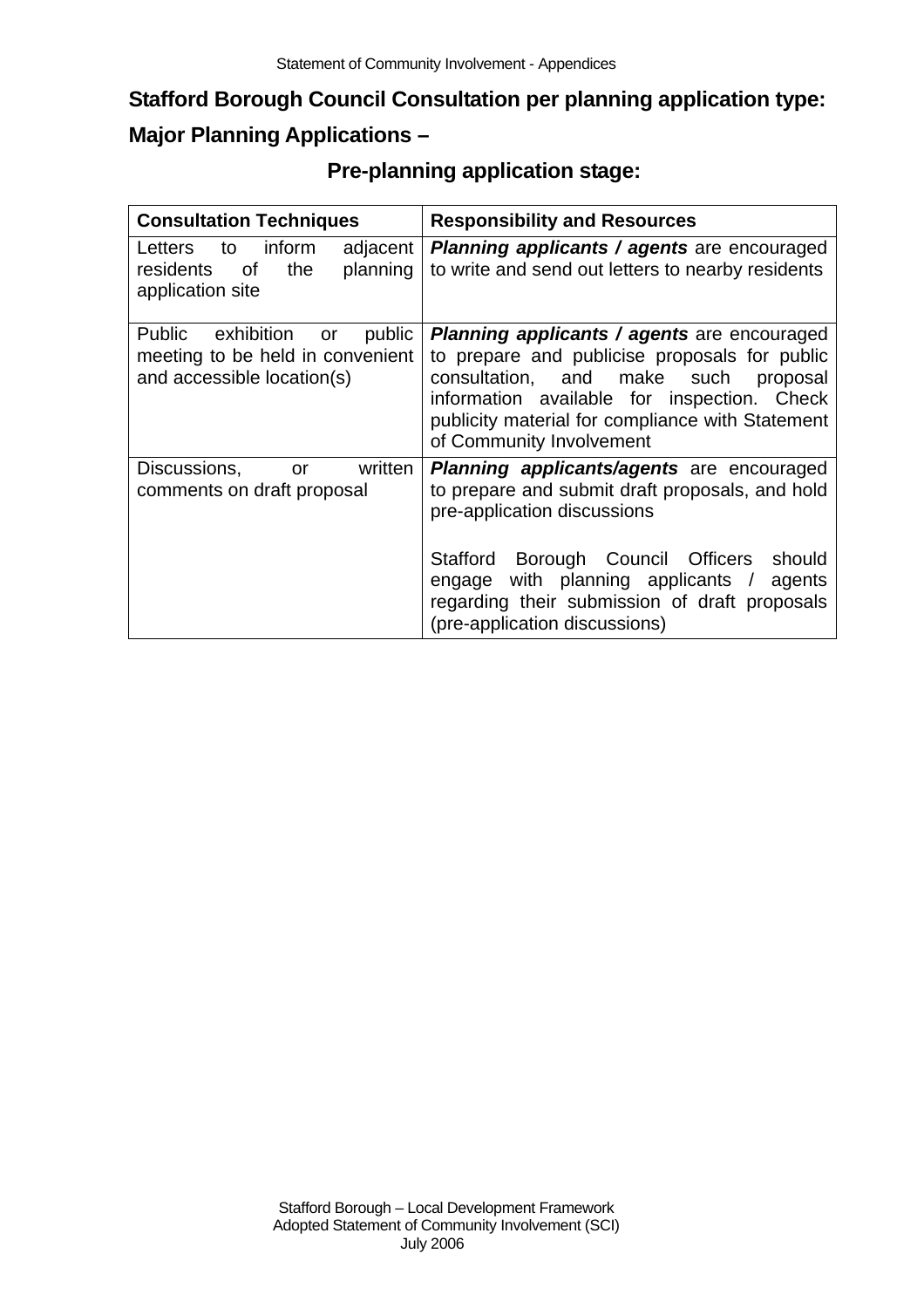## **Major Planning Applications-**

## **After validation of planning application:**

| <b>Consultation</b><br><b>Techniques</b>                                                                                                                    | <b>Responsibility and Resources</b>                                                                                                              |
|-------------------------------------------------------------------------------------------------------------------------------------------------------------|--------------------------------------------------------------------------------------------------------------------------------------------------|
| Public Notice in local paper or<br>press release                                                                                                            | Stafford Borough Council Officers need to<br>prepare press statements                                                                            |
| Site Notice (where applicable)<br>displayed for minimum 21 days<br>on or near the site                                                                      | Stafford Borough Council Officers need to<br>prepare site notices and visit site to put site<br>notices up                                       |
| Development Control web pages<br>on Stafford Borough Council<br>website                                                                                     | Stafford Borough Council Officers to<br>maintain and update web page                                                                             |
| inform<br>Notification letters<br>to<br>adjacent residents<br>the<br>of<br>planning application site                                                        | Stafford Borough Council Officers need to<br>prepare and send out letters.<br>'Adjacent residents' to be determined per<br>planning application. |
| from<br>Invite<br>representations<br>Statutory and<br>Non-<br>some<br><b>Statutory Consultees</b>                                                           | Stafford Borough Council Officers need to<br>prepare and send out letters (refer to standard<br>consultee list in Appendix 7)                    |
| Where the proposal is in their<br>local area, Councillors and<br>Parish Councils to<br>publicise,<br>feedback<br>disseminate and<br>information to Officers | <b>Borough Councillors and Parish Councils</b><br>Time with the public as determined by duties                                                   |

## **Other Planning Applications - Pre-planning application stage:**

| <b>Consultation Techniques</b>                         | <b>Responsibility and Resources</b>                                                                                                                                                                                                                                                                  |
|--------------------------------------------------------|------------------------------------------------------------------------------------------------------------------------------------------------------------------------------------------------------------------------------------------------------------------------------------------------------|
| adjacent<br>Letters to inform                          | Planning applicants / agents are encouraged to                                                                                                                                                                                                                                                       |
| planning<br>residents<br>the<br>Ωf<br>application site | write and send out letters to nearby residents                                                                                                                                                                                                                                                       |
| Public exhibition or meeting to be<br>held             | Planning applicants / agents are encouraged to<br>prepare and publicise proposals for public<br>consultation, and make proposal information<br>available for inspection. Check publicity<br>material for compliance with Statement of<br><b>Community Involvement</b>                                |
| Discussions, or written<br>comments on draft proposal  | Planning applicants/agents are encouraged to<br>prepare and submit draft proposals, and hold<br>pre-application discussions. Stafford Borough<br>Council Officers should engage with planning<br>applicants / agents regarding their submission<br>of draft proposals (pre-application discussions). |